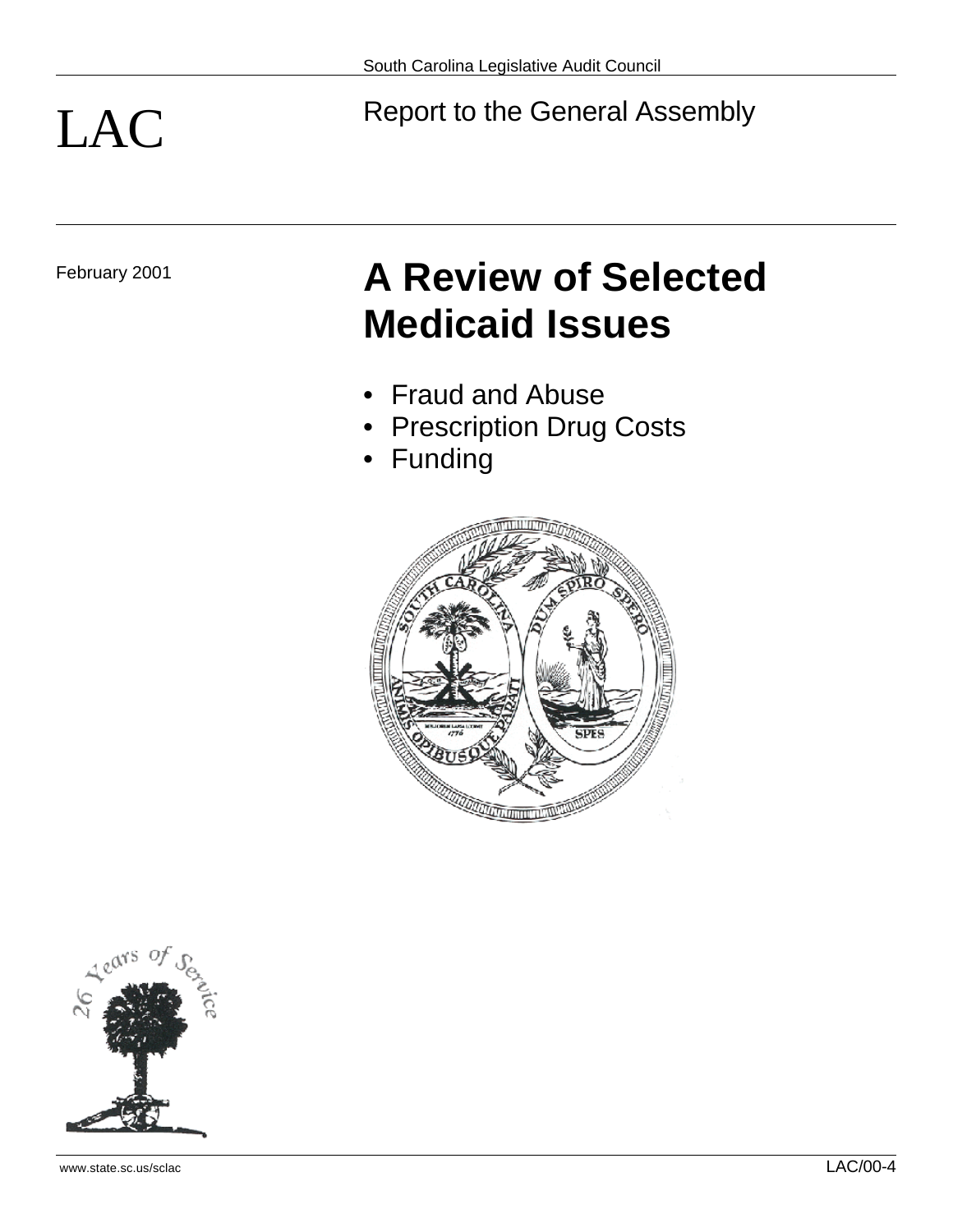# LEGISLATIVE AUDIT COUNCIL 1331 Elmwood Ave., Suite 315 Columbia, SC 29201 (803) 253-7612 VOICE (803) 253-7639 FAX

#### **Public Members**

Dill B. Blackwell, Chairman Nancy D. Hawk, Esq., Vice Chairman J. Bennette Cornwell, III Philip F. Laughridge, CPA Harry C. Wilson, Jr., Esq.

#### **Members Who Serve Ex Officio**

Glenn F. McConnell *Senate Judiciary Committee* Hugh K. Leatherman, Sr. *Senate Finance Committee* Rex F. Rice *House Ways & Means Committee* Michael E. Easterday *House Judiciary Committee*

**Director** George L. Schroeder

Authorized by §2-15-10 *et seq.* of the South Carolina Code of Laws, the Legislative Audit Council, created in 1975, reviews the operations of state agencies, investigates fiscal matters as required, and provides information to assist the General Assembly. Some audits are conducted at the request of groups of legislators who have questions about potential problems in state agencies or programs; other audits are performed as a result of statutory mandate.

The Legislative Audit Council is composed of five public members, one of whom must be a practicing certified or licensed public accountant and one of whom must be an attorney. In addition, four members of the General Assembly serve ex officio.

Audits by the Legislative Audit Council conform to generally accepted government auditing standards as set forth by the Comptroller General of the United States.

Copies of all LAC audits are available to the public at no charge.

*A Review of Selected Medicaid Issues* was conducted by the following audit team.

#### **Audit Team**

Andrea Derrick Truitt

 *Audit Manager Senior Auditor Associate Auditors* Jill S. Leary

 **Typography** Maribeth Rollings Werts **Andrea Derrick Truitt** 

Candice H. Pou **Senior Legal Counsel**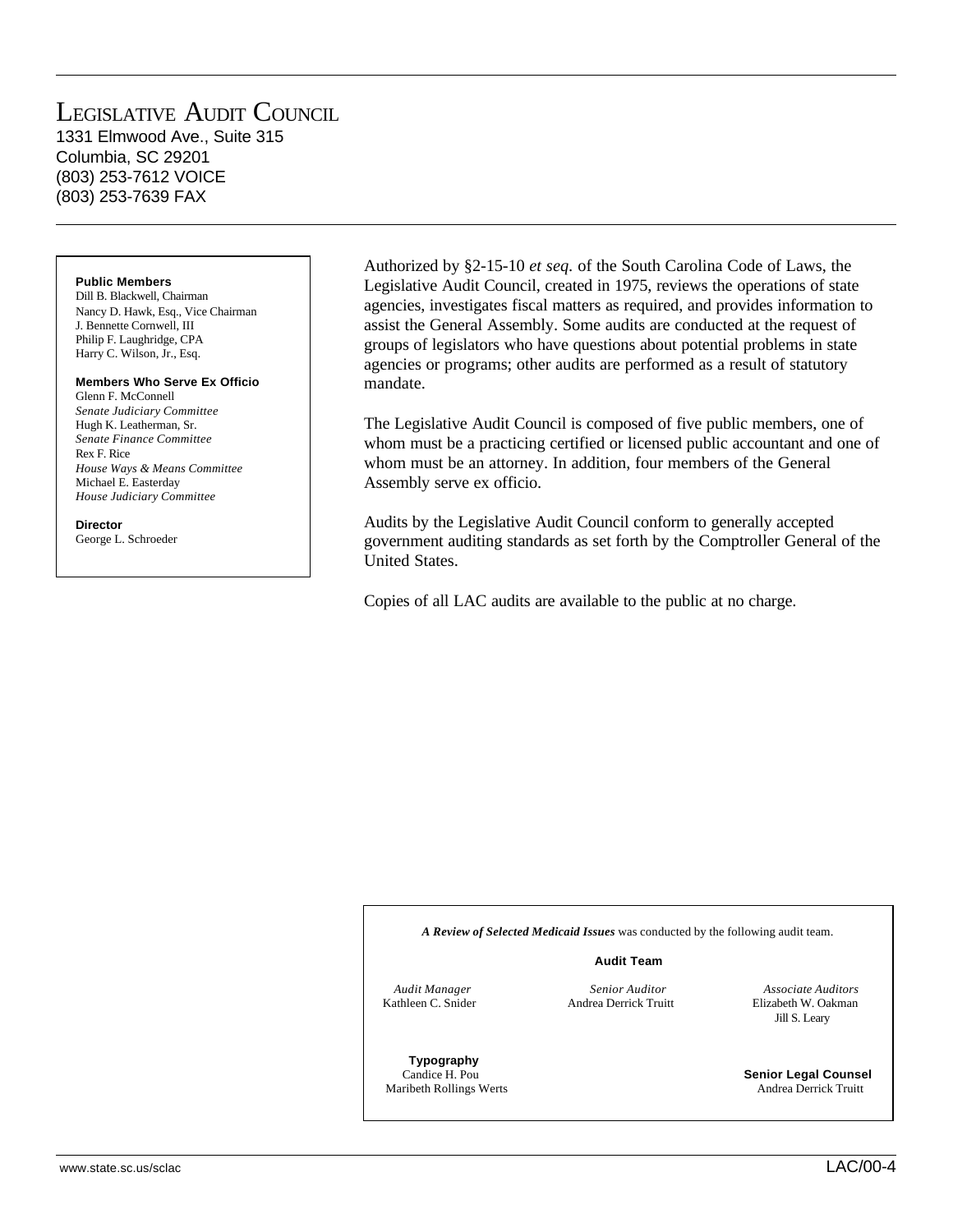LAC Report to the General Assembly

# A Review of Selected Medicaid Issues

- Fraud and Abuse
- Prescription Drug Costs
- Funding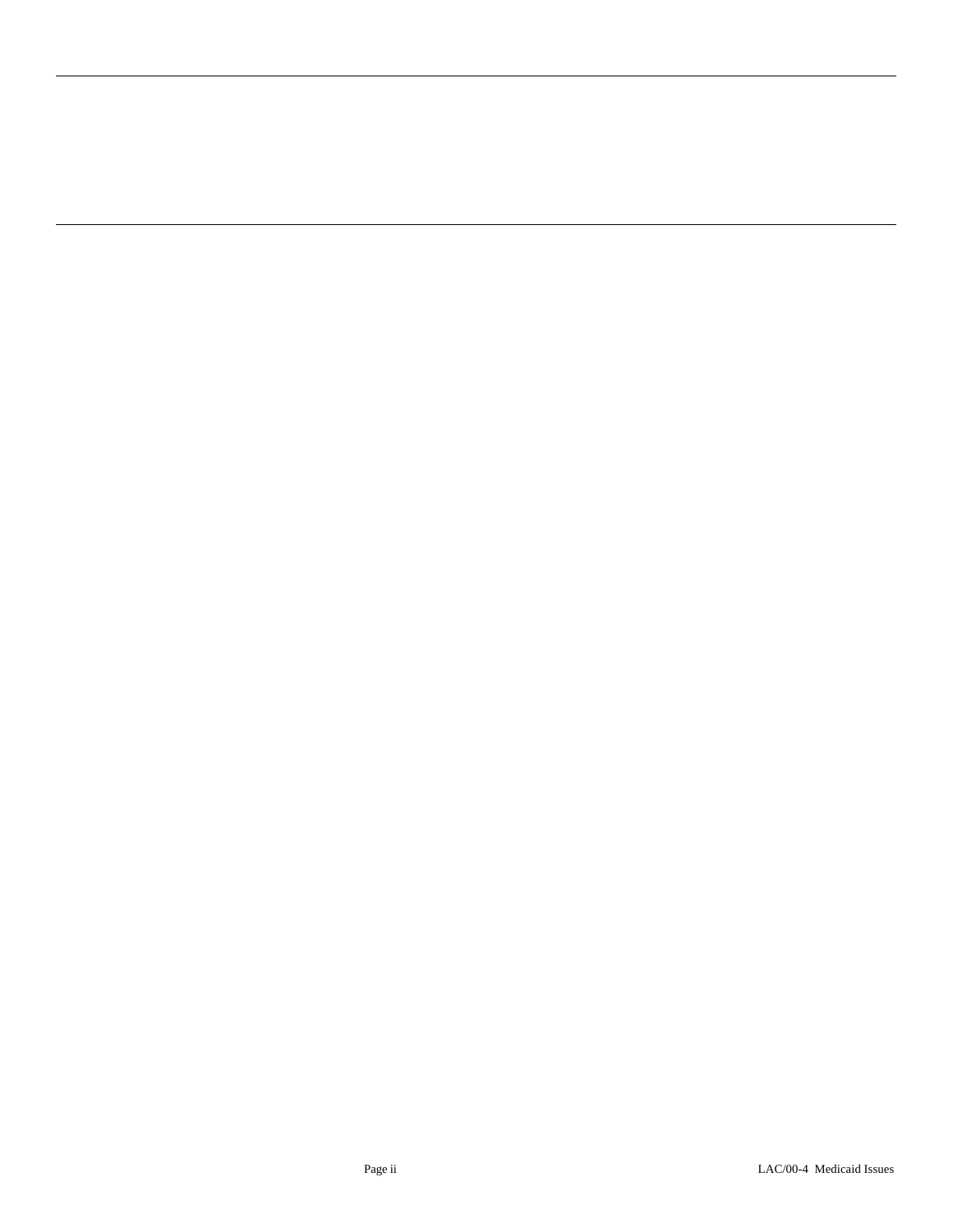# **Contents**

| <b>Synopsis</b>                                                                  |         |
|----------------------------------------------------------------------------------|---------|
| <b>Glossary</b>                                                                  |         |
| <b>Chapter 1</b><br><b>Introduction</b>                                          |         |
| <b>Chapter 2</b><br><b>Control and</b><br><b>Detection of Fraud</b><br>and Abuse |         |
| <b>Chapter 3</b><br><b>Prescription Drug</b><br><b>Expenditures</b>              |         |
| <b>Chapter 4</b><br><b>10-Year Funding</b><br><b>Review</b>                      |         |
| <b>Appendices</b>                                                                | В<br>49 |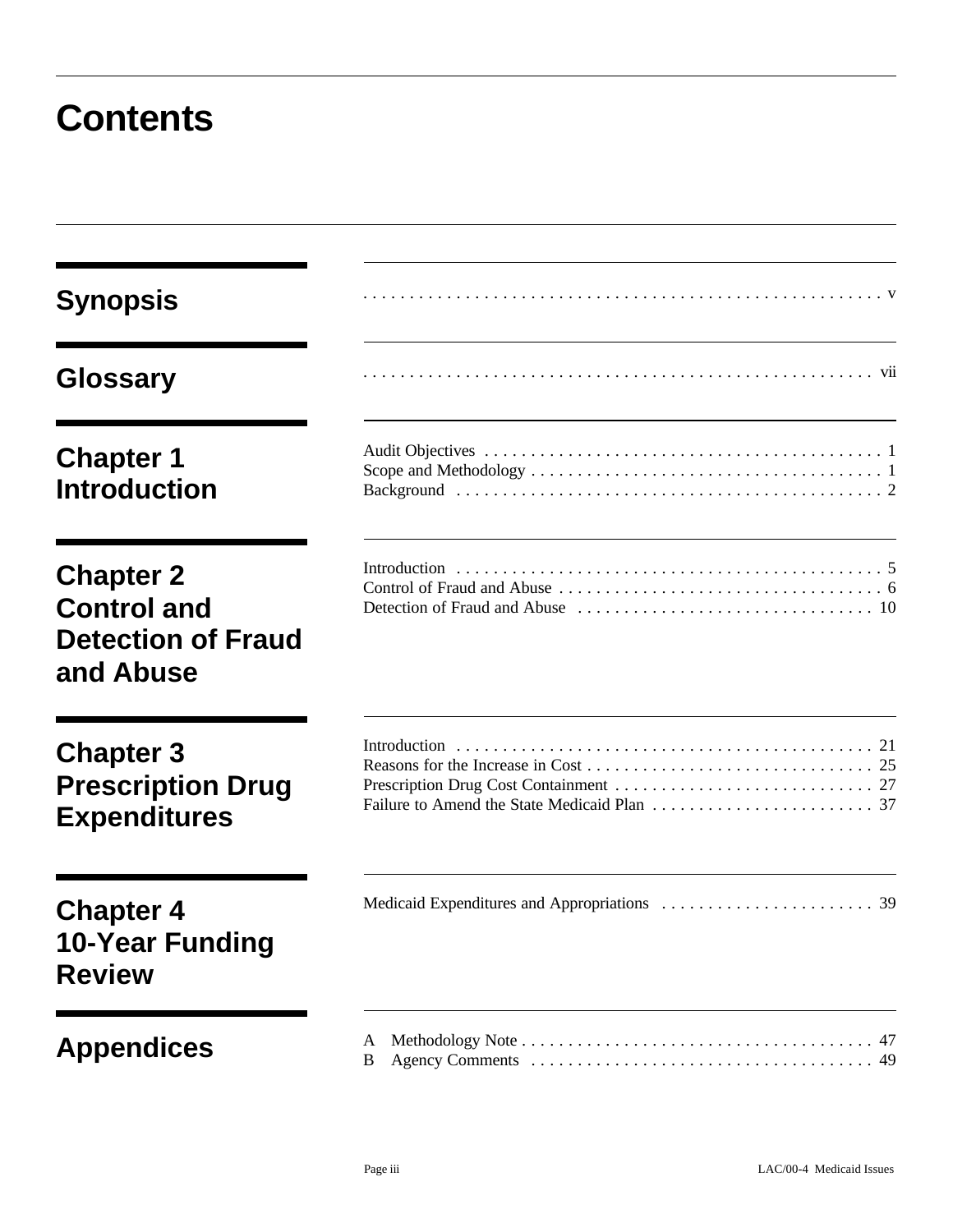**Contents**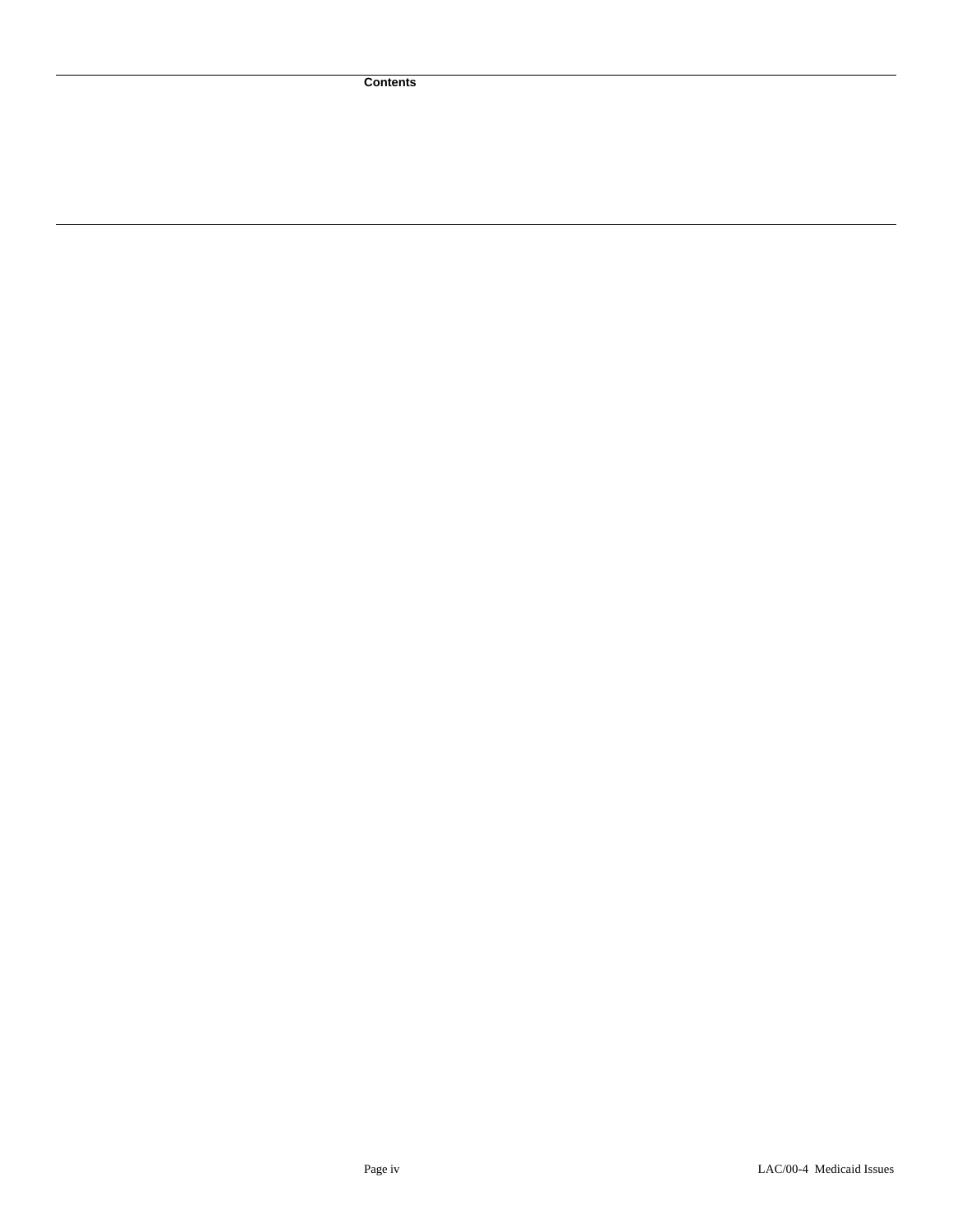# **Synopsis**

As requested by members of the General Assembly, we conducted a review of the Department of Health and Human Services' (DHHS) management of the state Medicaid program. Medicaid is a federal program that provides financial assistance to states for health care for eligible recipients. Eligible recipients are those who receive cash assistance and those children, pregnant women, the disabled and the elderly who meet income and resource requirements.

The audit requesters were primarily concerned about:

- $\Box$  DHHS's efforts to detect and control fraud and abuse.
- $\Box$  The increase in pharmaceutical expenditures.
- $\Box$  The agency's budget deficit.

They also had additional concerns about DHHS's use of managed care. We will discuss managed care and other issues in a subsequent report.

DHHS has a Division of Program Integrity which investigates potential cases of fraud and abuse. For FFY 98-99, DHHS reported \$2,064,460 in collections, including overpayments, identified through fraud and abuse detection efforts.

In South Carolina, Medicaid costs for prescription drugs have increased from \$123 million to \$260 million in the last five years. In FY 99-00, pharmaceutical services accounted for 11% of total Medicaid expenditures and was the fourth highest expenditure. Between FFY 94-95 and FFY 97-98, the average annual increase in prescription drug expenditures for the southeastern region was 14%, while South Carolina's was 22%.

Our findings include the following.

- While DHHS requires verification of health care providers' licenses and certificates, more stringent requirements could be implemented to ensure that only eligible providers are enrolled in the Medicaid program.
- DHHS does not always verify income for applicants to the Partners for Healthy Children program to ensure that only eligible recipients receive Medicaid services. Specifically, DHHS does not verify information for those applicants who report no income or other sources of income such as child support.
- DHHS has not been providing adequate training to health care providers to ensure that providers understand and are following Medicaid policies and procedures.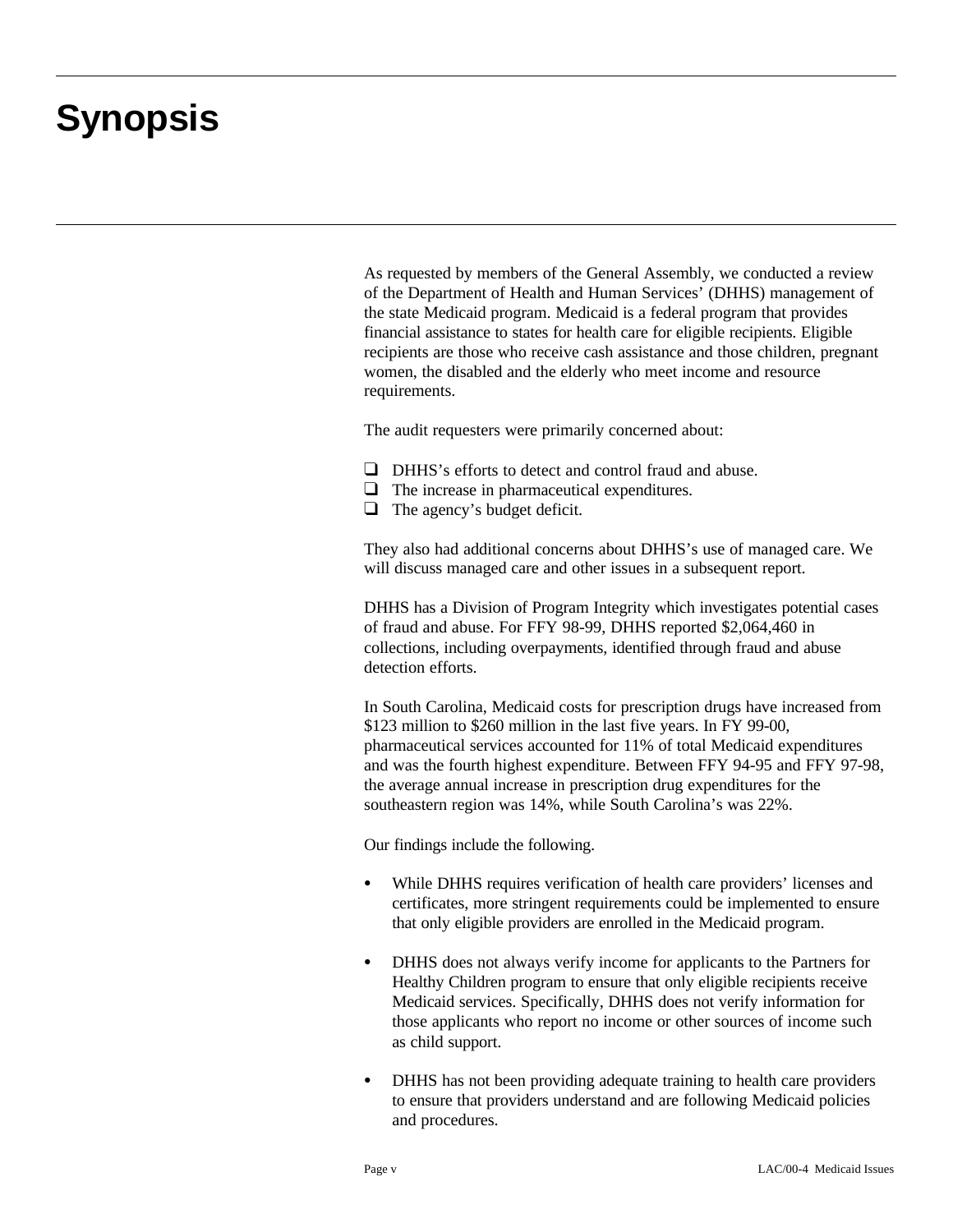- There is little evidence that internal reviews result in questionable cases being referred to DHHS fraud investigators, as policy directs. From FY 95-96 through FY 99-00, only 5 cases were referred for further investigation as a result of reviewing medical services claims.
- DHHS Program Integrity Division has not developed performance measures or an adequate case tracking system that would enable it to assess the effectiveness of its fraud and abuse investigations.
- For FFY 98-99, collections resulting from fraud and abuse detection amounted to only 0.08% of payments to Medicaid providers. DHHS should set a goal to increase collections due to fraud and abuse.
- Since 1995, the Medicaid Fraud Control Unit (MFCU), which is part of the Attorney General's office, has received only 44 cases from DHHS. The Program Integrity Division should increase the rate of, and shorten the time frame for, referral of suspicious cases to MFCU.
- DHHS Program Integrity Division does not have a written fraud and abuse plan. Division officials stated that a plan is being developed.
- DHHS has not developed drug use policies that could help limit increases in prescription drug costs. Such policies should require increased use of generic drugs, prior authorization, and therapeutic protocols for targeted drugs, and could save up to \$15.6 million in Medicaid funds.
- While DHHS will pay for only 4 prescriptions per month for adult Medicaid recipients, they are allowed to obtain a 100-day supply for each prescription. This in effect could allow recipients up to 12 prescriptions per month, which impacts DHHS's cash flow and could result in wasted medication.
- DHHS did not amend the State Medicaid Plan, as required by law, when increasing the number of Medicaid prescriptions. As a result, the state could be penalized up to \$3.5 million by the federal government. DHHS now has a formal process for all changes that require an amendment to the State Plan.
- Three factors creating pressure on DHHS's state budget for Medicaid include the increase in the number of recipients, the change in the funding mix toward increased use of state funds, and the use of nonrecurring funds to make up the state's share of Medicaid funding. DHHS had a \$25.8 million deficit in state appropriations in FY 99-00.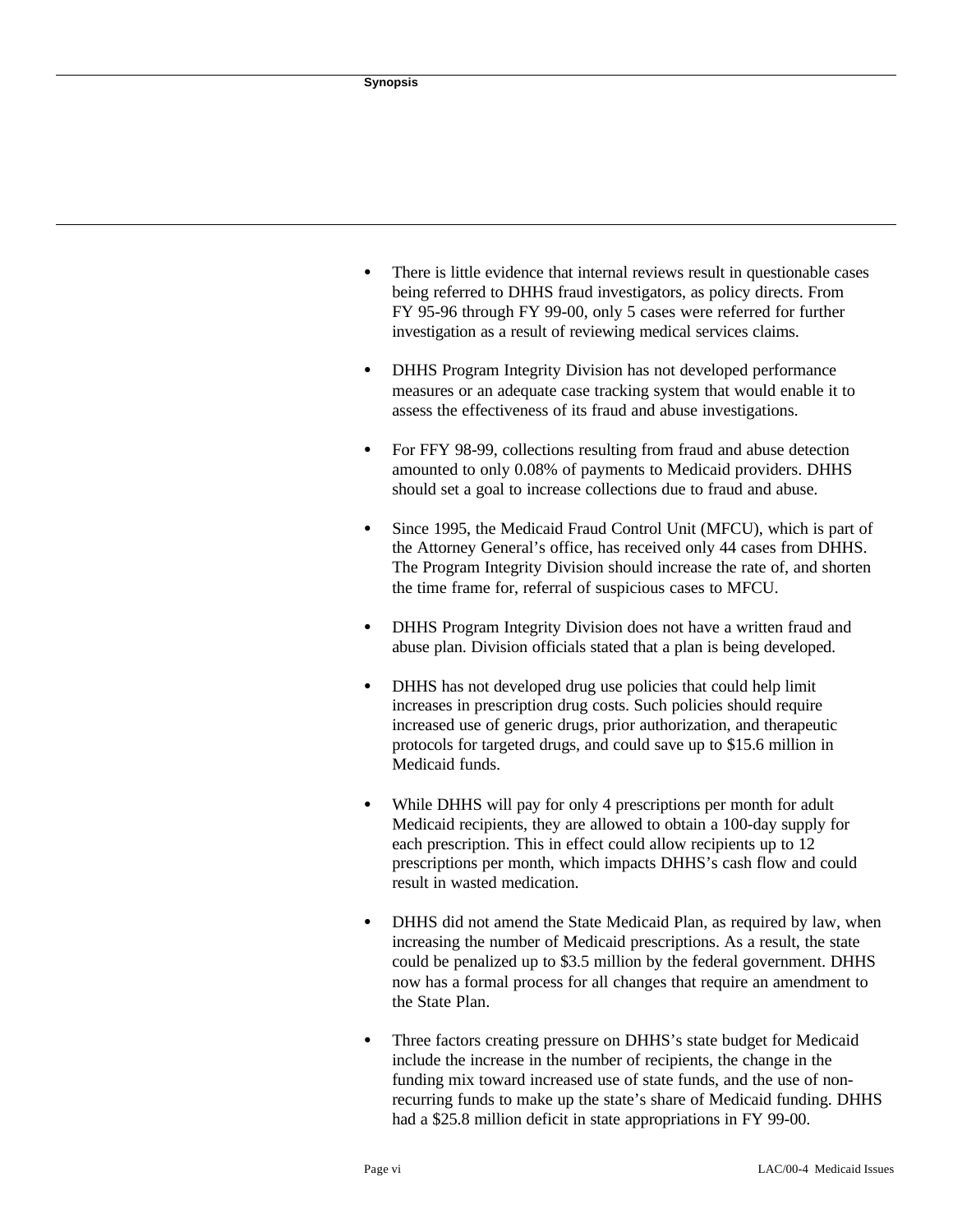# **Glossary**

| <b>Disproportionate Share</b><br><b>Payments</b>              | Federal law requires states to ensure that their Medicaid payment rates<br>include payment adjustments for Medicaid-participating hospitals that serve<br>a large number of Medicaid recipients and other low-income individuals with<br>special needs (referred to as disproportionate share hospitals). South Carolina<br>Medicaid disproportionate share hospital payment adjustments are based on<br>each disproportionate share hospital's unreimbursed Medicaid cost and their<br>unreimbursed cost associated with uninsured patients.             |
|---------------------------------------------------------------|-----------------------------------------------------------------------------------------------------------------------------------------------------------------------------------------------------------------------------------------------------------------------------------------------------------------------------------------------------------------------------------------------------------------------------------------------------------------------------------------------------------------------------------------------------------|
| <b>Drug Utilization Review</b><br>(DUR)                       | The Medicaid Drug Utilization Review (DUR) Program was created by the<br>Omnibus Budget Reconciliation Act of 1990. The main emphasis of the<br>program is to promote patient safety by an increased review and awareness of<br>outpatient prescribed drugs. Information is collected and used to measure the<br>effect DUR has had on patient safety, provider prescribing habits and dollars<br>saved by avoidance of problems such as drug-drug interactions, drug-disease<br>interactions, therapeutic duplication and over-prescribing by providers. |
| <b>Federal Medical Assistance</b><br><b>Percentage (FMAP)</b> | Represents the federal share of a state's Medicaid spending for medical<br>services. See also "matching funds."                                                                                                                                                                                                                                                                                                                                                                                                                                           |
| <b>Health Care Financing</b><br><b>Administration (HCFA)</b>  | The government agency within the Department of Health and Human<br>Services which directs the Medicare and Medicaid programs (Titles XVIII<br>and XIX of the Social Security Act) and conducts research to support those<br>programs.                                                                                                                                                                                                                                                                                                                     |
| <b>Matching Funds</b>                                         | For each Medicaid dollar spent in South Carolina — on average $30¢$ is from<br>the state, $70¢$ is from the federal government.                                                                                                                                                                                                                                                                                                                                                                                                                           |
| <b>Medicaid Fraud Control Unit</b><br>(MFCU)                  | Federal and state law both require a Medicaid fraud control unit, which must<br>be separate from the single state agency for Medicaid. In South Carolina, the<br>MFCU is located within the Attorney General's office. They investigate and<br>prosecute Medicaid fraud.                                                                                                                                                                                                                                                                                  |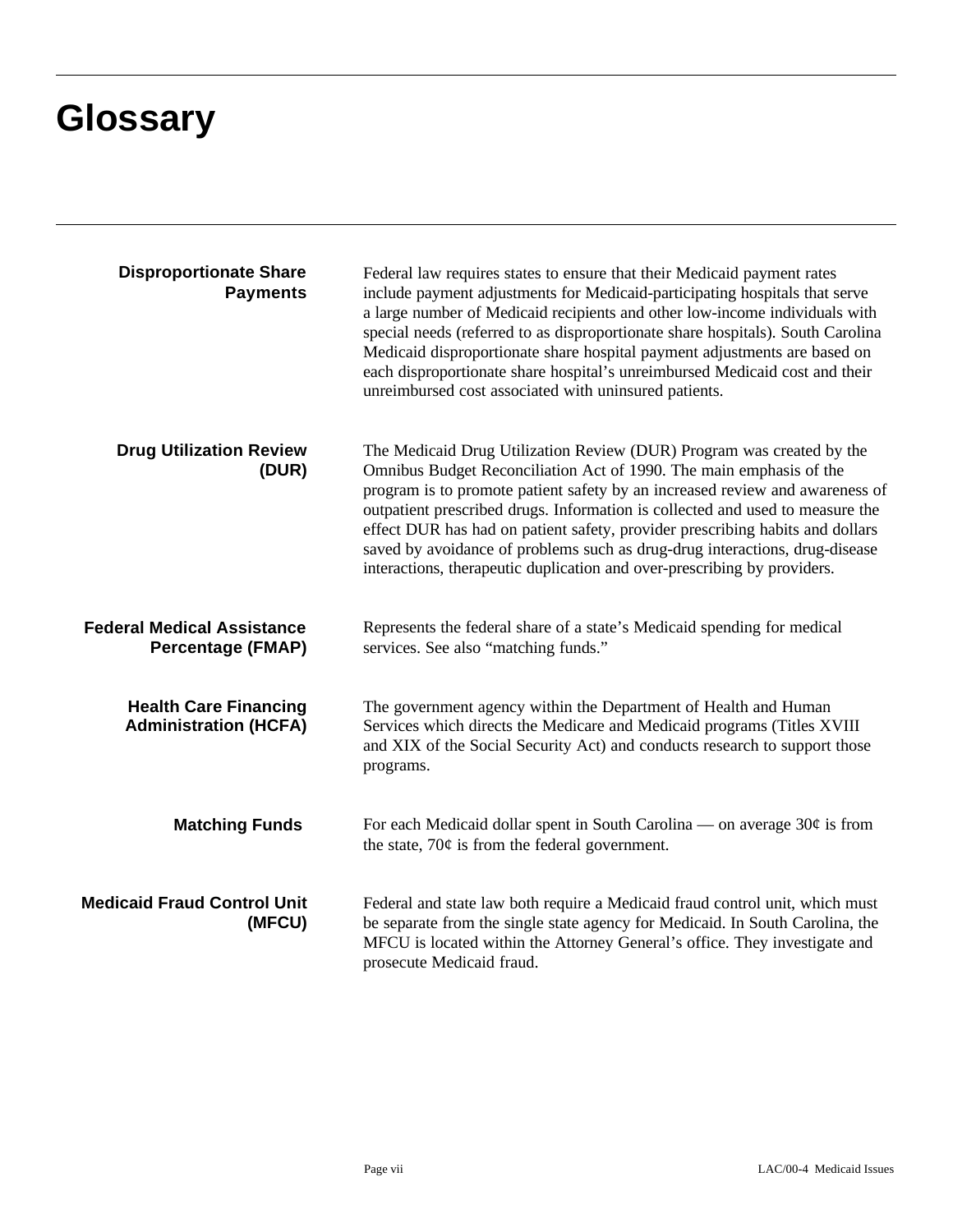| <b>Medicaid Management</b><br><b>Information System (MMIS)</b>     | MMIS processes Medicaid eligibility and pays claims. It processes $15 - 16$<br>million claims a year, and its chief function is to receive, edit, and adjudicate<br>claims from providers of health services. The mainframe is physically<br>located at Clemson. They provide the hardware, software, support and<br>personnel.                                                                                                                                                                                                                                                                                                                                                                                                                                                                                                                                                                                                                                                                                                                                                                                                                                                                                                                                                                                                 |  |  |  |
|--------------------------------------------------------------------|---------------------------------------------------------------------------------------------------------------------------------------------------------------------------------------------------------------------------------------------------------------------------------------------------------------------------------------------------------------------------------------------------------------------------------------------------------------------------------------------------------------------------------------------------------------------------------------------------------------------------------------------------------------------------------------------------------------------------------------------------------------------------------------------------------------------------------------------------------------------------------------------------------------------------------------------------------------------------------------------------------------------------------------------------------------------------------------------------------------------------------------------------------------------------------------------------------------------------------------------------------------------------------------------------------------------------------|--|--|--|
| <b>Partners for Healthy Children</b>                               | On August 1, 1997, South Carolina expanded its Medicaid program to<br>include all children ages 1–18 up to 150% of the federal poverty level. This<br>expansion is part of the federal Child Health Insurance Program (CHIP).                                                                                                                                                                                                                                                                                                                                                                                                                                                                                                                                                                                                                                                                                                                                                                                                                                                                                                                                                                                                                                                                                                   |  |  |  |
| <b>Surveillance Utilization and</b><br><b>Review System (SURS)</b> | SURS monitors Medicaid usage on a post-payment basis. It monitors,<br>controls, educates, and assists in ensuring the quality of medical services and<br>the development of new cost containment alternatives.                                                                                                                                                                                                                                                                                                                                                                                                                                                                                                                                                                                                                                                                                                                                                                                                                                                                                                                                                                                                                                                                                                                  |  |  |  |
| <b>Medicaid Groups</b>                                             | The federal government requires states to cover certain groups and gives<br>states the option of covering other groups. Currently South Carolina provides<br>coverage to the following groups:<br>Family Independence recipients — Those who receive a welfare cash<br>$\bullet$<br>benefit.<br>Aged, blind and disabled — Those individuals who are over age 65,<br>blind or disabled and who also meet income requirements; receive<br>Supplemental Security Income; and/or are in a nursing home, are<br>institutionalized, or are receiving home and community-based care.<br>Medicare Beneficiaries — For qualified Medicare recipients at 100% of<br>$\bullet$<br>poverty, Medicaid will pay all of the Medicare premium; for individuals<br>at 120% of poverty, Medicaid will pay for Medicare Part B; partial<br>payment is available for individuals with income between 135% and<br>175%.<br>Pregnant women and infants with income under 185% of poverty.<br>$\bullet$<br>Children age 1-19 if family income is at or below 150% of poverty.<br>$\bullet$<br>Children in foster care and children under a state adoption assistance<br>$\bullet$<br>agreement.<br>Severely disabled children cared for at home instead of in an institution.<br>$\bullet$<br>Individuals considered "working disabled."<br>$\bullet$ |  |  |  |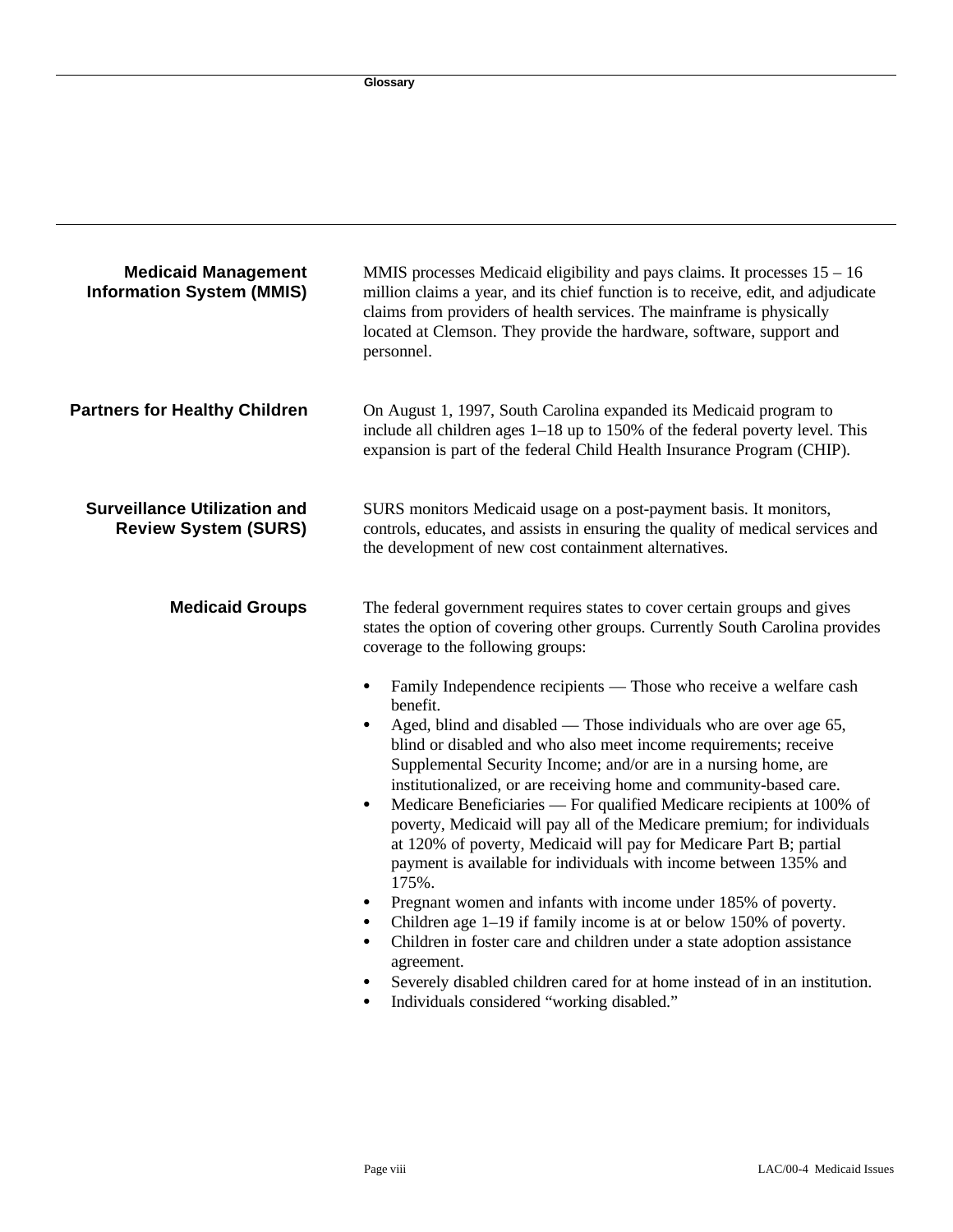# **Introduction**

| <b>Audit Objectives</b>                | Members of the General Assembly requested an audit of the Department of<br>Health and Human Services' (DHHS) management of the state Medicaid<br>program, after DHHS incurred a deficit in state general fund appropriations<br>for FY 99-00. Audit requesters were primarily concerned about whether<br>DHHS could manage the Medicaid program in a more efficient and cost-<br>effective manner. Based on some of the specific concerns of audit requesters,<br>we have established the following objectives for this report: |  |  |  |
|----------------------------------------|---------------------------------------------------------------------------------------------------------------------------------------------------------------------------------------------------------------------------------------------------------------------------------------------------------------------------------------------------------------------------------------------------------------------------------------------------------------------------------------------------------------------------------|--|--|--|
|                                        | $\Box$ Evaluate the effectiveness of the agency's efforts to control and detect<br>fraud and abuse by Medicaid health care providers and recipients.                                                                                                                                                                                                                                                                                                                                                                            |  |  |  |
|                                        | Determine if DHHS can improve the cost-efficiency of its management<br>┙<br>of the prescription drug program.                                                                                                                                                                                                                                                                                                                                                                                                                   |  |  |  |
|                                        | Track agency appropriations and expenditures over a 10-year period in<br>conjunction with funding changes for the Medicaid program, and<br>determine the impact of this on DHHS's deficit.                                                                                                                                                                                                                                                                                                                                      |  |  |  |
|                                        | Because of the size of the Medicaid program in South Carolina (almost<br>\$3 billion) and the number of concerns of audit requesters, we are conducting<br>a second review on the use of managed care in the Medicaid program as well<br>as other cost issues. We plan to release this report in summer 2001.                                                                                                                                                                                                                   |  |  |  |
| <b>Scope and</b><br><b>Methodology</b> | The time frame covered by this report is generally from FY 95-96 through<br>FY 99-00. We also have reviewed cost data from FY 90-91 through<br>FY 00-01. Our sources of evidence include:                                                                                                                                                                                                                                                                                                                                       |  |  |  |
|                                        | South Carolina appropriations acts and other relevant statutes as well as<br>federal law, primarily Title XIX of the Social Security Act.                                                                                                                                                                                                                                                                                                                                                                                       |  |  |  |
|                                        | Information on recipients and claims generated by the Medicaid<br>$\bullet$<br>Management Information System.                                                                                                                                                                                                                                                                                                                                                                                                                   |  |  |  |
|                                        | Financial information from DHHS's accounting system.<br>$\bullet$                                                                                                                                                                                                                                                                                                                                                                                                                                                               |  |  |  |
|                                        | Agency policies and procedures, Medicaid bulletins, and the State<br>Medicaid Plan.                                                                                                                                                                                                                                                                                                                                                                                                                                             |  |  |  |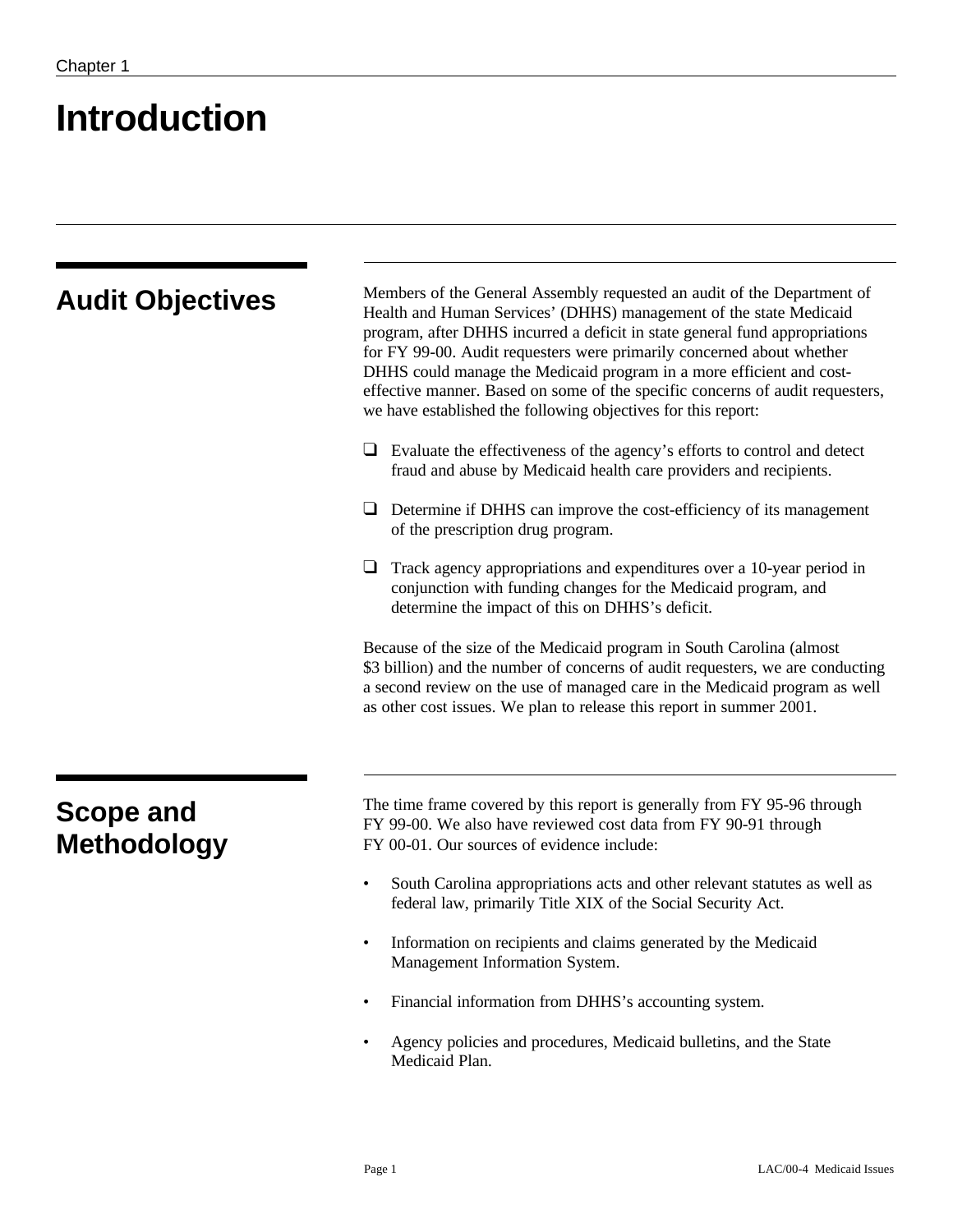- Interviews with officials at DHHS as well as with other state agencies and health care groups.
- Telephone interviews with Medicaid officials in other states.
- DHHS medical services review files and fraud investigation files.
- Material from the U.S. Health Care Financing Administration, the U.S. General Accounting Office, the Southern Legislative Conference, and the National Conference of State Legislatures.

Computer-generated data used in the report was supplied by DHHS and HCFA and was not verified by us. While we did not directly test the data, we attempted to review relevant system controls in order to ensure the data is reliable and valid. This is explained further in the methodology note in Appendix A. This audit was conducted in accordance with generally accepted government auditing standards.

**Background** Medicaid is a federal program created under Title XIX of the Social Security<br>Act that provides financial security contact for health seen for eligible Act that provides financial assistance to states for health care for eligible recipients. Medicaid was set up by the federal government in 1965, and South Carolina began participating in 1968. Medicaid began as a small program within the Department of Social Services. In 1983, the Health and Human Services Finance Commission (HHSFC) was established to administer the Medicaid program. On July 1, 1995, HHSFC became a Cabinet agency and was renamed the Department of Health and Human Services.

> Eligible Medicaid recipients are those who receive cash assistance and those children, pregnant women, the disabled, and the elderly who meet income and resource requirements. During FY 99-00, 693,778 South Carolinians received health services paid for by Medicaid.

- The elderly and disabled made up 26% of these clients and utilized Medicaid health services valued at \$1,605,530,795, or 69% of Medicaid expenditures, for an average per person cost of \$7,190.
- Seventy-four percent were children, or recipients who qualified due to eligible children in the family, who received health care valued at \$711,708,552. This accounted for 31% of Medicaid expenditures at an average per person cost of \$1,124.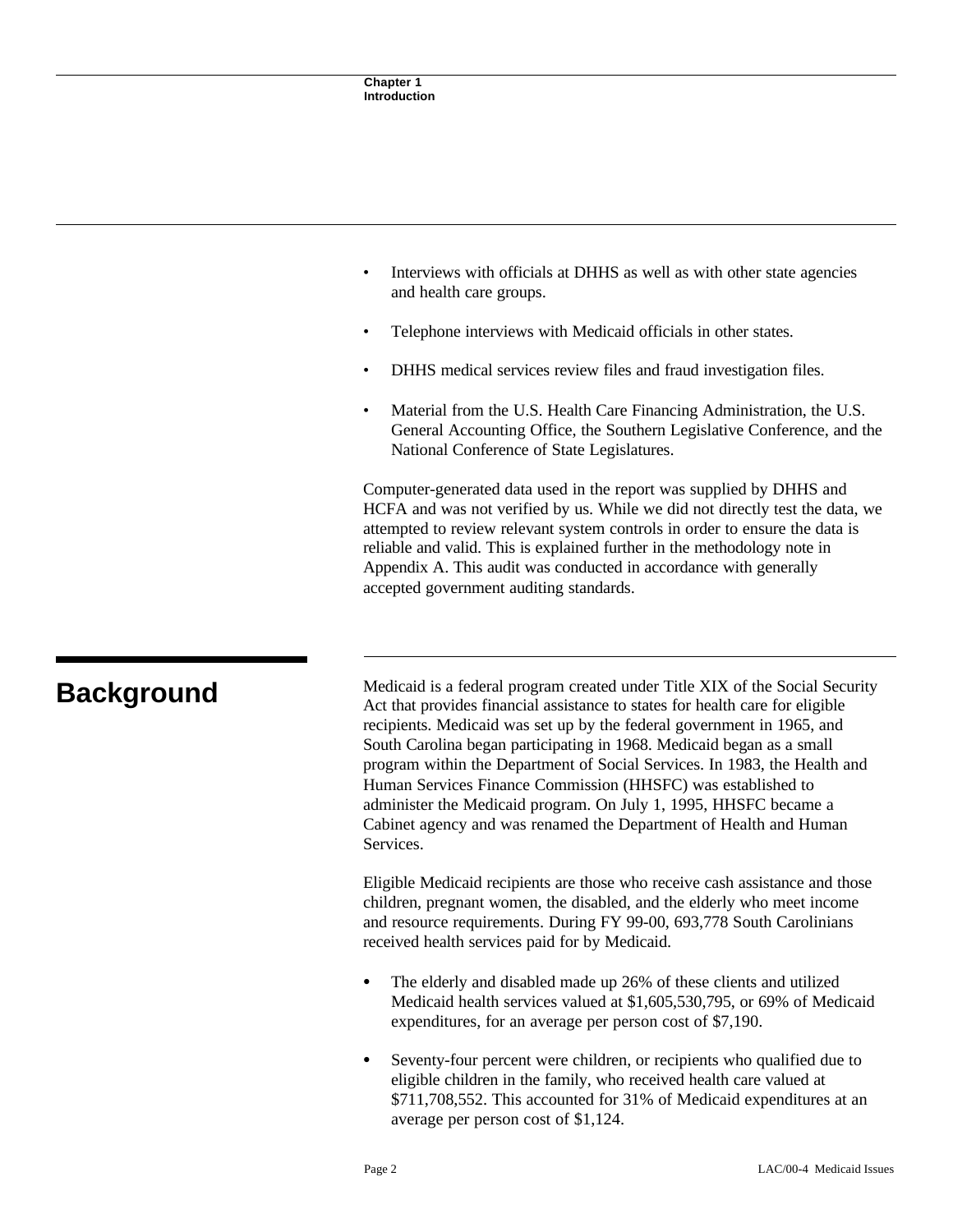During FY 99-00, direct payments to health care providers for services totaled over \$2.3 billion in federal and state funds and were paid to the following groups.



\*Total payments amounted to \$2,339,099,527, which excludes payments for disproportionate share paid to hospitals.

Source: Department of Health and Human Services FY 99-00 Accountability Report.

Through the new Partners for Healthy Children program, South Carolina began covering children living in families earning 150% of the federal poverty level in 1997. South Carolina also pays for nursing home care for aged and disabled individuals. Through payments to other state agencies such as the Department of Mental Health and the Department of Disabilities and Special Needs, Medicaid is also spent to cover medical services to the disabled.

Health care is provided to Medicaid recipients by providers enrolled in the Medicaid program. Any provider who meets the qualifications must be allowed to enroll and provide services. Payments are made directly to the provider, who bills the Medicaid program for a specific service provided to an eligible recipient. Payments cannot be made to a recipient. The provider must accept the Medicaid payment as the full payment.

## **Figure 1.1: Medicaid Payments to Providers FY 99-00\***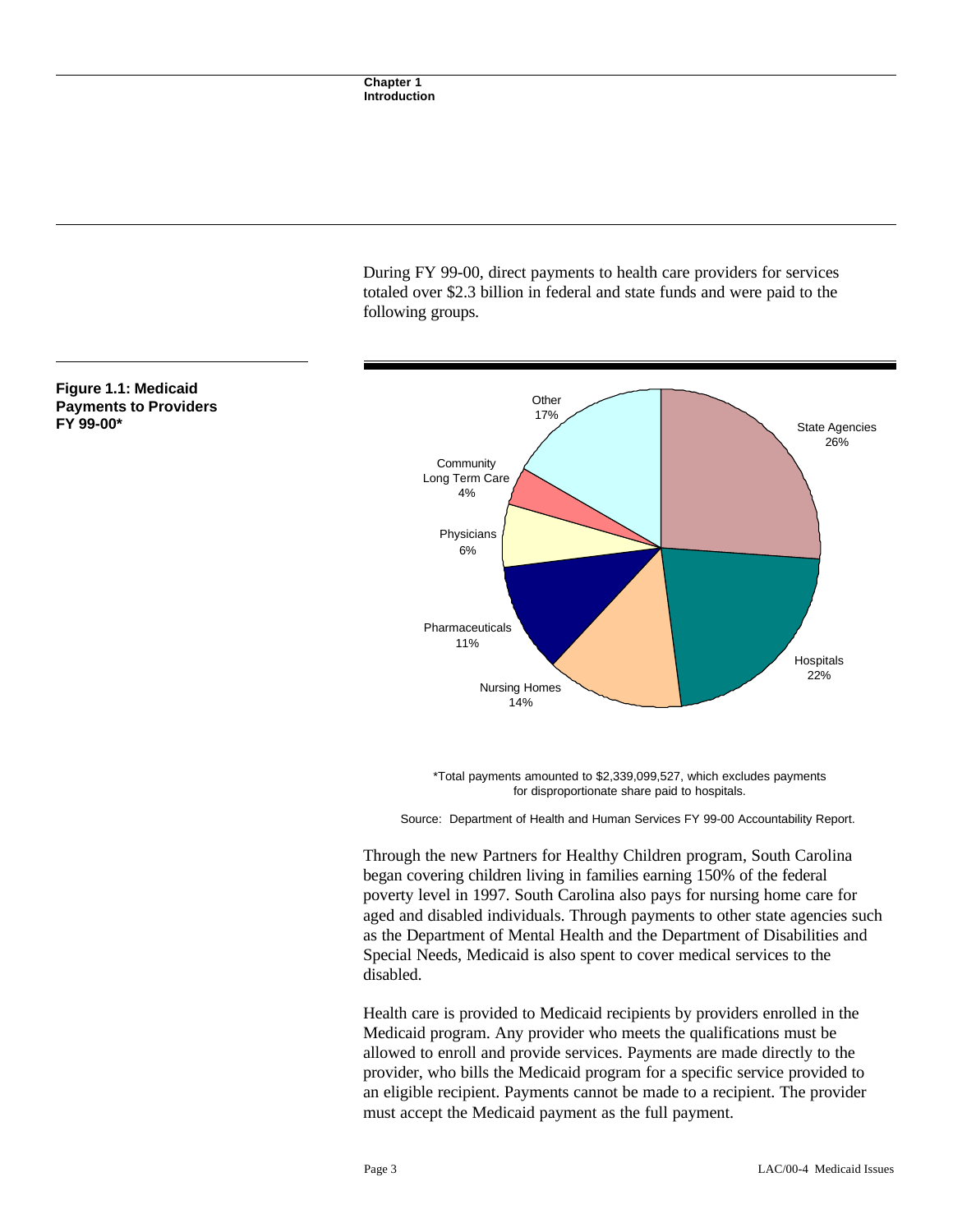**Chapter 1 Introduction**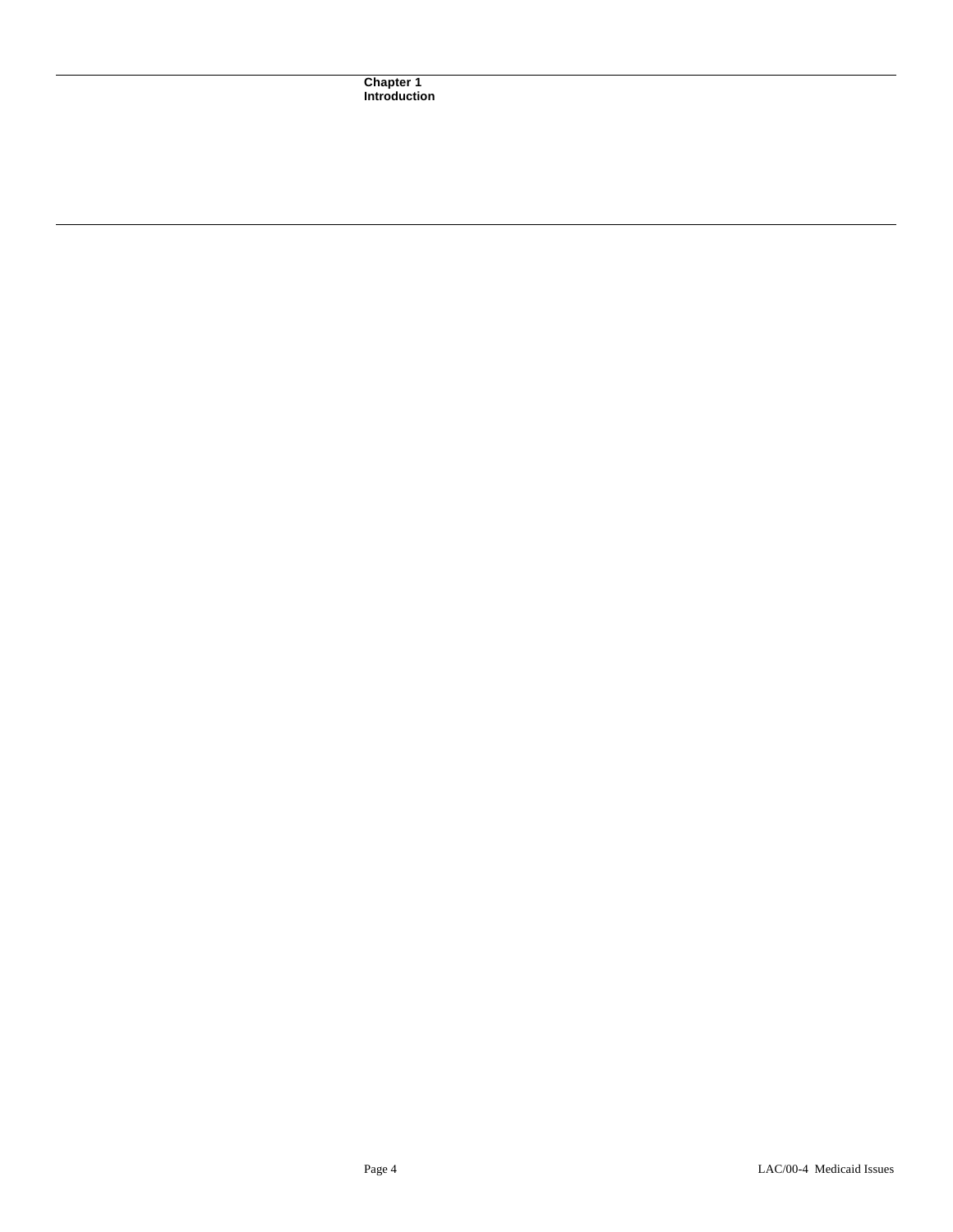# **Control and Detection of Fraud and Abuse**

| <b>Introduction</b> | Members of the General Assembly were concerned about DHHS's efforts to<br>control and identify Medicaid fraud and abuse by providers and recipients.<br>We reviewed the various processes used by DHHS to help the agency both<br>detect and prevent fraud and abuse, including:                                                                                                                                                                                                                                                                   |  |  |  |  |
|---------------------|----------------------------------------------------------------------------------------------------------------------------------------------------------------------------------------------------------------------------------------------------------------------------------------------------------------------------------------------------------------------------------------------------------------------------------------------------------------------------------------------------------------------------------------------------|--|--|--|--|
|                     | Enrollment of Medicaid recipients and health care providers.<br>Provider training.<br>$\bullet$<br>Medical services reviews.<br>$\bullet$<br>Auditing provider contracts.<br>$\bullet$<br>Fraud investigations.<br>$\bullet$<br>Relationship with the Medicaid Fraud Control Unit.<br>$\bullet$                                                                                                                                                                                                                                                    |  |  |  |  |
|                     | DHHS monitors health care payments and investigates irregular or suspicious<br>claims through its Program Integrity Division within the Office of Audits and<br>Compliance. Total program integrity staff number 21 employees, including<br>the director.                                                                                                                                                                                                                                                                                          |  |  |  |  |
|                     | One of the most important decisions that the Program Integrity Division must<br>make is whether fraud, abuse, or only an overpayment has occurred. The<br>Code of Federal Regulations defines fraud and abuse in the Medicaid<br>program:                                                                                                                                                                                                                                                                                                          |  |  |  |  |
|                     | Fraud is an intentional deception or misrepresentation knowing that the<br>⊔<br>deception will result in an unauthorized benefit.                                                                                                                                                                                                                                                                                                                                                                                                                  |  |  |  |  |
|                     | Abuse means practices that are inconsistent with sound fiscal, business,<br>⊔<br>or medical practices and result in unnecessary cost to the Medicaid<br>program.                                                                                                                                                                                                                                                                                                                                                                                   |  |  |  |  |
|                     | The Program Integrity Division does not consider overpayments less than<br>\$500 as fraud or abuse. Instead this is treated as an educational matter, and<br>the overpayment is recouped. All other overpayments are considered within<br>the context of the federal definitions to determine how they will be handled.                                                                                                                                                                                                                            |  |  |  |  |
|                     | In general, we found that DHHS has not aggressively pursued fraud and<br>abuse and has given only minimal recognition to fraud as a major problem.<br>However, during the course of our review, the Program Integrity Division<br>was reorganized under new administrative leadership, and a new automated<br>surveillance system was in the process of being installed. While our review<br>focuses on the division's performance over the past five fiscal years, we<br>found that the division is already taking steps to improve its record in |  |  |  |  |

combating Medicaid fraud and abuse.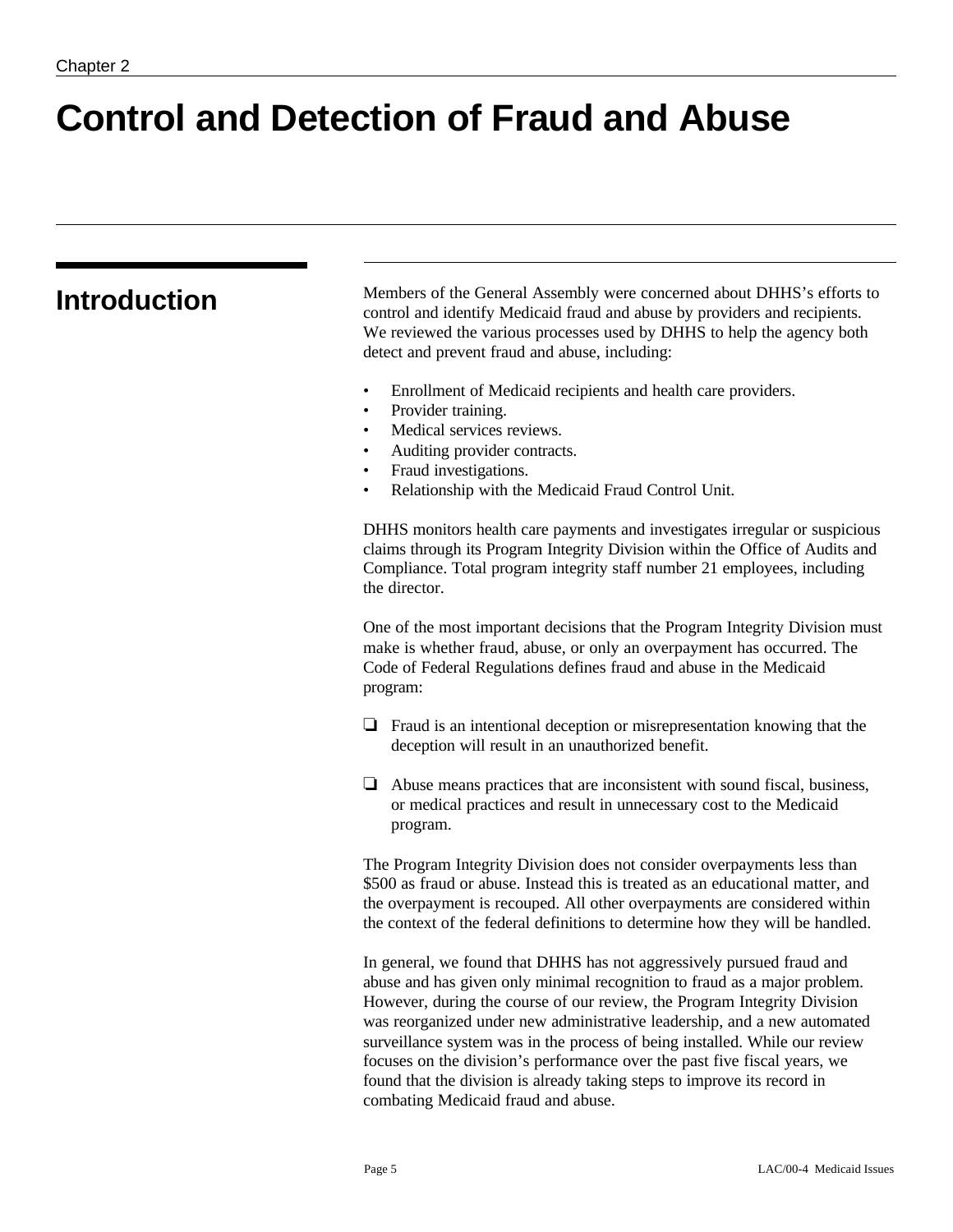| <b>Control of Fraud</b>    | By detecting ineligible providers and recipients before they enter the<br>Medicaid program, DHHS can control fraud and abuse by preventing it                                                                                                                                                                                                                                                                                                                                                                                                                         |  |  |
|----------------------------|-----------------------------------------------------------------------------------------------------------------------------------------------------------------------------------------------------------------------------------------------------------------------------------------------------------------------------------------------------------------------------------------------------------------------------------------------------------------------------------------------------------------------------------------------------------------------|--|--|
| and Abuse                  | before the claim is filed. We reviewed DHHS's methods of enrolling<br>recipients and health care providers as well as the training offered to<br>providers on Medicaid billing. DHHS should adopt a more stringent<br>screening process for health care providers; more verification is needed for<br>recipient enrollment; and provider training could be improved.                                                                                                                                                                                                  |  |  |
| <b>Provider Enrollment</b> | While we found no major problems with provider enrollment, DHHS could<br>have more comprehensive policies to keep ineligible providers out of the<br>Medicaid program. DHHS contracts with Blue Cross Blue Shield (BCBS) to<br>provide manpower services for its Medicaid Management Information<br>System. As part of this contract, BCBS is responsible for enrolling any health<br>care providers in the Medicaid program and updating information on<br>providers. In the last two calendar years, BCBS enrolled or updated the<br>following number of providers: |  |  |

|                 | 1998   | 1999   |
|-----------------|--------|--------|
| New Enrollments | 4.094  | 5.952  |
| Updates         | 14,093 | 24,495 |

Blue Cross Blue Shield is required to have a 100% accuracy rate for provider enrollment and to verify licenses or certification information. Providers are also checked against a national list of suspended providers to ensure that they have not been suspended from the Medicaid program. As part of the contract monitoring process, DHHS verifies a certain number of provider enrollments. According to a BCBS official, information is not maintained on the number of providers denied enrollment. As a result, no one can determine how successful Blue Cross Blue Shield is in weeding out questionable providers.

For example, BCBS is not required to check business licenses. Program integrity fraud investigators found that a durable medical equipment provider operating in South Carolina was connected with someone convicted of health care fraud in another state. The company never obtained a business license and closed before DHHS could recover any funds for improper billing.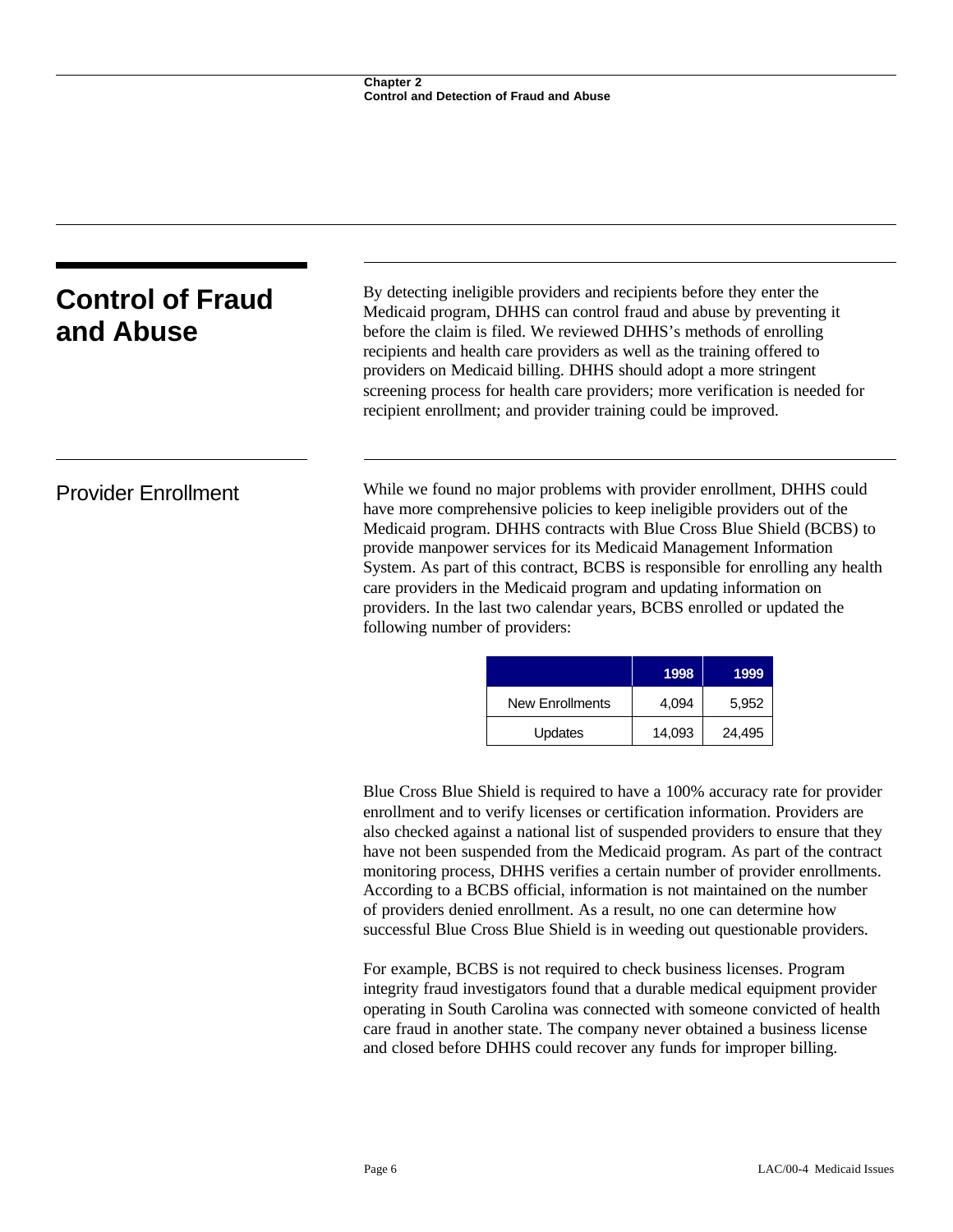In testimony before Congress in July 2000, the U.S. General Accounting Office (GAO) noted that ". . . it is critical to protect program funds by making efforts to ensure that only legitimate providers bill these programs." The GAO did a survey of Medicaid state agencies and found that only nine states reported performing comprehensive provider enrollment activities. The GAO cited several activities which could be used to make it more difficult for questionable health care providers to enter and remain in the Medicaid program:

- More stringent review of information on the provider enrollment application.
- Developing provider agreements that give the state more flexibility to terminate without cause.
- Re-enrolling existing providers under new, stricter standards.
- Increasing scrutiny of applications from certain provider types, such as independent laboratories and durable medical equipment providers, and continued scrutiny after enrollment.
- Conducting pre-enrollment visits.
- Establishing better control over provider billing numbers.

For example, as a result of problems with provider fraud, in December 1995 Florida began requiring noninstitutional providers to undergo fingerprinting and criminal background checks. For group providers, all officers, directors, managers, and owners of 5% or more of the business must also be similarly screened. Fingerprints are checked with both state law enforcement authorities and the Federal Bureau of Investigation. In 1999, Georgia's provider enrollment unit began conducting site audits on all new noninstitutional provider applicants. When they began the site audits, they detected numerous applicants with nonexistent addresses or mailbox-only operations; now such a finding is rare in Georgia.

While DHHS does require documentation from certain types of health care providers, it does not conduct any of these other activities or require them of BCBS. Some additional provider screening could be conducted with little increase in costs. DHHS should consider strengthening its provider enrollment activities to help ensure that questionable providers are not enrolled.

". . . it is critical to protect program funds by making efforts to ensure that only legitimate providers bill these programs." (GAO)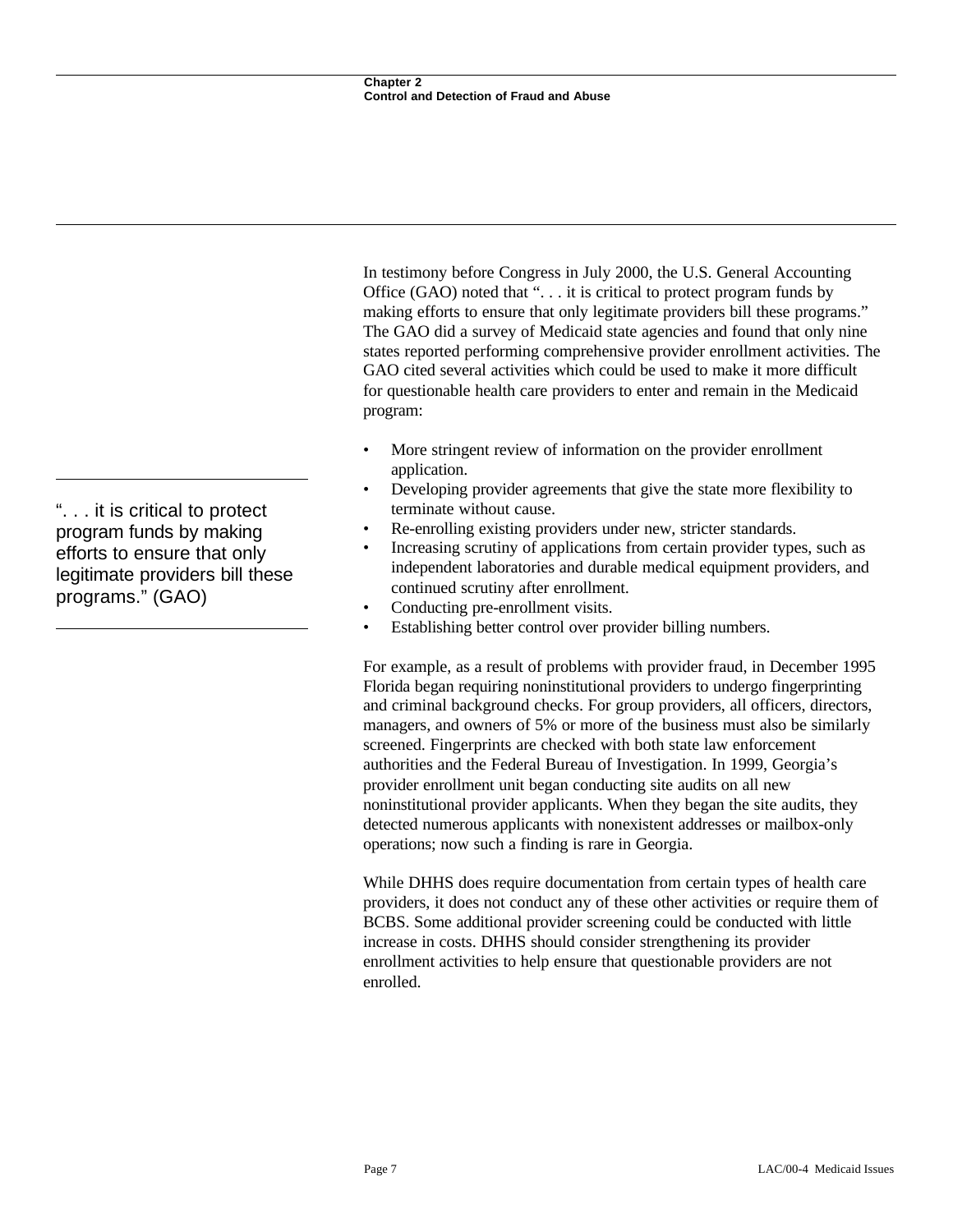Recipient Enrollment DHHS does not verify all income information for applicants to the Partners for Healthy Children program to ensure that only eligible recipients receive Medicaid services. DHHS contracts with the Department of Social Services (DSS) to determine initial eligibility for Medicaid and all eligibility redeterminations. In order to determine eligibility, the Department of Social Services has verified income and resources for 62% of the families applying for the Partners program. DHHS determined the eligibility for the remaining 38% of the applicants for Partners for Healthy Children. During FY 99-00, 55,637 children were served by this program, and 4,360 applications were denied.

> Applicants are supposed to provide proof of income which includes pay stubs or tax returns. For the applicants it enrolls, the Department of Social Services requires proof of earned income as well as documentation of income from other sources such as child support or Social Security. Both DHHS and DSS can also verify income by using the State Income and Eligibility Verification System, which is an automated system operated by the Employment Security Commission designed to be used to verify applicants' eligibility for certain programs based on income.

> However, for those applicants enrolled by DHHS, no verification is conducted if the applicant states he or she has no income. The Income and Verification System used by DHHS can also be used to determine if a person actually had no earned income. The agency also does not attempt to verify income from other sources. The most common finding in our review of fraud investigations of Medicaid recipients was that the recipients were ineligible for Medicaid due to failure to report other income or valid economic circumstances (see p. 13).

> DHHS estimates that there are currently 21,000 children who are eligible for the Partners program who have not been enrolled. If the program is expanded from 150% to 165% of poverty, an additional 12,000 children would be eligible. If DHHS takes steps to ensure that only eligible applicants are accepted for Medicaid, the number of recipients may not be as large as anticipated.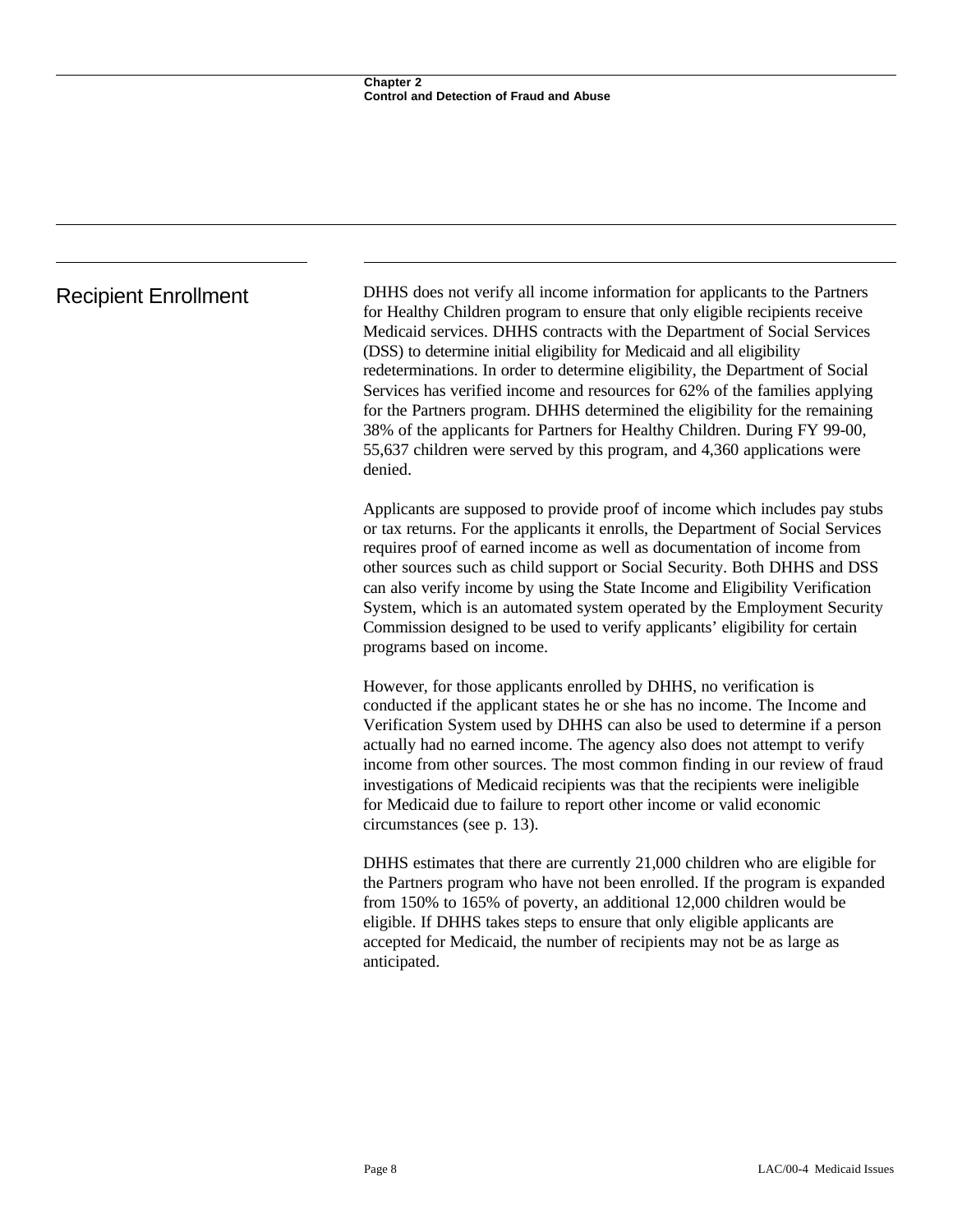| <b>Provider Training</b>                                                | In South Carolina, there are 29,480 health care providers enrolled in the<br>Medicaid program. DHHS has not been able to conduct training for providers<br>on a consistent basis. When a health care provider is enrolled in the Medicaid<br>program, he receives a Medicaid manual which is specific for his provider<br>type. Each provider is also assigned a DHHS representative to contact with<br>questions or problems. When a policy is changed, notices are sent to<br>providers through Medicaid Bulletins. From July 1999 through November<br>2000, for example, 24 bulletins were sent to physicians. Policy changes can<br>also be communicated through training. With the budget cuts that DHHS<br>took to reduce the deficit, however, funding for travel was drastically<br>reduced. Because staff could not travel to conduct training through the state,<br>training has not been held.      |
|-------------------------------------------------------------------------|----------------------------------------------------------------------------------------------------------------------------------------------------------------------------------------------------------------------------------------------------------------------------------------------------------------------------------------------------------------------------------------------------------------------------------------------------------------------------------------------------------------------------------------------------------------------------------------------------------------------------------------------------------------------------------------------------------------------------------------------------------------------------------------------------------------------------------------------------------------------------------------------------------------|
|                                                                         | The need for training can be evidenced by the Medicaid bulletins. One<br>bulletin sent to hospitals clarified billing for specific services. The policies<br>for these services were already in place, but DHHS had received a number of<br>questions from the hospitals. Without the ability to provide adequate training,<br>DHHS cannot ensure that providers understand or are following the policies.<br>This can lead to inaccurate billings, overpayments, and possible review by<br>the Program Integrity Division. Given the number of Medicaid providers,<br>DHHS could greatly supplement the training currently offered by contracting<br>with an outside provider. The training cost would be fixed, budget reductions<br>would not affect the ability to provide training, and training could be<br>provided more efficiently.                                                                   |
| <b>Computer Edits and</b><br><b>Manually Processed</b><br><b>Claims</b> | DHHS uses edits in its computer system to help prevent fraud, abuse and<br>billing errors. These edits suspend or reject claims that violate certain<br>criteria. For example, edits have rejected claims for two hysterectomies for<br>the same patient or an OB/GYN service for a male. We found no material<br>problems with this process.                                                                                                                                                                                                                                                                                                                                                                                                                                                                                                                                                                  |
|                                                                         | Prepayment reviews may also identify potential fraud and abuse cases.<br>However, over 11/2 years, three cases were referred to the Program Integrity<br>Division by the hospital services utilization review team at DHHS. The<br>utilization review team manually processes and reviews claims before they<br>are paid. This area is staffed by Registered Nurses as the claims require a<br>medical decision. The nurses use a variety of sources to make a decision on<br>the claim. These sources include the use of physician consultants; however,<br>the use of these consultants has decreased due to budget constraints. The<br>nurses are relying on the expertise of staff physicians. When a claim is<br>accepted by the reviewer, it is entered into the Medicaid Management<br>Information System and processed like any other claim, and is therefore<br>subject to the system fraud sampling. |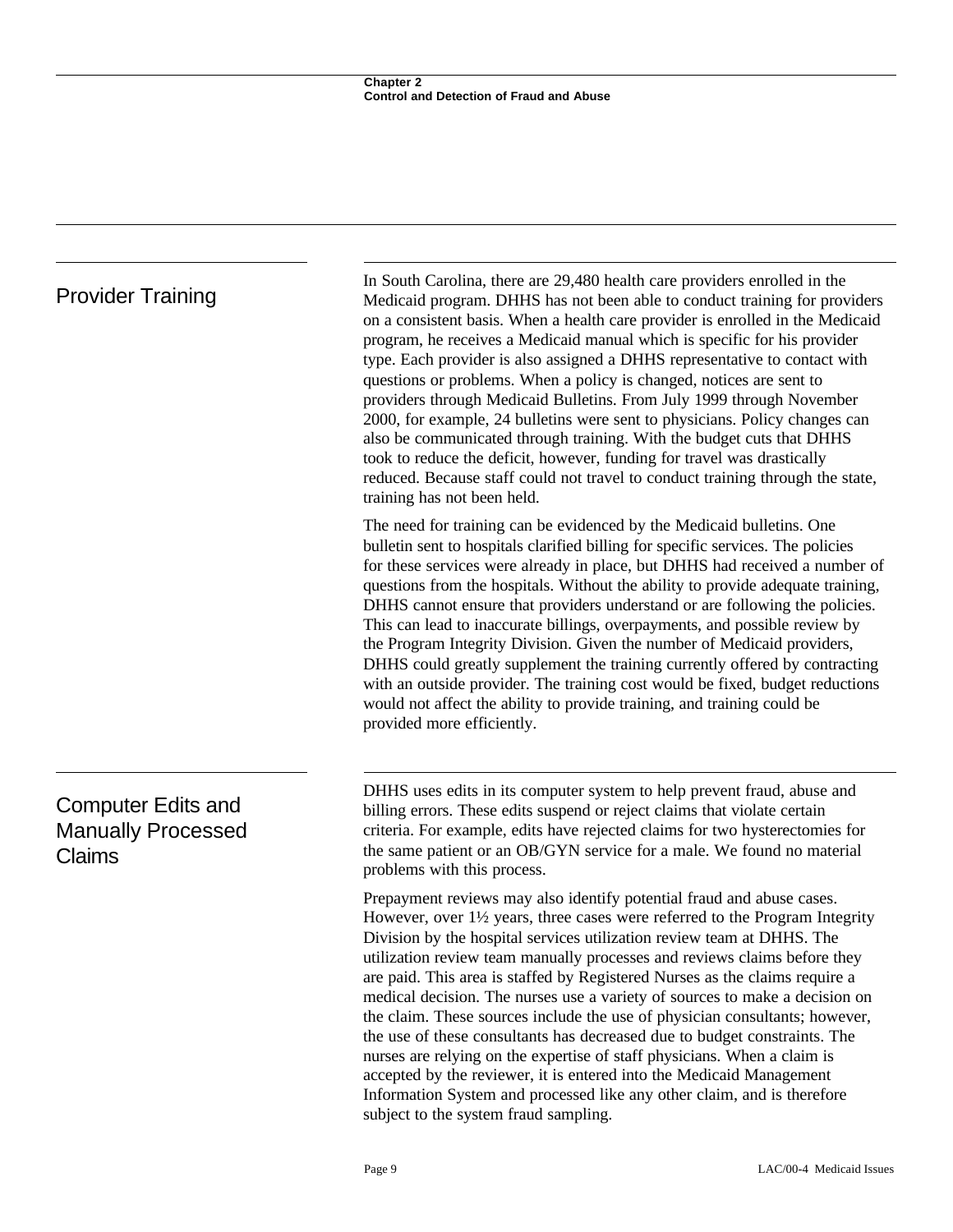| <b>Recommendations</b>                 | The Department of Health and Human Services should strengthen its<br>1.<br>provider enrollment policies to ensure that only eligible providers are<br>enrolled, and ensure that these policies are carried out by the contractor.<br>These policies could include:                                                                                                                                                                                                                                                                                                                                                                                                                                                                                                                                                                                                                                         |  |  |  |  |
|----------------------------------------|------------------------------------------------------------------------------------------------------------------------------------------------------------------------------------------------------------------------------------------------------------------------------------------------------------------------------------------------------------------------------------------------------------------------------------------------------------------------------------------------------------------------------------------------------------------------------------------------------------------------------------------------------------------------------------------------------------------------------------------------------------------------------------------------------------------------------------------------------------------------------------------------------------|--|--|--|--|
|                                        | More stringent review of information on the provider enrollment<br>application.<br>Developing provider agreements that give the state more flexibility<br>$\bullet$<br>to terminate without cause.<br>Re-enrolling existing providers under new, stricter standards.<br>$\bullet$<br>Increasing scrutiny of applications from certain provider types, such<br>as independent laboratories and durable medical equipment<br>providers, and continued scrutiny after enrollment.<br>Conducting pre-enrollment visits.<br>$\bullet$<br>Establishing better control over provider billing numbers.<br>٠<br>The Department of Health and Human Services should establish<br>2.<br>procedures to verify eligibility for the Partners for Healthy Children<br>program, when applicants report no income or income from other<br>sources.<br>3.<br>The Department of Health and Human Services should contract for |  |  |  |  |
|                                        | provider training to ensure that training will be provided efficiently and<br>consistently.                                                                                                                                                                                                                                                                                                                                                                                                                                                                                                                                                                                                                                                                                                                                                                                                                |  |  |  |  |
| <b>Detection of Fraud</b><br>and Abuse | DHHS's Program Integrity Division has no method for measuring its<br>performance in detecting fraudulent and abusive practices by Medicaid<br>providers and recipients. While DHHS monitors Medicaid claim payments in<br>various ways, there are few internal referrals of suspicious cases for further<br>investigation. The division does not track investigative outcomes or whether<br>Medicaid funds are repaid when a questionable or fraudulent claim is<br>identified.                                                                                                                                                                                                                                                                                                                                                                                                                            |  |  |  |  |
|                                        | The department does not yet have a written fraud and abuse plan or<br>comprehensive policies and procedures for fraud investigations. These                                                                                                                                                                                                                                                                                                                                                                                                                                                                                                                                                                                                                                                                                                                                                                |  |  |  |  |

problems are discussed below.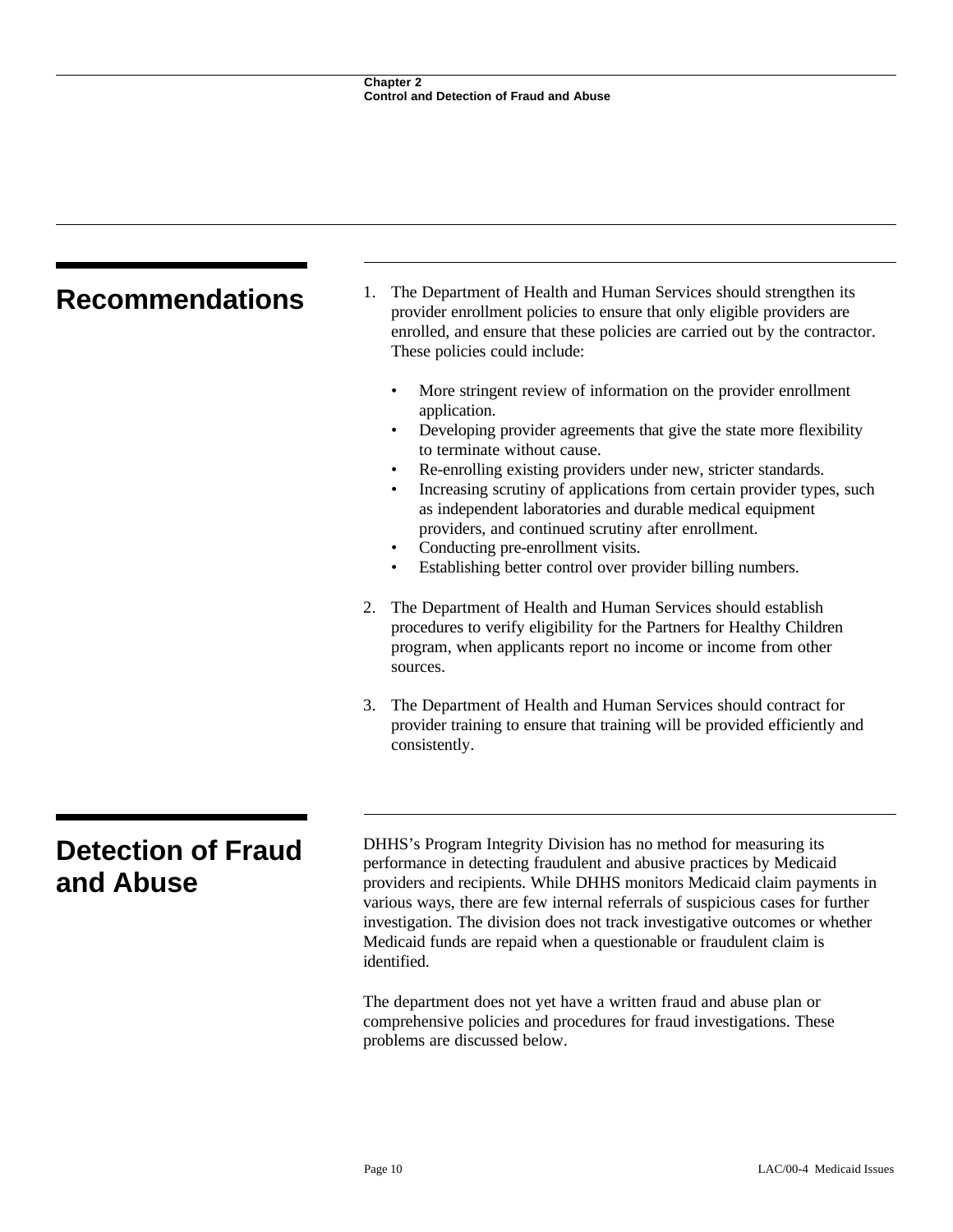# Referral of Cases

. . . only 4.5% of the total cases referred to fraud investigators were initiated from a medical services review.

The Program Integrity Division regularly employs various post-payment monitoring techniques to detect questionable practices that result in overpayment of Medicaid funds, including reviewing medical services claims, auditing provider contracts, and surveying Medicaid recipients. If there is a suspicion that the overpayment is the result of intentional fraud and abuse, the claim is then referred to DHHS investigators for further action. However, we found little evidence that questionable cases are referred to the division's investigative unit, as policy directs. From FY 95-96 through FY 99-00, only 5 cases were referred to the investigative unit as a result of reviewing medical services claims.

# **Medical Services Review**

Medical services review of Medicaid provider and recipient claims is one step in detecting fraudulent or abusive behavior. The agency's major assessment tool, the surveillance utilization and review system (SURS), analyzes health care claims data and identifies patterns of care or utilization that deviate from the norm. The system prepares a profile of the overall treatment pattern for each provider; these indicators are then used to select providers whose treatment patterns are different from their peers. Reviewers follow up by obtaining detailed documentation of claims pertaining to the identified provider. The same process can be used to analyze recipient claims data. From FY 95-96 through FY 99-00, the average number of medical services reviews initiated per year was 203 for providers and 220 for recipients.

We found that medical services review was not the main source of cases investigated for fraud and abuse; only 4.5% of the total cases referred to fraud investigators were initiated from a medical services review. Most of Program Integrity's fraud investigations resulted from complaints received from other DHHS program areas, other state agencies, the DHHS website and telephone hotline, or other Medicaid providers and recipients.

# **Recipient Explanation of Medical Benefits (REOMB)**

Each month the Program Integrity Division mails a randomly generated REOMB notice to approximately 400 Medicaid recipients requesting verification of medical services billed to DHHS by providers. According to staff, the response rate is usually just over 50%. Staff follow up on responses in which recipients claim not to have received the Medicaid services as billed to DHHS or that the services were deficient in some way. Responses indicating potential fraud are supposed to be referred for further investigation. For FY 98-99 to FY 99-00, only 32 recipients stated they had not received the Medicaid services as billed. No fraud cases have been generated from the REOMB over the past 10 years, so the usefulness of this process is questionable.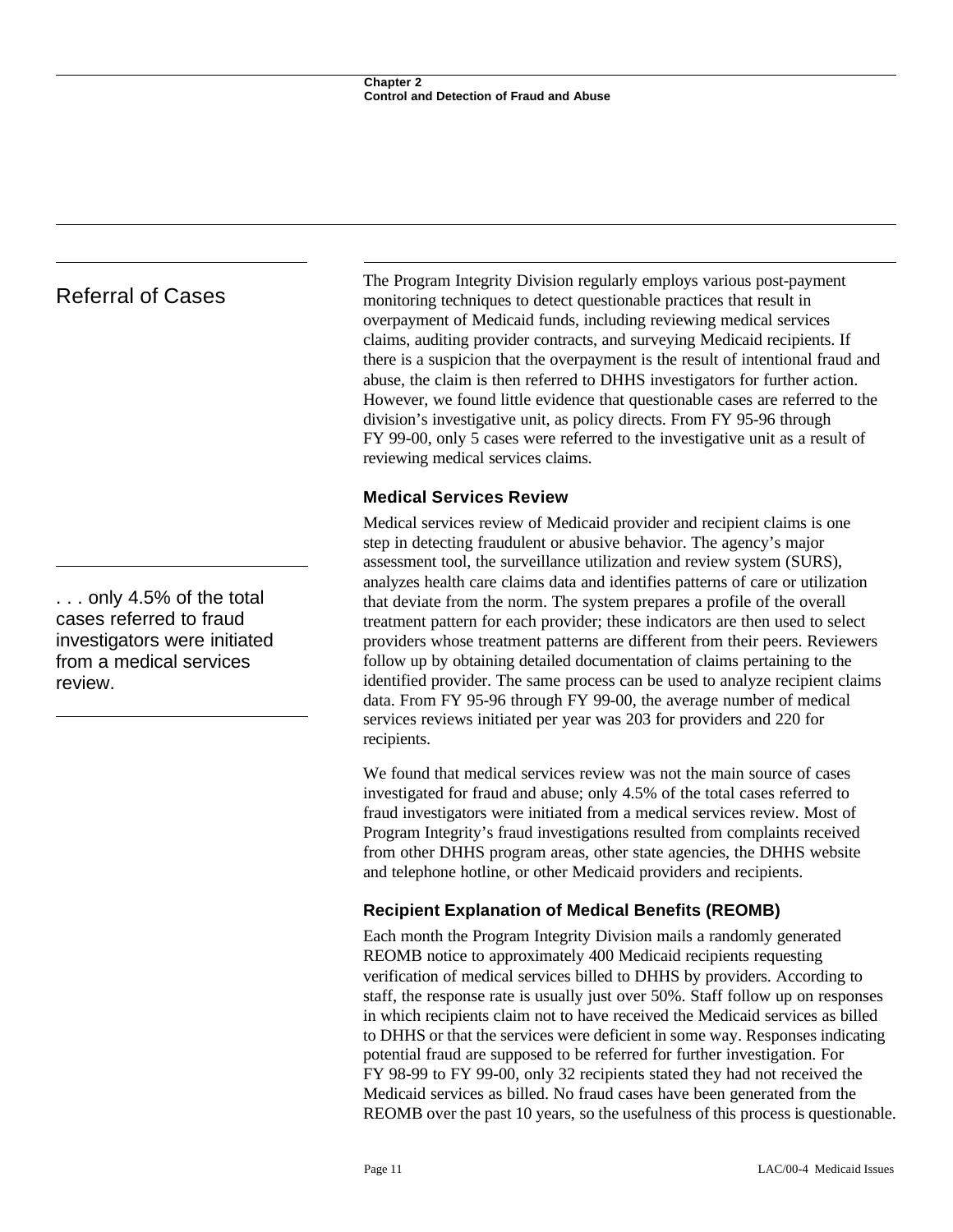# **Contract Compliance**

Program Integrity staff audit Medicaid contracts for compliance with federal guidelines concerning Medicaid eligibility. Contracts are selected for audit using three criteria: (1) those with prior audit findings, (2) those never reviewed before, and (3) those involving over \$50,000. From FY 95-96 through FY 99-00, the amount of recoupment from contract audits totaled \$518,668. Staff reported that contractors who have been billing Medicaid improperly eventually change their practices after being audited a few times; therefore, the agency does not consider this fraudulent or abusive behavior.

# Performance Measures for Fraud Investigations

The Program Integrity Division at DHHS has not developed performance measures or an adequate case tracking system that would enable it to assess the effectiveness of its fraud and abuse investigations. The division, with two fraud investigators, pursued a total of 273 cases of potential fraud from FY 95-96 through FY 99-00.

The division could not provide complete summary statistics for fraud investigations initiated during this period. Also, some cases may not have been reported by the investigators to the appropriate staff and consequently were not included in the case tracking database. The case tracking database did not record the outcome for each case, such as how many investigations resulted in criminal or civil charges; in recoupment of payments; suspension of the provider; or referral to other law enforcement. The division only kept track of whether a case was closed, and not the actual outcome of the investigation.

# **Investigative Outcomes**

We reviewed a sample of 50 fraud case files — 26 provider and 24 recipient — initiated from FY 98-99 to FY 99-00. For both providers and recipients, approximately half of the sample cases reviewed were resolved within one year's time, and over 75% were resolved within two years. Investigative outcomes were sometimes inconclusive, with no clear determination as to whether incorrect billings leading to an overpayment to a Medicaid provider involved fraudulent intent or were simply a misunderstanding of billing procedures. Work on eight cases was sporadic, and these cases were eventually closed because the evidence was too old. Recoupment of overpayments was not consistently pursued, and it was not always clear from the files why recoupment had not been successful. Roughly one-third of the sample provider files involving potential fraud were eventually referred to the Medicaid fraud unit at the S.C. Attorney General's office or other agency (see p. 16), and usually only after some delay.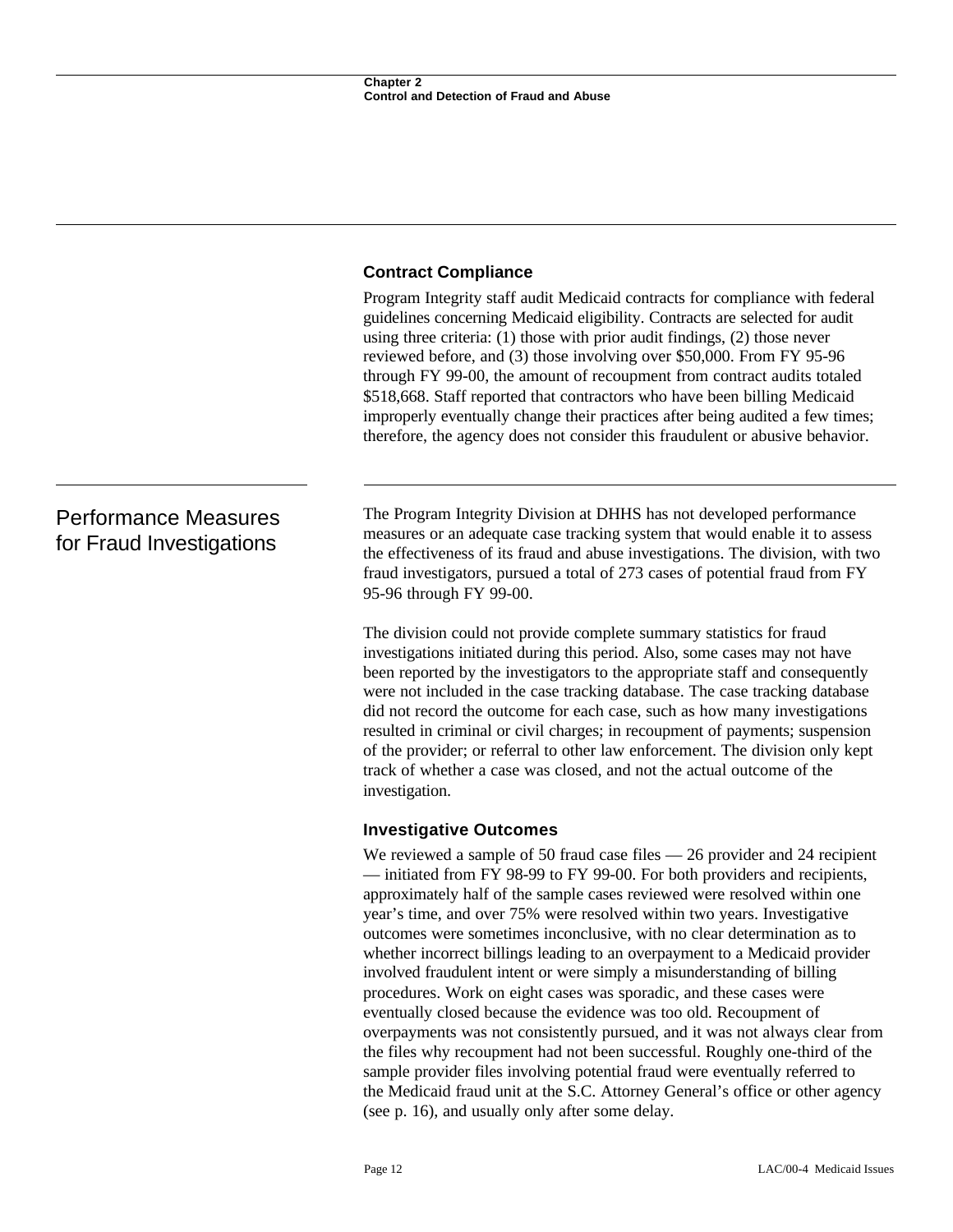### **Table 2.1: Results of Fraud Investigations for Sample of 50 Cases**

| <b>RECIPIENTS</b><br>(24<br>CASES) | <b>PROVIDERS</b><br>$(26$ CASES) | <b>OUTCOME OF INVESTIGATION</b>        |  |  |  |
|------------------------------------|----------------------------------|----------------------------------------|--|--|--|
| 14                                 | 10                               | Fraud and/or Abuse Substantiated       |  |  |  |
| 3                                  | 8                                | Case Referred to MFCU or Other Agency  |  |  |  |
| 9                                  | 2                                | Arrest and/or Prosecution              |  |  |  |
| 8                                  | 6                                | Repayment of Funds Requested           |  |  |  |
| 3                                  | 3                                | <b>Full Repayment Documented</b>       |  |  |  |
| 4                                  |                                  | Case Closed - Evidence Too Old         |  |  |  |
| 6                                  | 9                                | No Action – No Medicaid Fraud Verified |  |  |  |
| N/A                                |                                  | <b>Outcome Not Clear from Files</b>    |  |  |  |

In the sample of investigations, the 2 most common allegations against providers were false billings, 8 cases (31%), and billing for services or products not rendered, 7 cases (27%); the most common allegation against recipients was not reporting other income or valid economic circumstances that may have made them ineligible for Medicaid, 14 cases (58%).

The majority of fraud case files in our sample included the necessary documentation. However, the opening date of the case often could not be found on the case tracking form, and supervisory review was not always apparent from the documentation.

# Recoupment of **Overpayments**

Recouping Medicaid funds paid as a result of fraudulent or questionable claims is a major goal of the agency's medical services review and fraud investigation process. However, the Program Integrity Division does not have a system to determine whether DHHS has fully recouped the amounts due, making it impossible to determine the success of its program.

Once an overpayment is documented, DHHS staff request recoupment of the specified amount; both providers and recipients can appeal the recoupment. In 1987, the Program Integrity Division installed a case tracking system to help monitor activities involving specific providers and recipients. However, the case tracking database does not record:

- Whether the provider or recipient was ordered to repay Medicaid funds.
- The amount of the funds to be repaid.
- The actual amount collected.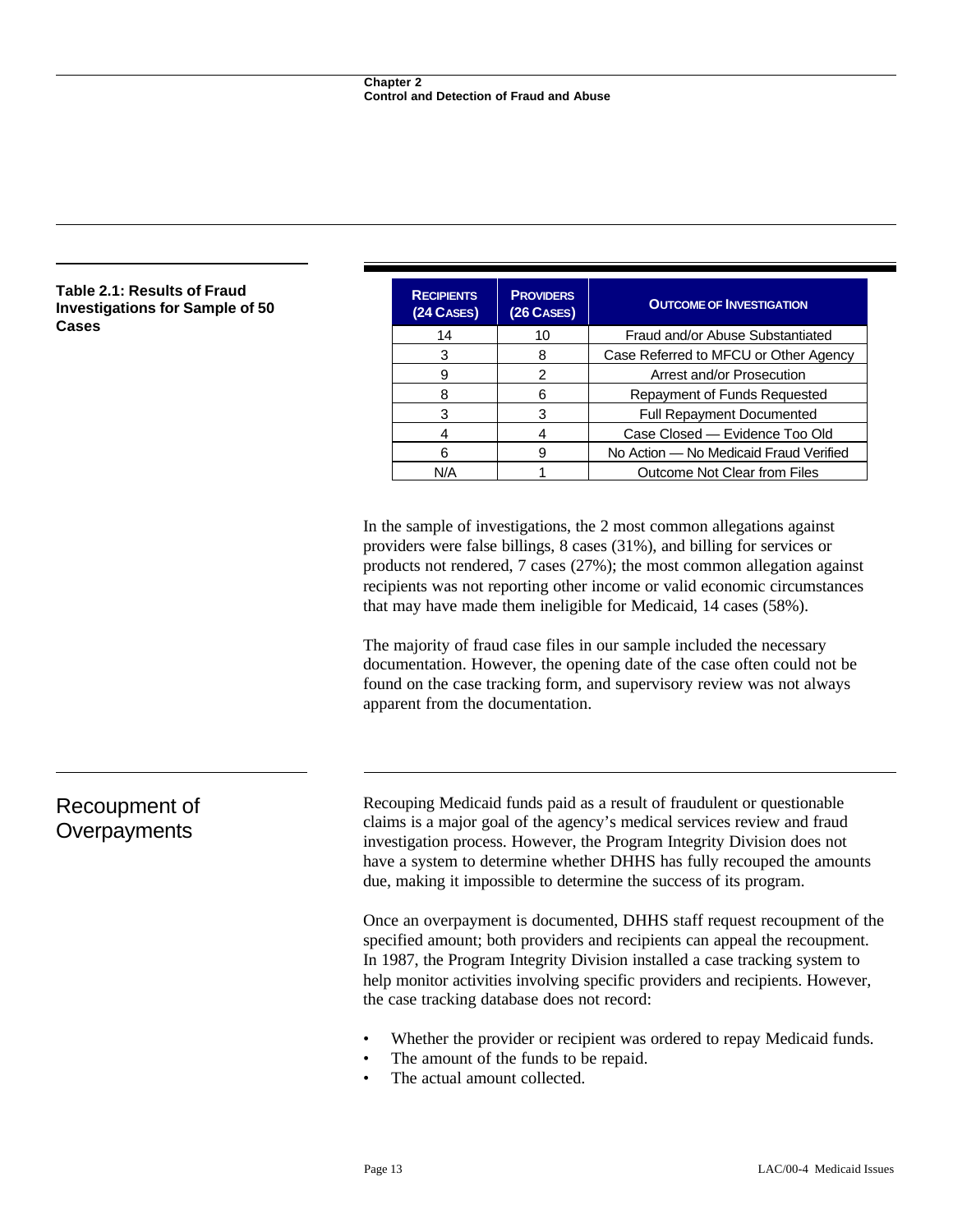For example, program integrity staff could not provide summary statistics on what percent of medical services reviews result in recoupment of funds. We also examined the case files for a random sample of 39 medical services reviews — 20 provider and 19 recipient — conducted during FY 98-99 and FY 99-00. Files showed evidence of an overpayment of Medicaid funds to nine providers, totaling \$50,508, and indicated that all of the overpayments were recouped; but this could not be confirmed from the case tracking system.

Because the system does not record recoupment information, the division does not track whether Medicaid funds are paid back when fraud or abuse is alleged. While some of this information is contained within individual case investigation records, without an adequate case tracking database the Program Integrity Division has no way to monitor or enforce repayment of Medicaid funds.

DHHS can recoup overpayment of Medicaid funds in primarily two ways. A net adjustment can be made against the next check sent to the provider in question, debiting the individual provider the amount he owes to Medicaid. Or, the provider (or recipient) can repay DHHS the funds owed, in which case an accounts receivable would be established. The Program Integrity Division has no formal procedures linking recoupment activity with specific fraud and abuse investigations, making it difficult to follow up on cases in which recoupment of Medicaid funds has been requested.

Fraud and Abuse **Collections** 

DHHS should have a goal to increase its collections of funds recouped from health care providers who file incorrect or fraudulent claims. The GAO stated in a 1992 report that the most common estimate of losses resulting from fraud and abuse is 10% of health care spending. Collections for fraud and abuse are reported by states to the federal Health Care Financing Administration. For FFY 98-99, DHHS reported \$2,064,460 for South Carolina in collections, including overpayments, identified through fraud and abuse detection efforts. This is more than the other southeastern states with the exception of North Carolina. However, it represents only 0.08% of direct payments to providers.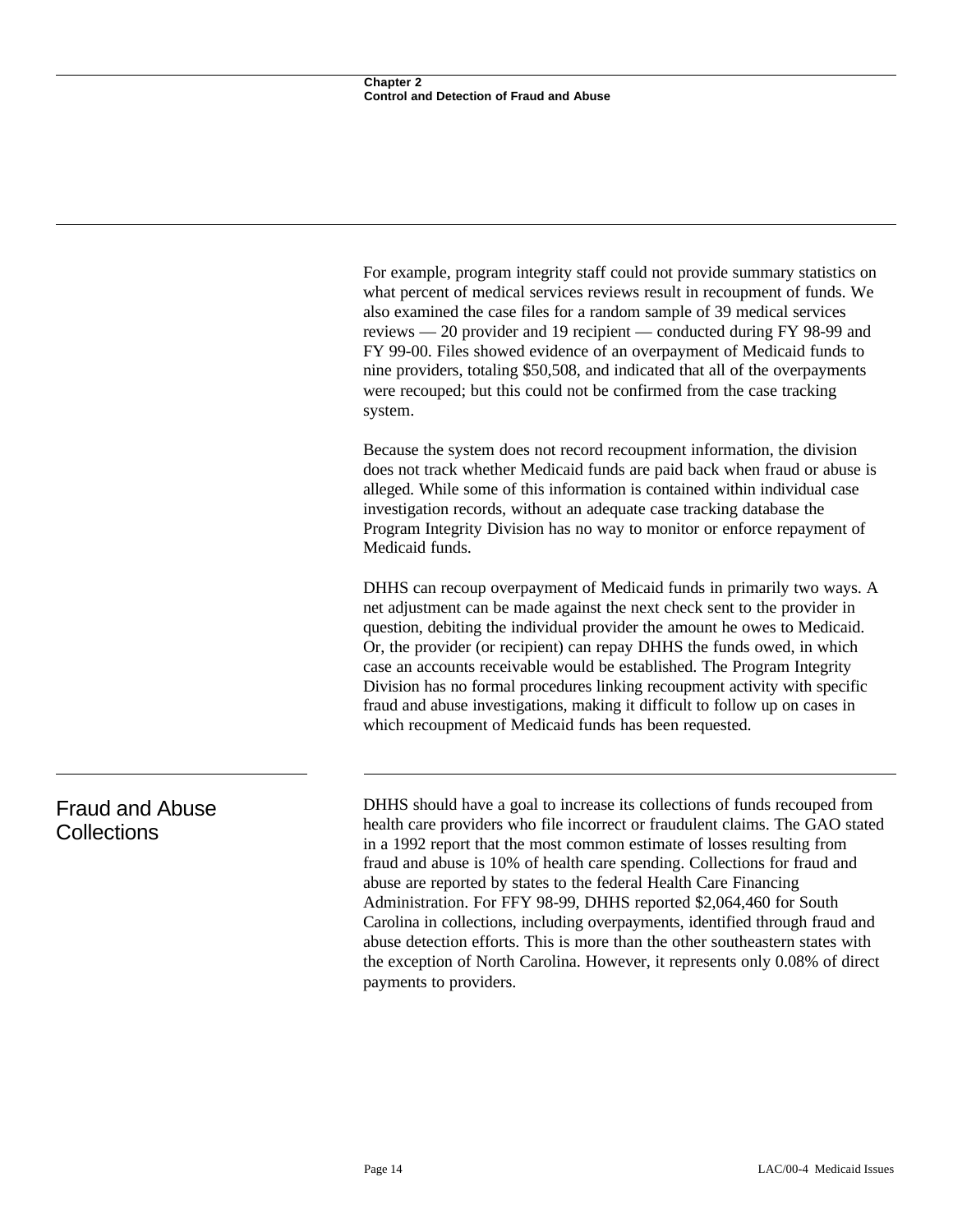North Carolina collects more than other states in the southeastern region — \$9.3 million in fraud and abuse collections for FFY 98-99 based on total Medicaid expenditures of almost \$5 billion. Compared to South Carolina, therefore, North Carolina has twice the Medicaid budget but collects almost five times the amount for fraud and abuse.

However, according to information published by the North Carolina Medicaid agency, they have approximately 60 staff in their program integrity unit, and they recently expanded their existing automated utilization review system to specifically target fraud and abuse. Also, according to an N.C. Medicaid official, their reporting process better accounts for fraud and abuse collections.



Florida did not report fraud and abuse collections.

Source: HCFA 64 Reports.

### **Figure 2.2: Southeastern Collections for Fraud and Abuse as a Percent of Total Medicaid Expenditures, FFY 98-99**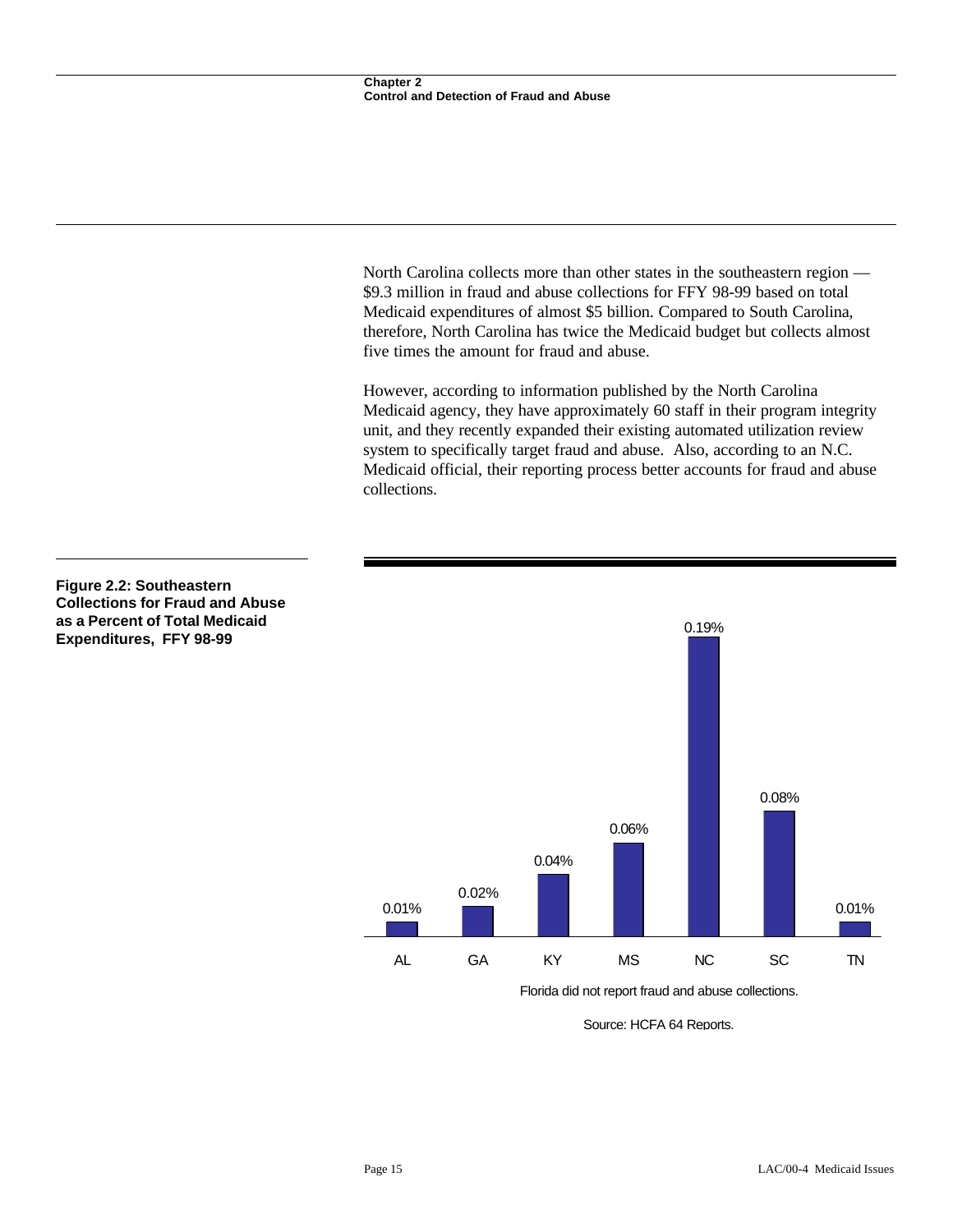# Relationship With the Medicaid Fraud Control Unit (MFCU)

Compared with other southeastern states, South Carolina has one of the lowest case referral rates to its Medicaid Fraud Control Unit.

Low referral rates of potential fraud cases to the S.C. Attorney General's office may handicap investigative outcomes for the agency. Federal law requires DHHS to refer all cases of suspected provider fraud to the Medicaid Fraud Control Unit, housed in the AG's office. DHHS must give MFCU records, computerized data or other information needed for a particular fraud investigation, and also initiate action to recover improper payments to a provider. The two agencies are to enter into a "memorandum of understanding" that governs their relationship and sets forth principles designed to minimize duplication of effort in the detection and pursuit of Medicaid fraud. The role of DHHS is prevention and detection, that of the Medicaid Fraud Control Unit is investigation and prosecution.

Staff at the Medicaid Fraud Control Unit cite as a problem the reluctance of DHHS to refer potential fraud cases to the AG's office. Since FY 95-96, the fraud unit has received only 44 cases from DHHS. Compared with other southeastern states, South Carolina has one of the lowest case referral rates to its Medicaid Fraud Control Unit.

Furthermore, MFCU staff claim that the delays in referrals they do receive sometimes hinder their investigation because the evidence is too old. The length of time specified in the memorandum is "the earliest practical moment." Six of the 26 fraud case files we reviewed were eventually referred to the Medicaid Fraud Control Unit; 2 of them were referred within 14 days, 2 more within 5 months, and the final 2 were referred within 8–10 months. Correspondence from MFCU staff in one of the files confirms that the delay was a handicap in their efforts to prove fraudulent intent.

The two cases described on page 17 were several months old before DHHS referred them to the Medicaid Fraud Control Unit. They also illustrate the difficulty involved in proving fraud and recouping the funds.

We reviewed DHHS compliance with the memorandum of understanding, which was signed on September 22, 1994. The memorandum directs representatives of DHHS and MFCU to meet "at least monthly" to coordinate activities, discuss specific cases, and consult on the design and use of fraud detection technology. DHHS could only provide monthly meeting minutes dating from August 2000; however, staff indicated that the agency is establishing more systematic procedures for meetings with the Medicaid Fraud Control Unit.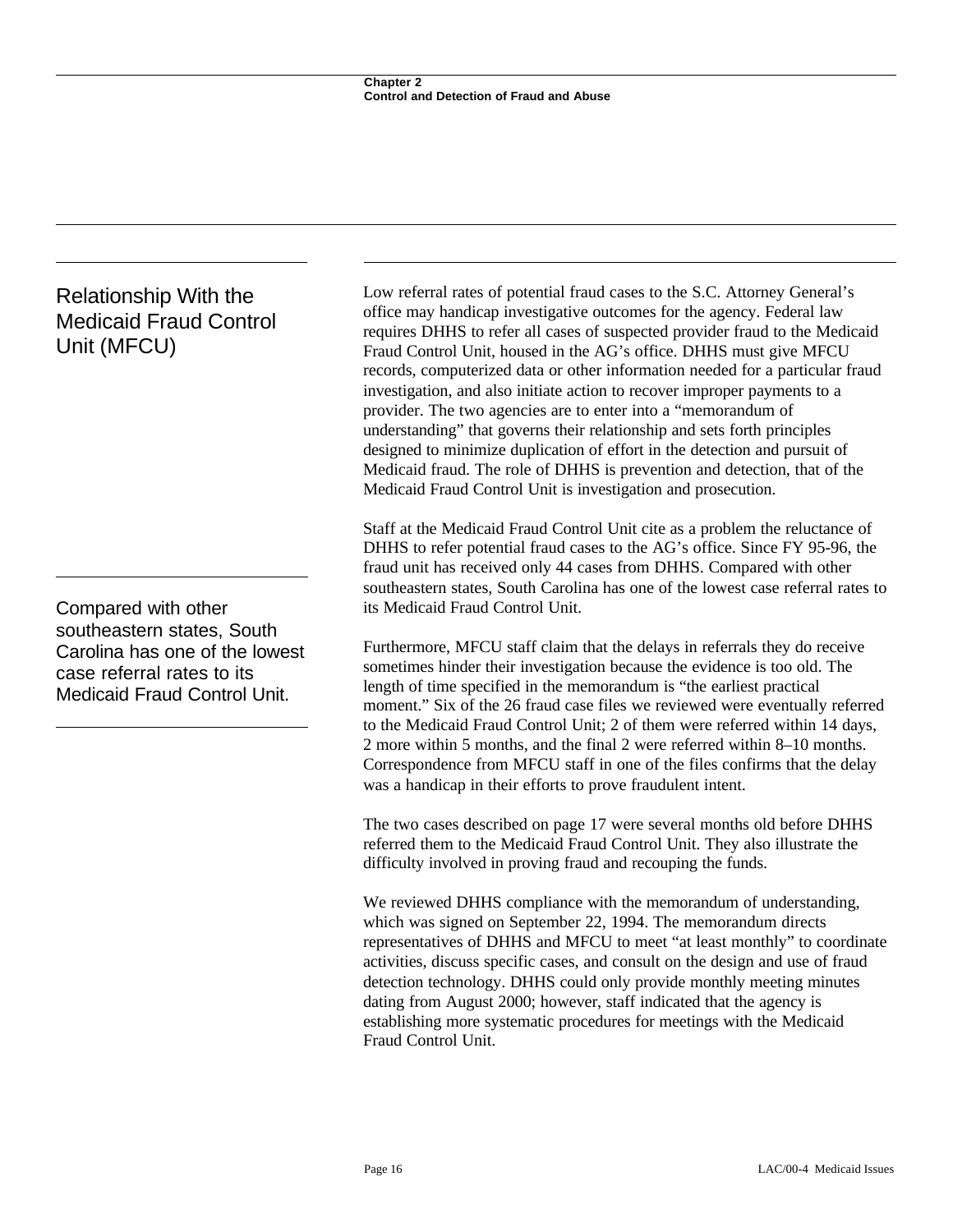### **FRAUD CASE HISTORIES**

*I*n January 1996, DHHS received a complaint from the Department of Defense Investigation Service concerning an excessive number of ultrasound treatments being performed on Medicaid recipients by an OB/GYN doctor. A medical services review of the provider in 1992 had found valid documentation for the number of ultrasound treatments. A later review again showed an unusual billing pattern. In September 1996, DHHS referred the case to MFCU, which returned it after four months, claiming that the evidence was "too remote" to proceed with a prosecution against the provider. Further prodding from the federal investigative service led DHHS to reopen the case in February 1997; the billing pattern had not changed. Documentation reviewed onsite at the provider's office supported each claim. Many doctors working at the same hospital agreed that the provider was not following normal standards of care, yet none of them were willing to make a statement or report him to the South Carolina Medical Association. Unable to prove intentional fraud, DHHS closed the case again; the exact date of closure was unclear from file records.

*A* tip from the Georgia Medicaid program in January 1998 prompted DHHS to investigate a fraudulent counseling group operating out of a church. A claims review showed a total of \$54,477 billed to Medicaid for psychotherapy over a four-month period. Investigators found insufficient claims documentation during an onsite visit and referred the case to MFCU in August 1998. After identifying the overpayment and discovering that one of the "counselors" had lost his license, MFCU returned the case to DHHS in February 1999. According to DHHS investigations staff, the group closed its office and left the state. None of the Medicaid money was recovered.

# Comparison With Other **States**

We found the relationship between DHHS and MFCU to be much the same as their counterparts in the other southeastern states, except that, as noted earlier, South Carolina has one of the lowest case referral rates. Likewise, at a series of regional seminars in 1998-99 sponsored by HCFA, 21 states reported that their Medicaid agency directors gave only minimal recognition to fraud and abuse as a serious problem, and were generally reluctant to refer cases for further investigation. The lack of aggressiveness in the pursuit of potential fraud that characterizes DHHS is mirrored in other state Medicaid agencies and stems from the same basic issue — the idea of program integrity is at odds with the social welfare tradition.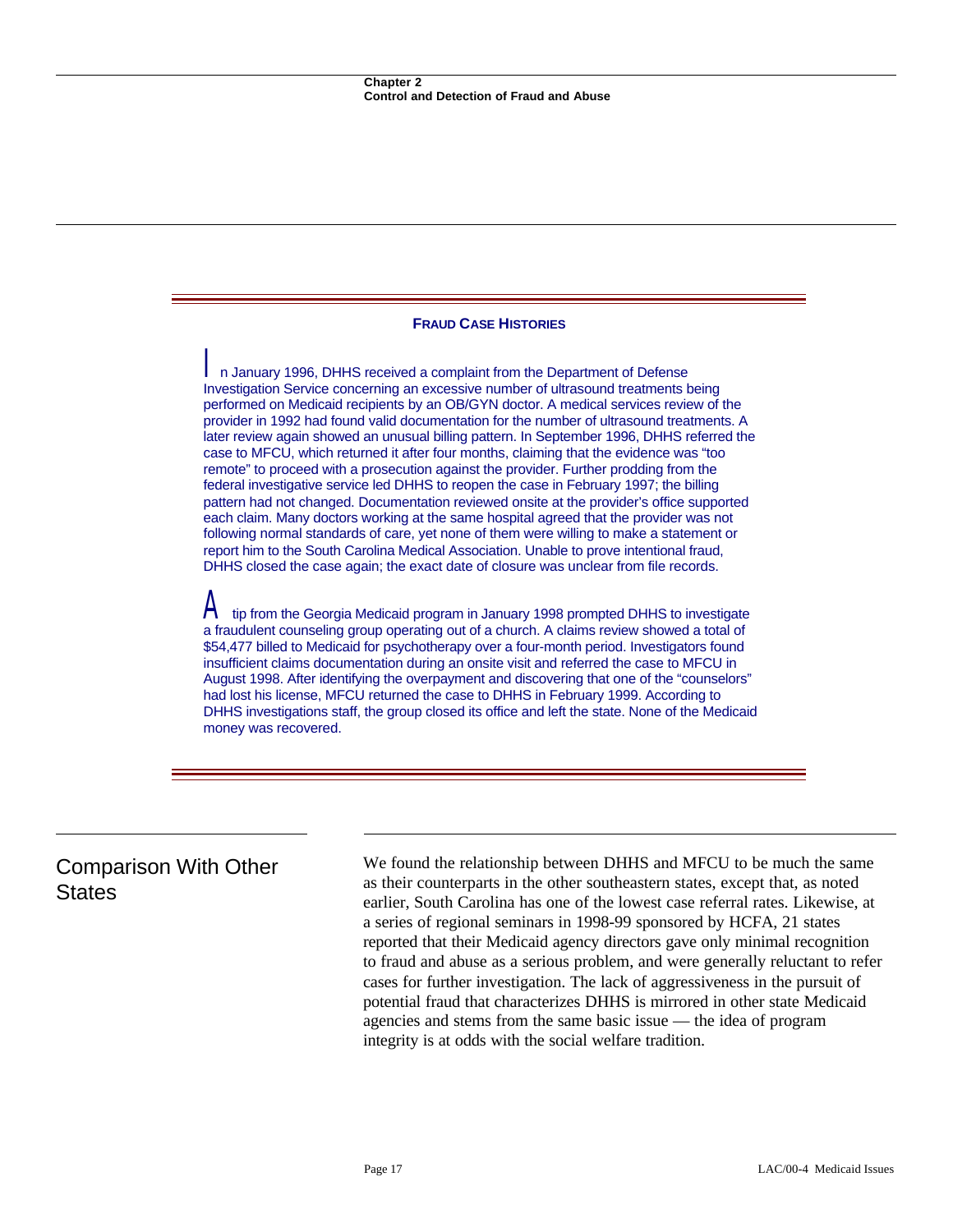|                                    | From the HCFA seminars came several suggestions for increasing awareness<br>of Medicaid fraud among agency heads and elected officials; for example,<br>conducting formal studies to provide statistically valid estimates of<br>overpayment rates, and using fraud detection technology vendors to establish<br>pilot or demonstration projects.                                                                                                                                                                                                                                                                                                                                                                                                                                                                                                                                                                                  |
|------------------------------------|------------------------------------------------------------------------------------------------------------------------------------------------------------------------------------------------------------------------------------------------------------------------------------------------------------------------------------------------------------------------------------------------------------------------------------------------------------------------------------------------------------------------------------------------------------------------------------------------------------------------------------------------------------------------------------------------------------------------------------------------------------------------------------------------------------------------------------------------------------------------------------------------------------------------------------|
| Improved Information<br>Technology | The department does not yet have a written fraud and abuse plan, and<br>policies and procedures for payment reviews and fraud investigations<br>currently exist in piecemeal fashion, applicable only to separate functions,<br>such as medical services review and fraud investigation. Division officials<br>stated that both the plan and policies are being developed in conjunction with<br>the new surveillance utilization and review system (SURS) being<br>implemented and would not be completed until the system is fully operative.                                                                                                                                                                                                                                                                                                                                                                                    |
|                                    | With the advanced surveillance utilization and review system, the Program<br>Integrity Division now has the opportunity to increase its effectiveness in<br>detecting overpayment and potential abuse of Medicaid funds. The original<br>surveillance system was criticized in a 1998 performance audit for its<br>limitations in making queries and developing reports to help in pursuing<br>cases of potential fraud. In June 2000, DHHS began the process of installing<br>a PC-based SURS with more comprehensive review capabilities; staff<br>training was being completed as of December 2000. The new system allows<br>users to analyze a more refined selection of claims, such as "all physicians<br>performing coronary bypass surgery." Instead of having to sift through a lot<br>of irrelevant data, users may single out one specific episode of care and<br>analyze all medical services related to that episode. |
|                                    | Several states participating in the HCFA seminar identified inadequate<br>technology as an obstacle to detection of fraudulent billing practices. Ten<br>states in addition to South Carolina were in the process of acquiring or<br>updating utilization review systems while another five, including Louisiana<br>and North Carolina, were expanding existing systems to specifically target<br>fraud. Some states had also developed new techniques aimed at detecting<br>suspicious billing practices, such as computerized billing schemes (Hawaii),<br>third-party billers (Nevada), and kickback schemes (New York).                                                                                                                                                                                                                                                                                                        |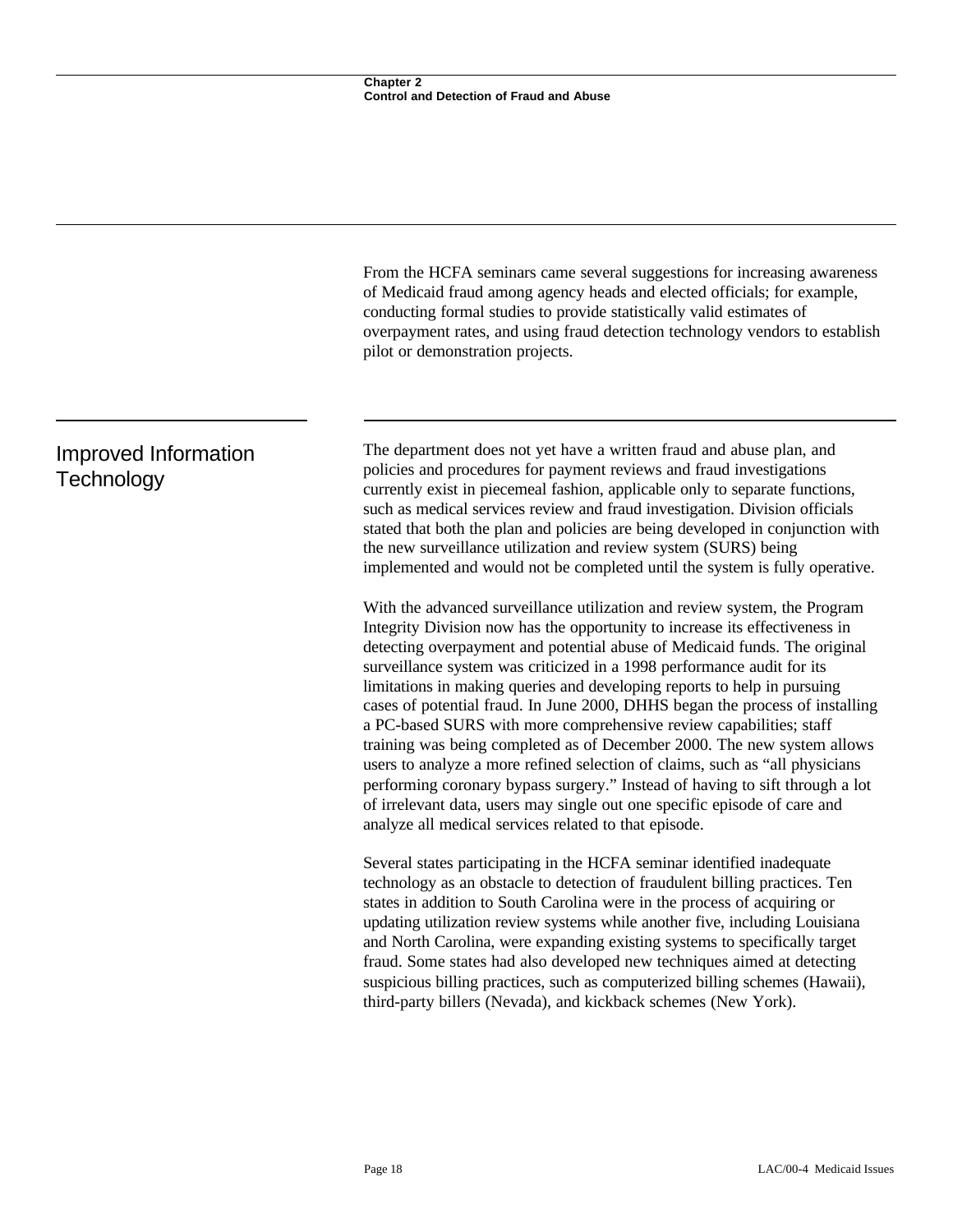While DHHS's new surveillance system highlights suspicious utilization patterns more efficiently, its potential for innovative analysis may be more important for fraud detection purposes. A noted authority in the field of health care fraud stresses that access to the latest technology does not, by itself, guarantee effective detection of abusive practices. Organizations tend to apply their sophisticated detection tools only to lower levels of health care fraud, such as recipient fraud, as opposed to more complex types of fraud such as multi-party billing conspiracies. Now that it has a system that supports this type of analysis, the Program Integrity Division should develop appropriate policies and analytic strategies targeted at higher levels of health care fraud. Division staff have already visited other states, especially North Carolina, to review their fraud detection systems and policies.

- **Recommendations** 4. The Department of Health and Human Services should ensure that questionable claims identified through its medical services reviews and other internal reviews are referred for further investigative action.
	- 5. The Department of Health and Human Services should develop performance measures and a case tracking system that would enable it to assess the effectiveness of its fraud and abuse investigations. The case tracking system should include all reviews and investigations and record the outcomes. Investigations should be completed as quickly as possible, and either resolved or referred to other law enforcement agencies.
	- 6. The Department of Health and Human Services should ensure that a case tracking database records all instances where a provider or recipient is supposed to reimburse Medicaid funds, the amount of the reimbursement, and the actual monies collected.
	- 7. The Department of Health and Human Services should set a goal to increase collections due to fraud and abuse.
	- 8. The Department of Health and Human Services should increase the rate of, and shorten the time frame for, referral of suspicious cases to the Medicaid Fraud Control Unit in the Attorney General's office.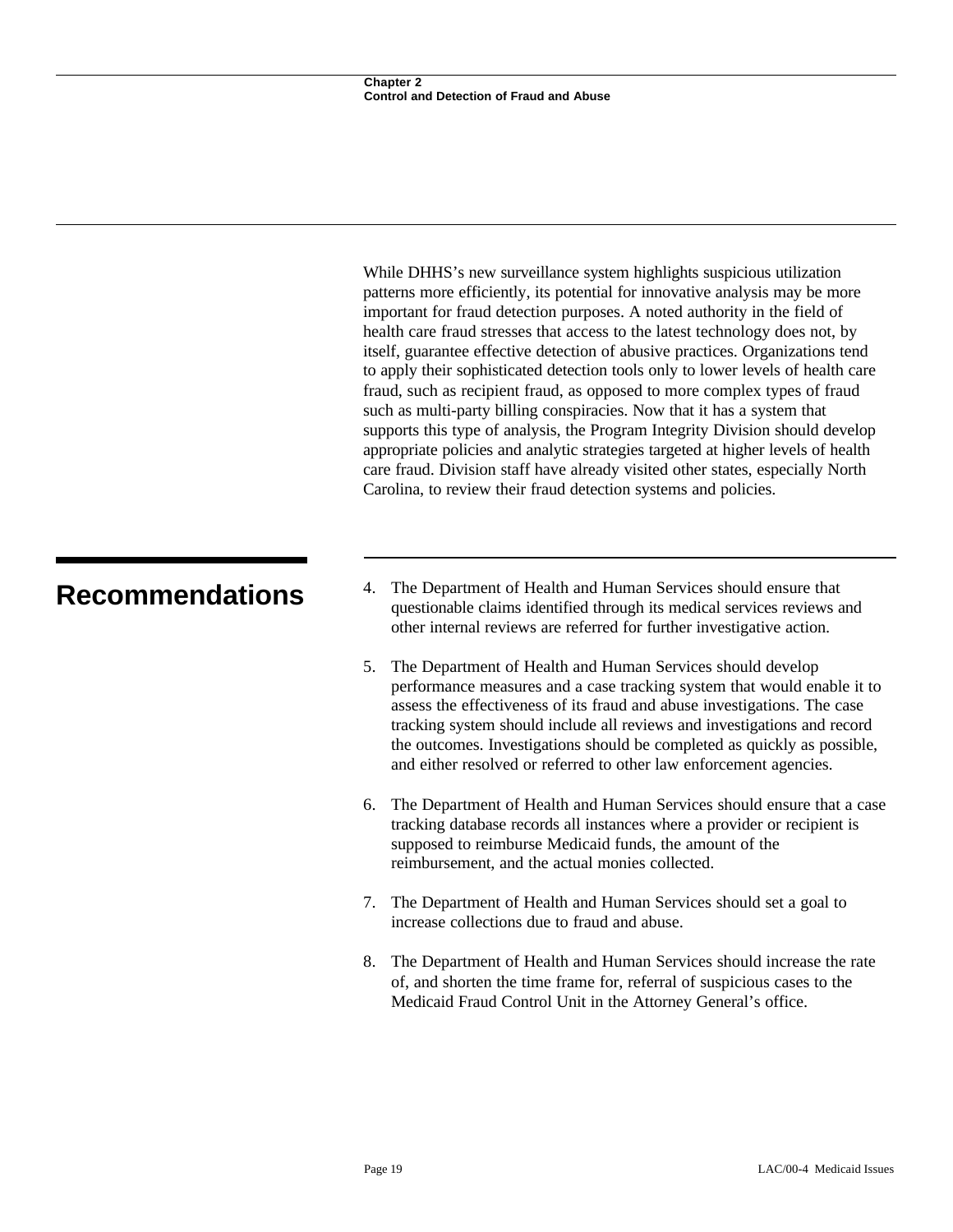- 9. Program Integrity staff should meet more often with Medicaid Fraud Control Unit staff and coordinate with them on proactive fraud investigation projects, and keep a written record of these meetings.
- 10. The Department of Health and Human Services should develop a written fraud and abuse plan and comprehensive policies and procedures for the Program Integrity Division.
- 11. The Department of Health and Human Services should develop new strategies for applying its updated surveillance and utilization review system to more complex networks of health care fraud and abuse.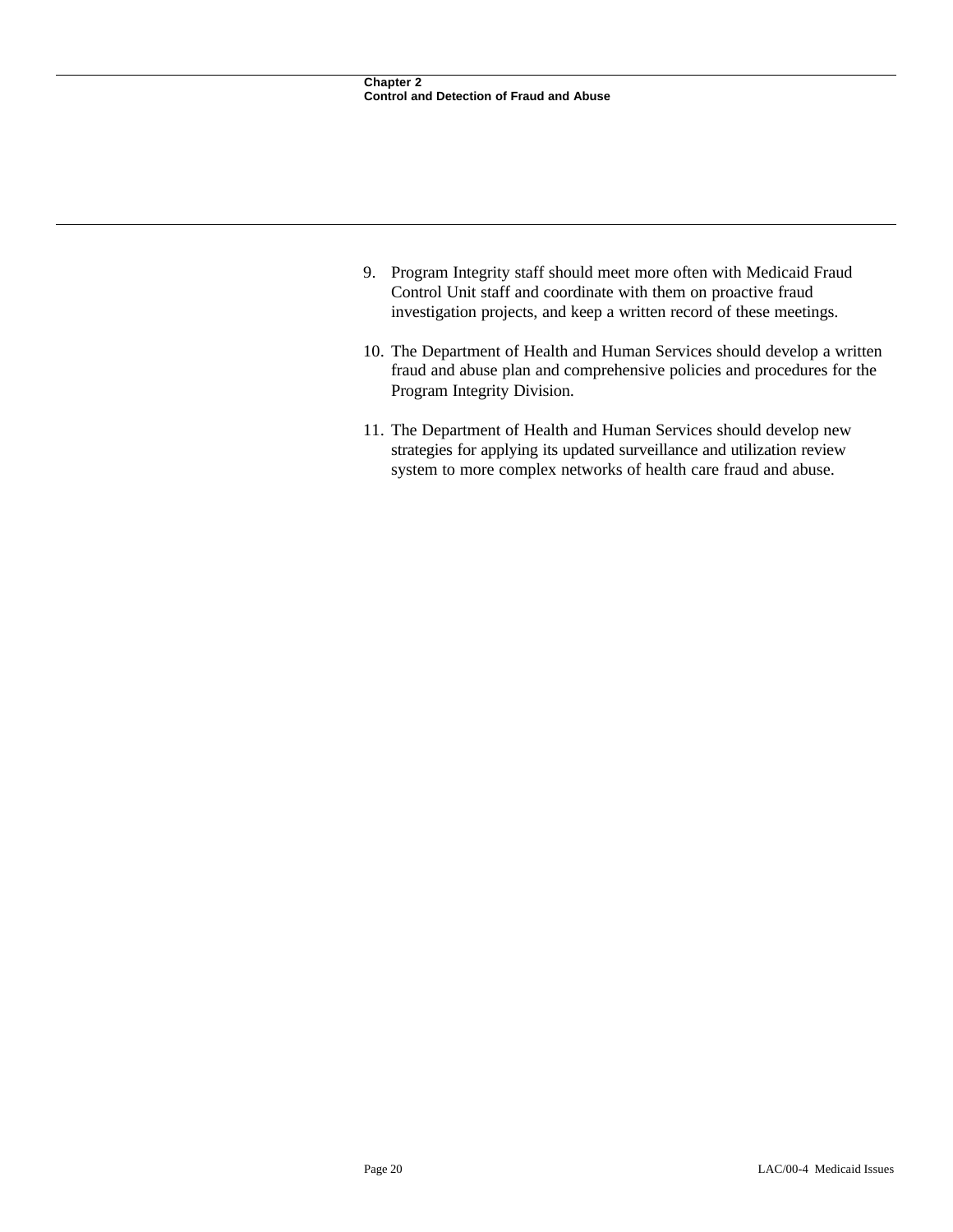# **Prescription Drug Expenditures**

**Figure 3.1: South Carolina Prescription Drug Expenditures**

**Introduction** One area of Medicaid expenditures that concerned audit requesters was the prescription drug benefit. The South Carolina Medicaid program covers outpatient prescription drugs for recipients, allowing four prescriptions per month for adults and unlimited prescriptions for children under age 21.

> In South Carolina, net Medicaid expenditures for prescription drugs have more than doubled in the last five years, from \$123 million to \$260 million. In FY 99-00, pharmaceutical services accounted for 11% of Medicaid payments to providers and ranked as the fourth highest expenditure. The following figure illustrates the increase in S.C. Medicaid prescription drug costs.

# **\$36 \$41 \$49 \$62 \$79** \$87 \$97 \$115 \$143 \$181 \$0 \$50 \$100 \$150 \$200 \$250 \$300 FY 95-96 FY 96-97 FY 97-98 FY 98-99 FY 99-00 **In Millions** ■ State Funds □ Federal Funds

Expenditures after rebates from drug manufacturers and other gross adjustments have been taken into account.

Source: DHHS Program Structure Appropriation Summary Reports.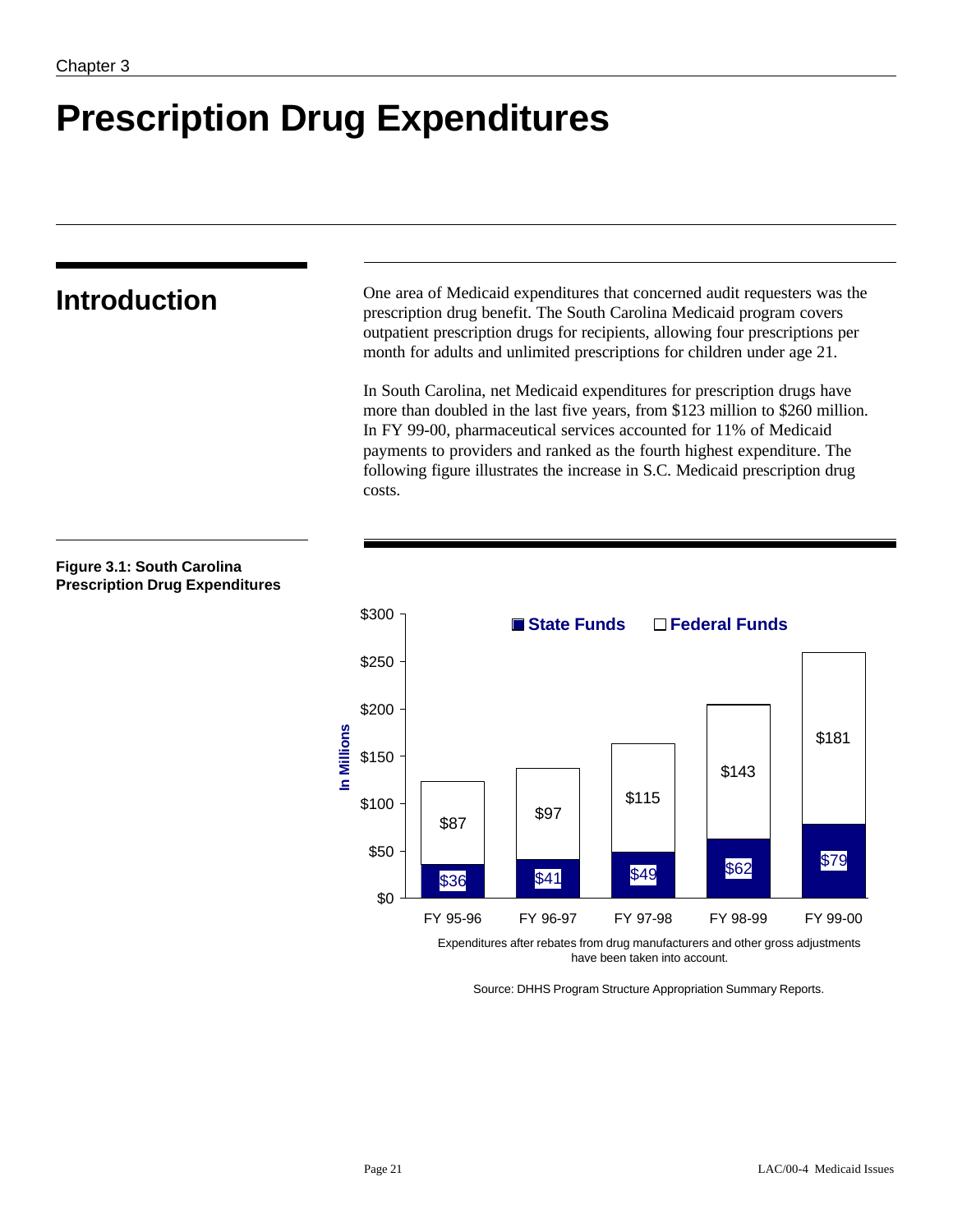# Demographic Distribution of Drug Payments

Two Medicaid recipient categories dominate spending for prescription drugs — the blind/disabled and the aged adults 65 and older. Combined they account for 80% of the payments, but only 33% of the total recipients. Blind/disabled adults comprise 20% of those receiving drugs and account for half of the payments. The aged population represents 14% of drug recipients and 30% of the payments. Additionally, the aged population also has the highest average number of claims per recipient (25) and the highest average number of days' supply per claim (42.5). Although children under the age of 18 account for half of the recipients and are allowed an unlimited number of prescriptions, their drug payments account for 13% of the expenditures, and they have the lowest average days' supply per claim.



Source: DHHS Bureau of Information Systems.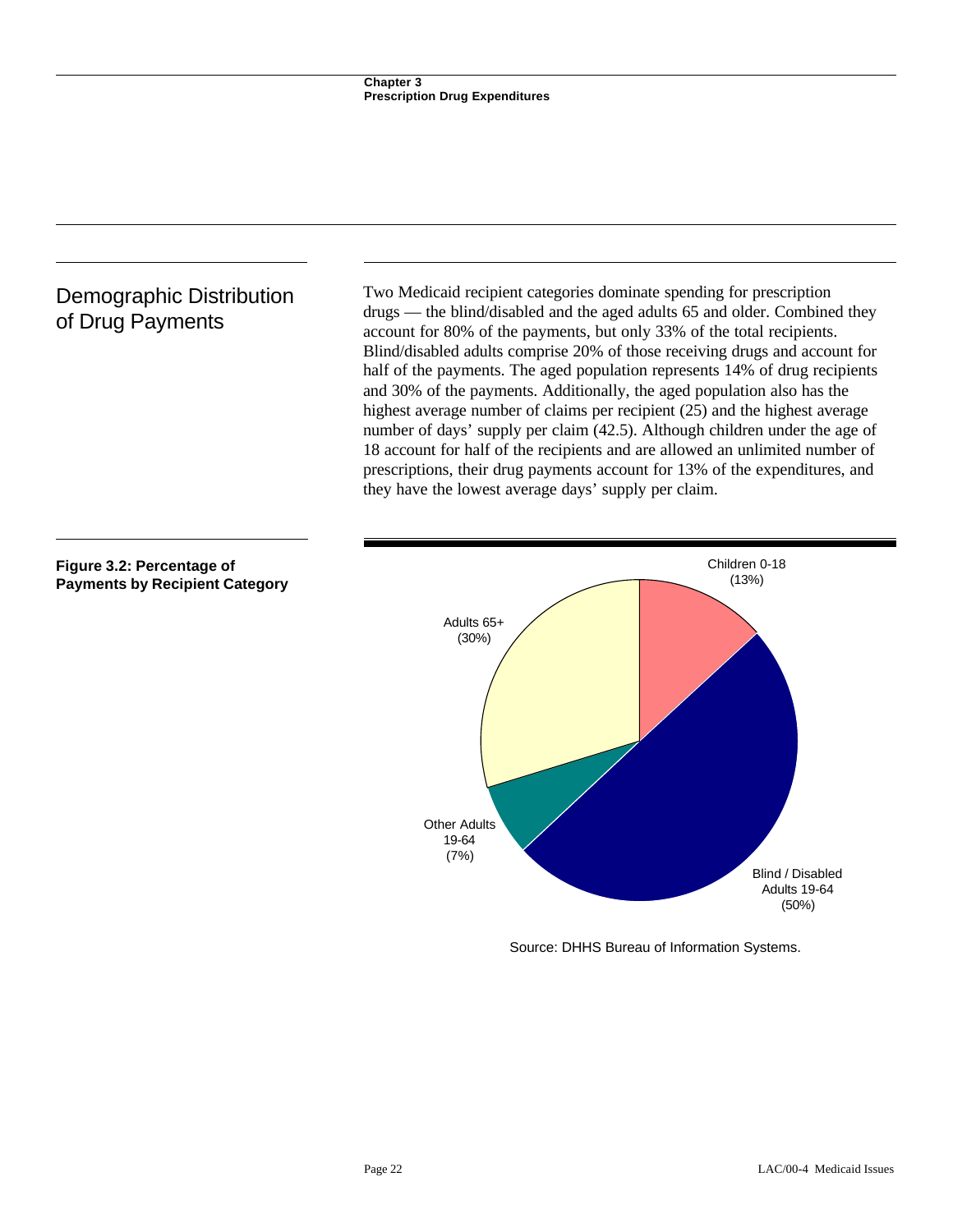# South Carolina Compared to Other Southeastern States

According to the federal Health Care Financing Administration (HCFA), the general trend in the southeastern states has been an increase in expenditures and a decline in the number of recipients receiving pharmaceutical services through Medicaid. However, in FFY 97-98, the number of recipients in South Carolina increased 12% from the previous year with the addition of over 40,000 more recipients and a cost increase of 41%, accounting for an additional \$65 million. Overall, between FFY 94-95 and FFY 97-98, the average annual increase in prescription drug expenditures for the southeastern region was 14%, while South Carolina's was 22%. Despite the increase in expenditures, South Carolina spent \$100 less per recipient than the average cost both regionally and nationally, according to FFY 97-98 data.



Source: HCFA 2082 Reports.

**Change**

**Figure 3.3: Drug Payment Percent**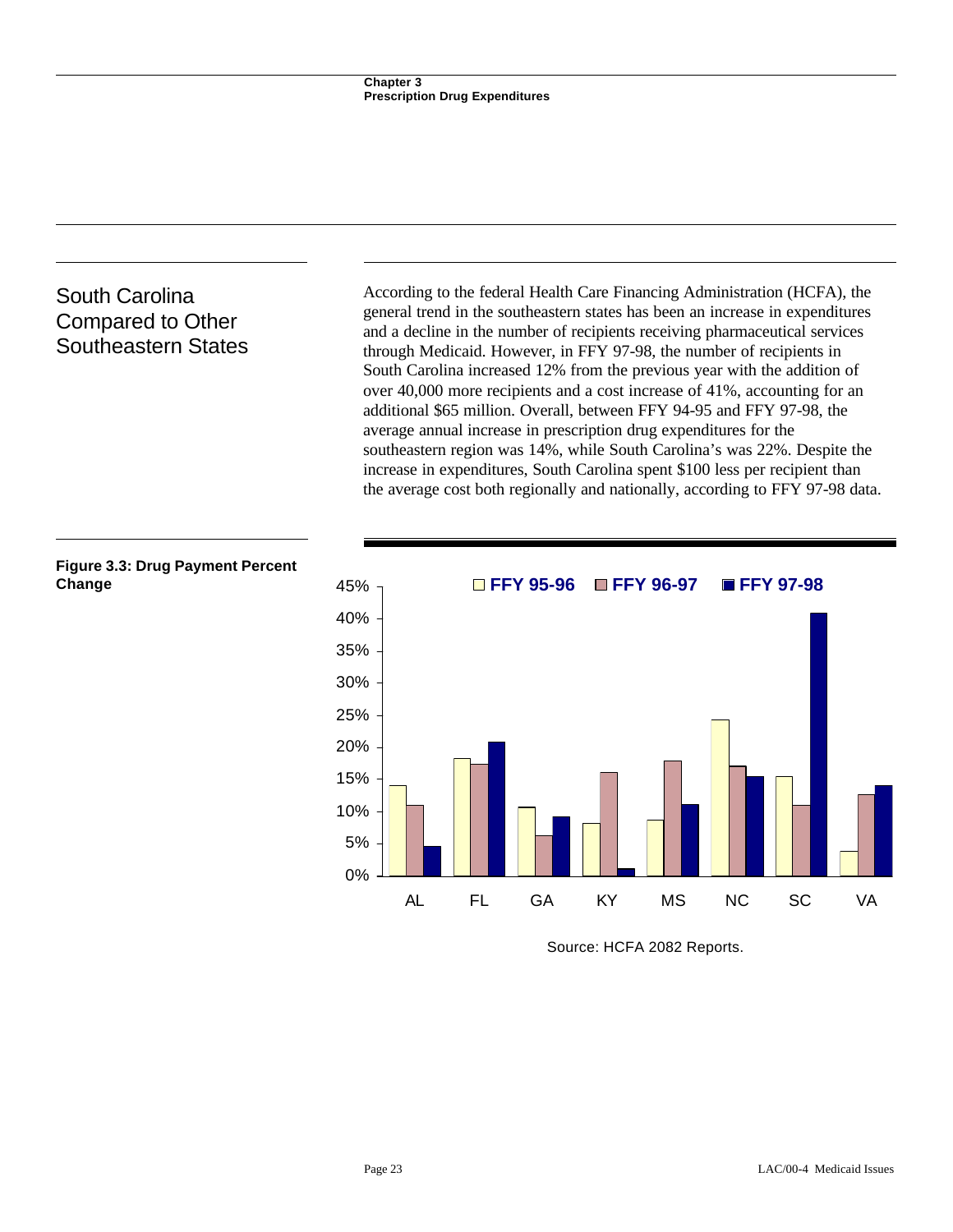

# Prescription Drug Benefit Plans

Compared to the other southeastern states, South Carolina has one of the most conservative Medicaid prescription drug programs. The dispensing fee paid to pharmacists and the limit placed on the number of prescriptions are the lowest of the eight states, and the recipients' co-payment is one of the highest.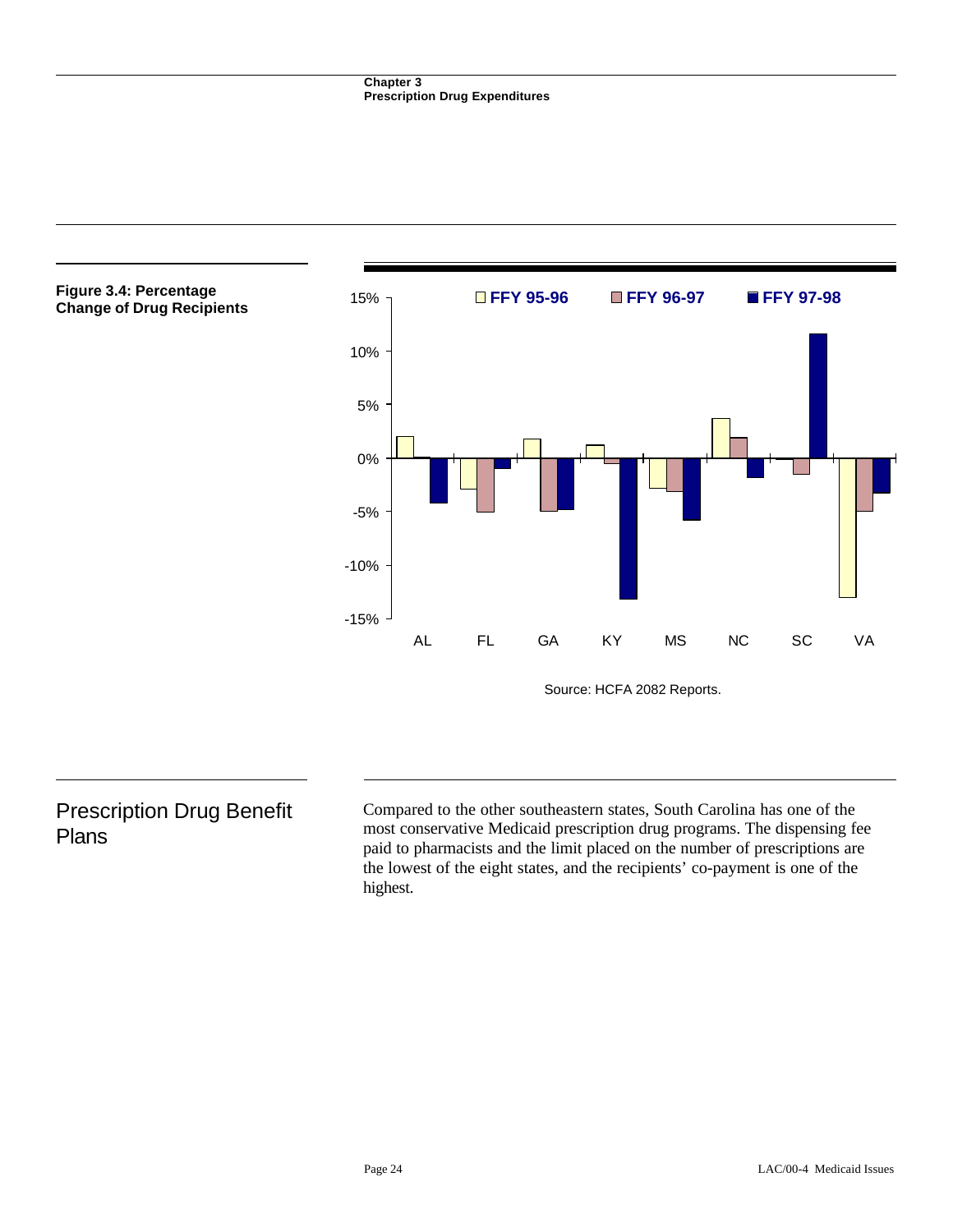| <b>STATE</b>   | <b>DISPENSING</b><br>FEE. | <b>REIMBURSEMENT</b> | <b>CO-PAYMENT<sup>B</sup></b><br><b>RATE</b> <sup>A</sup> | <b>NUMBER OF PRESCRIPTIONS</b><br><b>PER MONTH</b>      |                 | <b>DISPENSING LIMITATIONS</b>      |
|----------------|---------------------------|----------------------|-----------------------------------------------------------|---------------------------------------------------------|-----------------|------------------------------------|
|                |                           |                      |                                                           | <b>ADULTS</b>                                           | <b>CHILDREN</b> | <b>DAYS SUPPLY</b>                 |
| Alabama        | \$5.40                    | $WACc + 9.2%$        | $$.50 - $3.00$                                            | Unlimited                                               | Unlimited       | 30                                 |
| Florida        | \$4.23                    | $AWPD - 13.25%$      | None                                                      | 4 brand name;<br>Generics & Long Term<br>Care Unlimited | Unlimited       | 34                                 |
| Georgia        | \$4.63                    | $AWP - 10%$          | \$.50                                                     | 5                                                       | $6^E$           | 30 days,<br>\$3,000 Limit          |
| Kentucky       | \$4.75                    | $AWP - 10%$          | None                                                      | Unlimited                                               | Unlimited       | 30                                 |
| Mississippi    | \$4.91                    | $AWP - 10%$          | \$1.00                                                    | 5                                                       | $10^E$          | Greater of 34 days<br>or 100 units |
| North Carolina | \$5.60                    | $AWP - 10%$          | \$1.00                                                    | 6                                                       | 6               | 100                                |
| South Carolina | \$4.05                    | $AWP - 10%$          | \$2.00                                                    | 4                                                       | Unlimited       | 100                                |
| Virginia       | \$4.25                    | $AWP - 9%$           | \$1.00                                                    | Unlimited                                               | Unlimited       | Lesser of 30 days<br>or 100 doses  |

## **Table 3.5: Southeastern States Medicaid Drug Plans**

A Medicaid reimbursement to pharmacies for the cost of the drug. D AWP = Average Wholesale Price.

B Recipients' out-of-pocket expense per prescription.<br>C WAC = Wholesale Acquisition Cost.

 $WAC = Wholesale$  Acquisition Cost.

Source: LAC Telephone Survey.

# **Reasons for the Increase in Cost**

The cost and utilization of prescription drugs has increased dramatically, not only in the Medicaid program, but also universally. According to the National Conference of State Legislatures, U.S. per capita health expenditures increased 4.5% in 1998; however, the increase in drug expenditures was 14.3% and is expected to rise to 18% in 2000.

HCFA projects Medicaid spending on drugs will increase by 182% through 2008 and comprise 13.6% of total program costs. Additionally, managers of the South Carolina State Health Plan estimate an increase of 20% a year, for the next  $3 - 5$  years, for prescription drug costs. The rising costs are attributed to many factors, including the following:

- Higher utilization.
- Adoption of new drugs that dominate their therapeutic classes and command a higher price when they enter the market.
- Physicians prescribing more new drugs that have a higher price.
- Advertising by the pharmaceutical companies directly to the consumer.
- The shift toward an older population.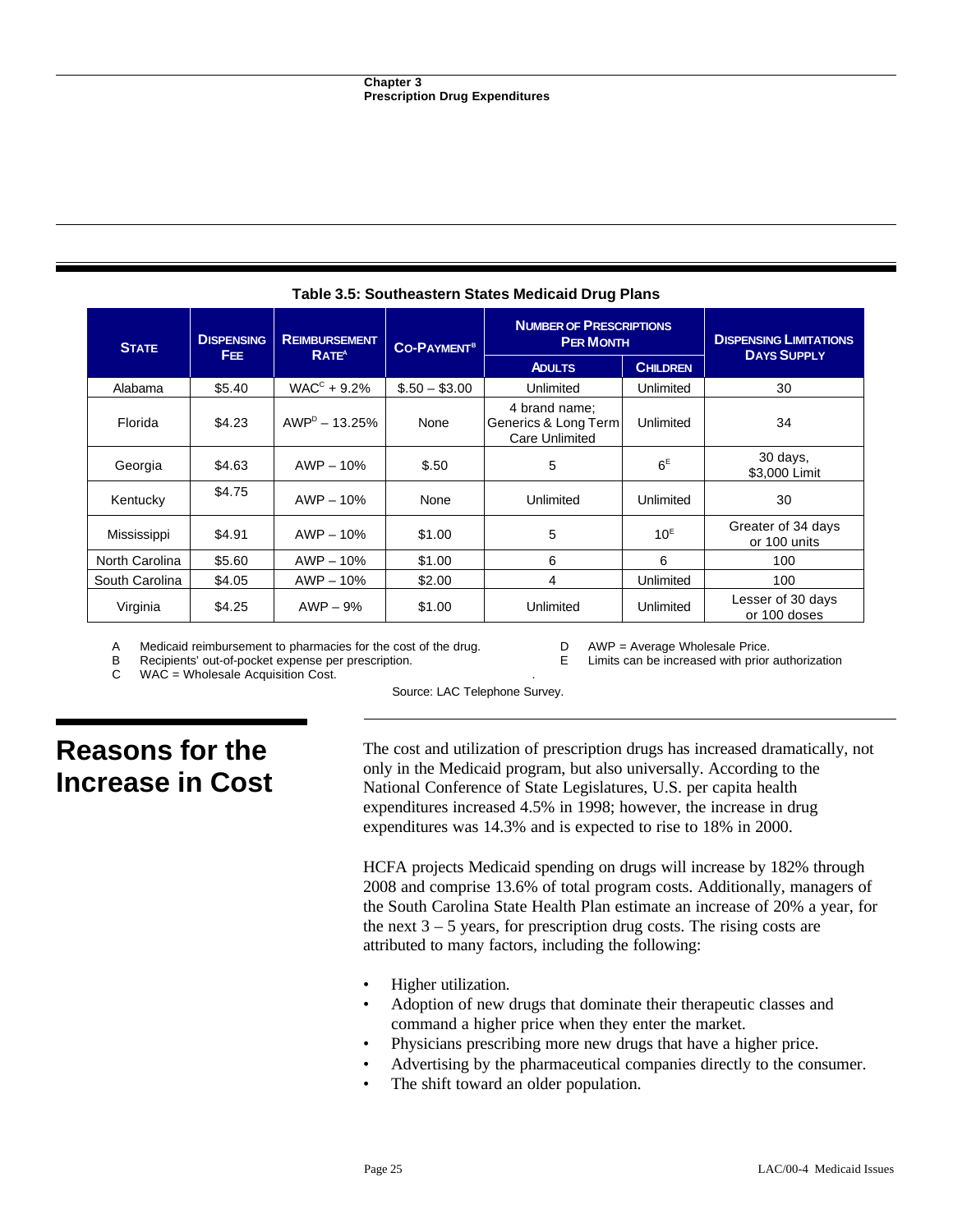Between 1990 and 1999, Medicaid spending on drugs nationwide showed an annual growth of 14.7%. During this time, South Carolina's Medicaid program was influenced not only by the general factors that increased the costs, but also by extending the three prescription limit to four and offering unlimited prescriptions for children. These policy changes were implemented, without an additional increase in funding, on July 1, 1998, for the unlimited prescriptions for children, and January 1, 1999, for the fourth prescription.

A small number of drugs dominate Medicaid drug expenditures in South Carolina. The top 50 drugs prescribed for Medicaid patients in FY 99-00 accounted for 32% of the total payments for prescription drugs. Most of these drugs are new to the market, and dominate their therapeutic class. Of the top 50 drugs in FY 99-00, 15 were not in the top 50 in FY 96-97, and for those that were in existence, total expenditures increased by almost \$70 million. One example of increasing cost and utilization is in the anti-ulcer drug, Prilosec. In FY 96-97, \$5 million was spent on two types of Prilosec capsules, and in FY 99-00, that cost skyrocketed to \$12 million. The following table illustrates the top four categories of drugs, the specific brand name of the drugs prescribed, and the amount spent on the category.

## **Table 3.6: Top Categories of Medicaid Prescription Drugs in FY 99-00**

Top Drugs Paid by

Medicaid

| <b>CATEGORY</b> | <b>DRUG NAME</b>                        | <b>COST</b>  |
|-----------------|-----------------------------------------|--------------|
| Anti-Ulcer      | Prilosec<br>Pepcid<br>Axid<br>Prevacid  | \$26,548,198 |
| Anti-Psychotic  | Risperdal<br>Clozaril<br>Zyprexa        | \$23,112,384 |
| Anti-Depressant | Paxil<br>Prozac<br>Wellbutrin<br>Zoloft | \$13,891,384 |
| Anti-Arthritic  | Celebrex<br>Vioxx                       | \$10.143.300 |

Costs are not reflective of the drug manufacturers rebate.

Source: DHHS Report, "Drug Usage Frequency Analysis — Drugs Listed by Amount of Payment."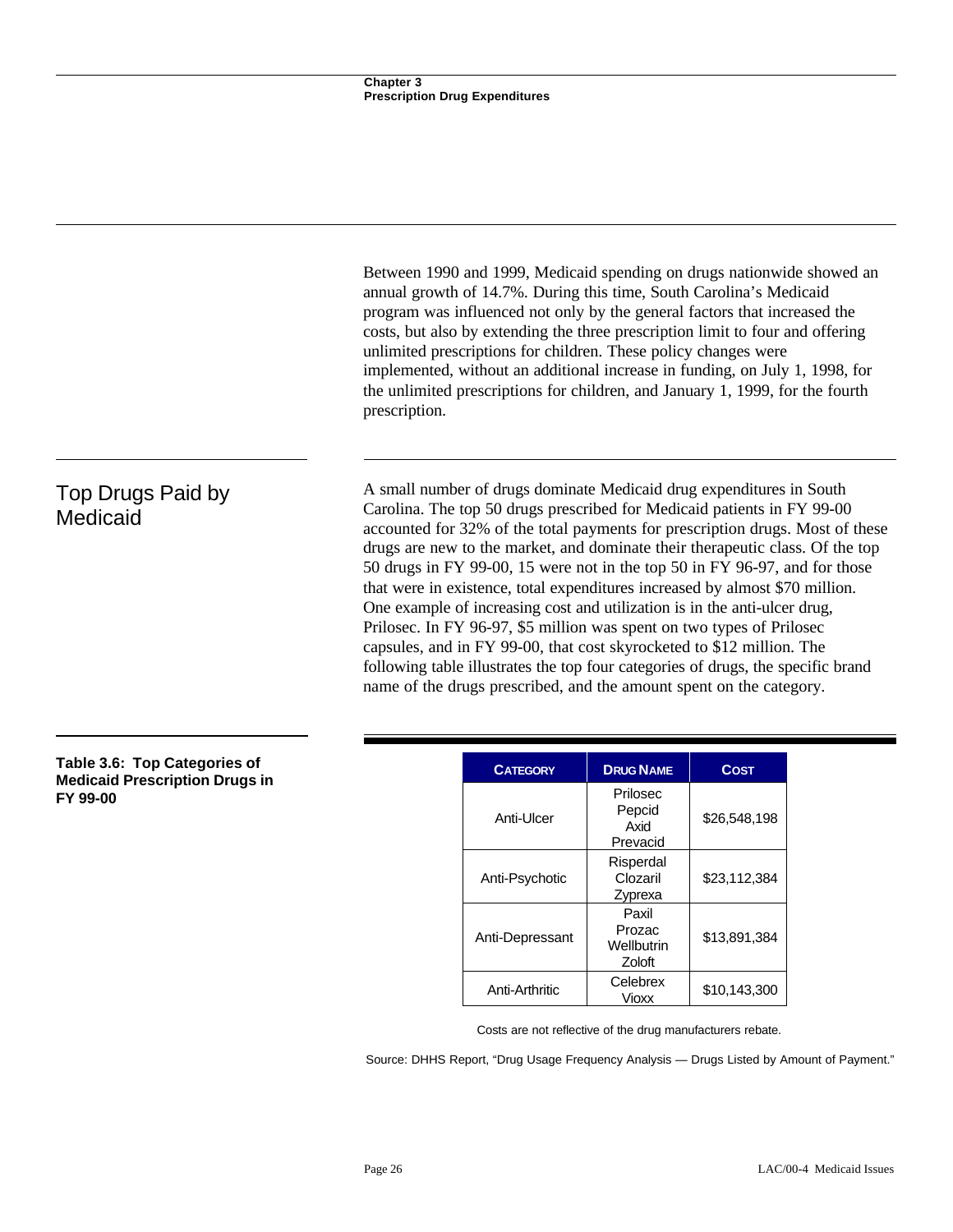| <b>Prescription Drug</b><br><b>Cost Containment</b> | There are several measures that state Medicaid agencies can use to contain<br>prescription drug costs. Generally, these measures include:                                                                                                                                                                                                                                                                                                                                                                                                                                                                                                                                                                                                                                                                                                           |  |  |
|-----------------------------------------------------|-----------------------------------------------------------------------------------------------------------------------------------------------------------------------------------------------------------------------------------------------------------------------------------------------------------------------------------------------------------------------------------------------------------------------------------------------------------------------------------------------------------------------------------------------------------------------------------------------------------------------------------------------------------------------------------------------------------------------------------------------------------------------------------------------------------------------------------------------------|--|--|
|                                                     | Drug utilization review systems.<br>$\bullet$<br>Prior authorization and generic substitution for certain drugs.<br>$\bullet$<br>Limits on the number of prescriptions.<br>Drug rebate program.                                                                                                                                                                                                                                                                                                                                                                                                                                                                                                                                                                                                                                                     |  |  |
|                                                     | South Carolina uses all these measures to some extent. In addition, DHHS is<br>implementing a new automated system that is expected to have a major<br>impact on cost savings for the prescription drug program. To date, however,<br>the department has been largely ineffective in slowing the growth of<br>prescription drug costs, especially those for the newer, brand name expensive<br>medicines. Until the agency can control costs for prescription drugs,<br>spending in this area will continue to create financial problems for the<br>Medicaid program. We have identified some cost savings measures that<br>could help control expenditures.                                                                                                                                                                                        |  |  |
| <b>Drug Utilization Review</b><br><b>Systems</b>    | Federal legislation in 1990 required that all state Medicaid agencies<br>implement "drug utilization review" (DUR) systems. These are programs<br>designed to measure prescription drug use against predetermined standards<br>and to analyze drug use and physician prescribing habits. For example, drug<br>utilization review monitors for adverse drug interactions, therapeutic<br>appropriateness, over-utilization, or incorrect dosage. The federal<br>government also requires that states conduct drug utilization reviews both<br>prospectively – when prescriptions are filled, typically at the point of sale –<br>and retrospectively – after the prescription drug claims have been processed<br>through the Medicaid payment system. DHHS has had a retrospective drug<br>utilization review program but not a prospective program. |  |  |
|                                                     | <b>Prospective Drug Utilization Review</b>                                                                                                                                                                                                                                                                                                                                                                                                                                                                                                                                                                                                                                                                                                                                                                                                          |  |  |
|                                                     | Until November 2000, DHHS had never implemented its own prospective<br>drug utilization review (proDUR) system but rather required individual<br>pharmacies to conduct proDUR on-site. DHHS does not monitor pharmacists<br>to determine if they are conducting drug utilization review at the point of<br>sale. DHHS does, however, conduct monthly surveys of Medicaid recipients,<br>and one of the questions on the survey asks if the individual received<br>counseling when his or her prescription was filled. Approximately 73% of<br>those recipients surveyed in FFY 98-99 who received the prescription drug                                                                                                                                                                                                                             |  |  |

benefit stated that some form of medication counseling was performed. But,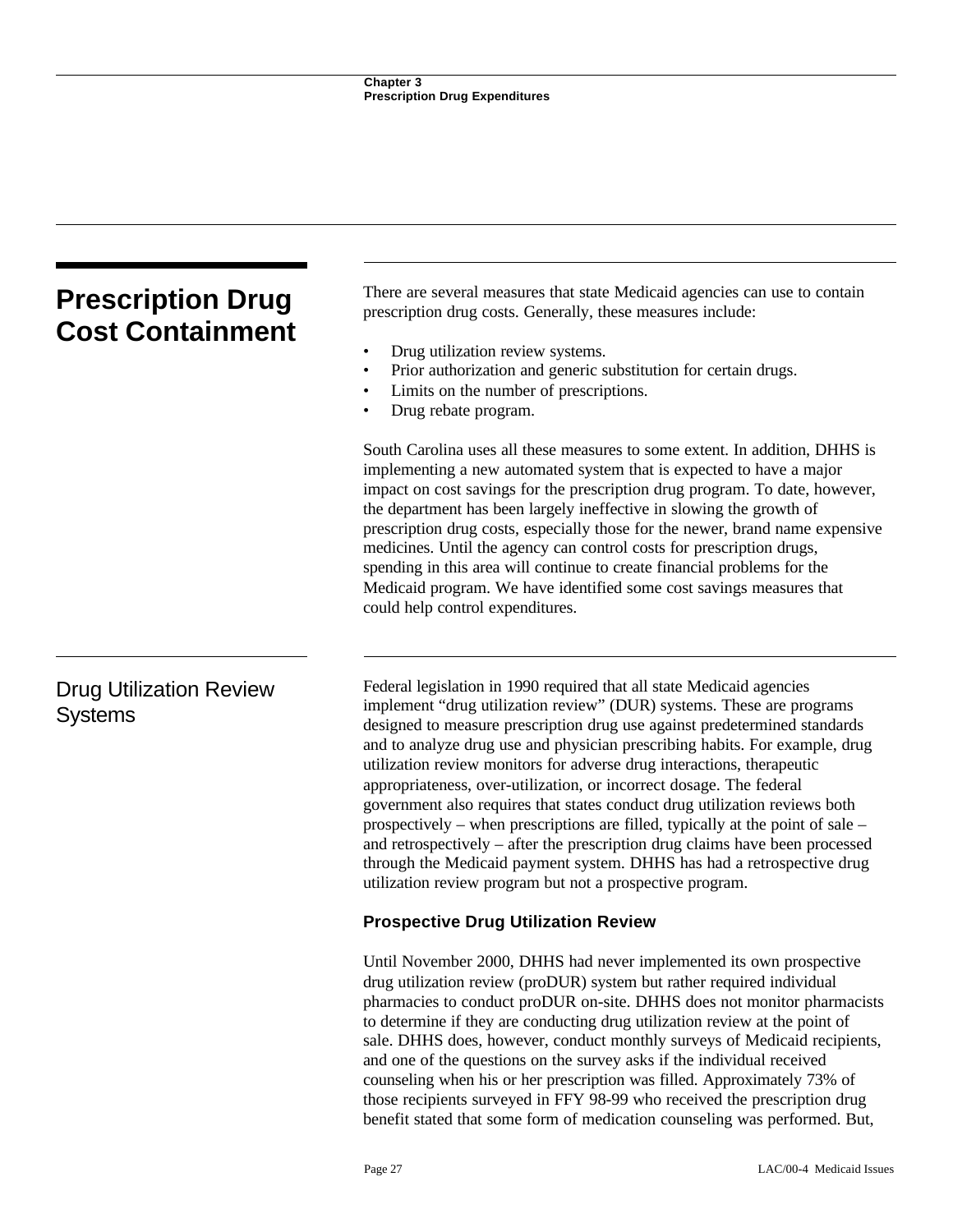because there has been no automated, centralized proDUR system, DHHS has missed opportunities to monitor drug usage and generate cost savings for the Medicaid program.

The seven other southeastern states we contacted have all had a point-of-sale system for at least three years. DHHS implemented a point-of-sale, electronic claims management system for prescription drugs on November 1, 2000, through a contract with a private health services corporation called First Health. The five-year costs for all the services provided through this contract are expected to be about \$8.7 million.

# **Aspects of the New Point-of-Sale System**

With the new point-of-sale system, Medicaid claims can be processed at the pharmacy counter. When a Medicaid client brings in a prescription to be filled, the pharmacist will enter the individual's Medicaid number and prescription information into the computer, and be able to file the claim to DHHS for Medicaid payment, at the time the medicine is dispensed. The point-of-sale system facilitates the payment of pharmacy claims. The system will also be a prospective drug utilization program. It will alert the pharmacist when the prescription is in some way inappropriate or fails to meet certain criteria, and will not process the claim until the pharmacist does certain things. Many of these criteria will be based on standard clinical practice and will be used to determine whether a particular drug will have an adverse reaction with another drug, or is inappropriate for the patient's condition. According to research on prescription drugs, major cost savings will result through avoided hospitalization due to inappropriate drug therapy. But other alerts or "edits" in the system can directly affect cost savings in the prescription drug program. These edits would screen for the following conditions:

- $\Box$  Early Refills The system would alert the pharmacist that the patient already had a prescription and that it was too soon for him or her to need a refill. Early refills can be an indication that the recipient is misusing the drug.
- $\Box$  Therapeutic Duplications A therapeutic duplication occurs when the patient has been prescribed two medicines for the same problem, with no additional medical benefit; in effect, one of the two prescriptions is not needed and therefore wastes money.
- $\Box$  Excessive Dosage —Too high a dose or overuse of a drug can not only be harmful to the patient but also results in wasted resources.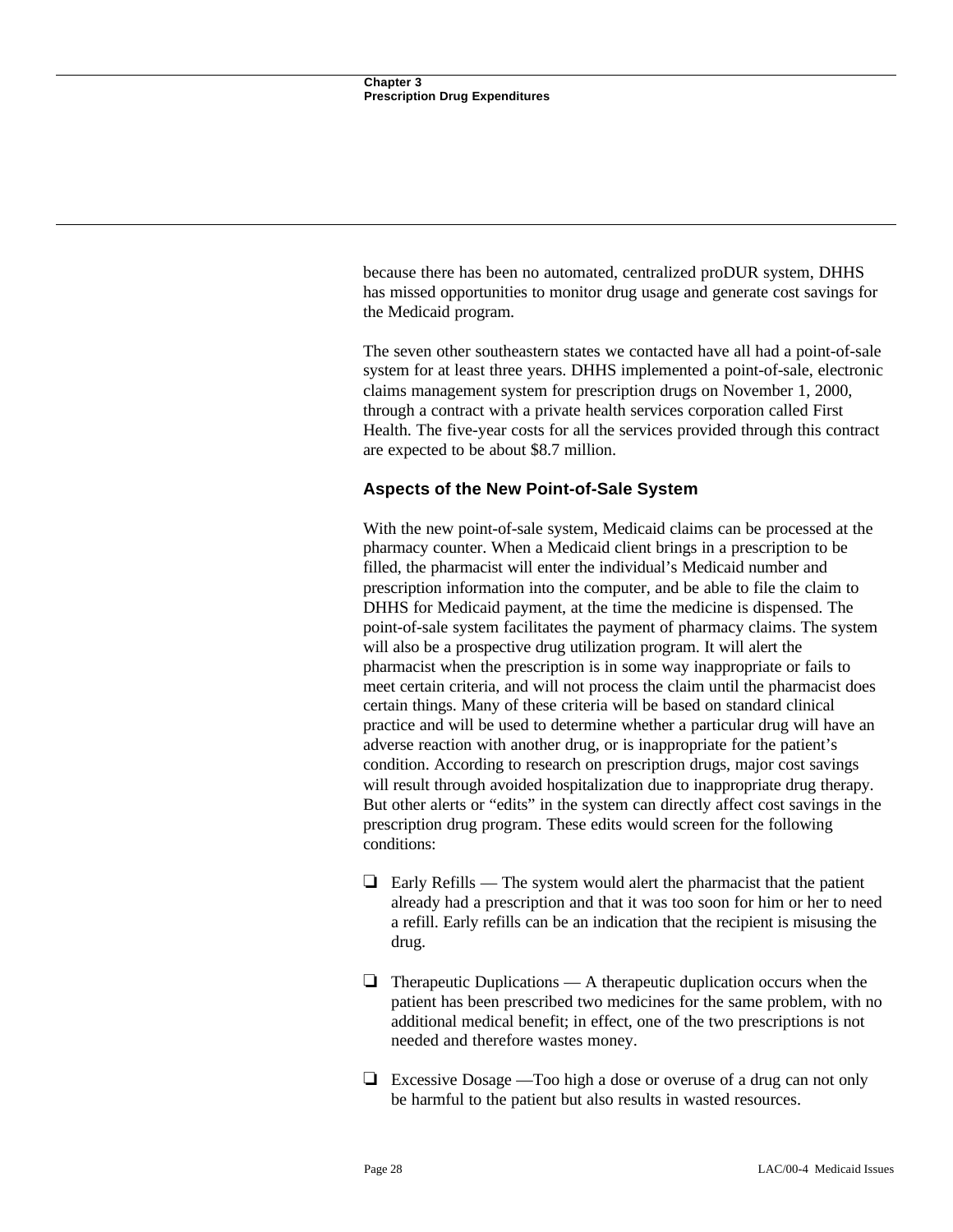$\Box$  Client Eligibility — With an automated point-of-sale system, the pharmacist can immediately tell if the client is eligible for Medicaid or has exceeded the limit on the number of prescriptions. The system can also screen for duplicate prescriptions. This could help reduce recipient fraud and abuse.

The edit messages triggered by proDUR criteria will require pharmacists to take action before the claim can be processed. For example, the pharmacist may need to counsel the patient, or may need to obtain authorization from the system contractor (First Health) before the drug can be dispensed. In some cases, the system will reject the claim and the pharmacist will not be able to fill the prescription. In addition, the proDUR system can identify patterns of prescribing and dispensing drugs that are harmful and/or wasteful, and identify providers who deviate from predetermined norms. At this point DHHS can intervene, usually by sending the doctor a letter.

# **DHHS Needs Policies to Support ProDUR**

According to the contract, the new point-of-sale system is capable of all aspects of drug use review. Therefore, this is a tool that DHHS can use to manage the Medicaid prescription drug program more effectively and efficiently. However, the agency needs to design drug use criteria and have policies in place that would place some limitations on prescription drug use. For example, currently DHHS:

- Does not include high-price, brand name drugs on the list of those requiring prior authorization.
- Has no policy to use the point-of-sale system to reduce the use of brand name drugs.
- Has no policy to require step therapy protocols for certain medications.

According to DHHS staff, they plan to analyze data from the new point-ofsale system and to eventually phase in more requirements. However, as of November 2000, there was no timetable or internal plan for changing any prescription drug policies. Material changes to drug policy would also require federal approval from the federal Health Care Financing Administration (HCFA) and amendments to the State Medicaid Plan.

(DHHS) needs to design drug use criteria and have policies in place that would place some limitations on prescription drug use.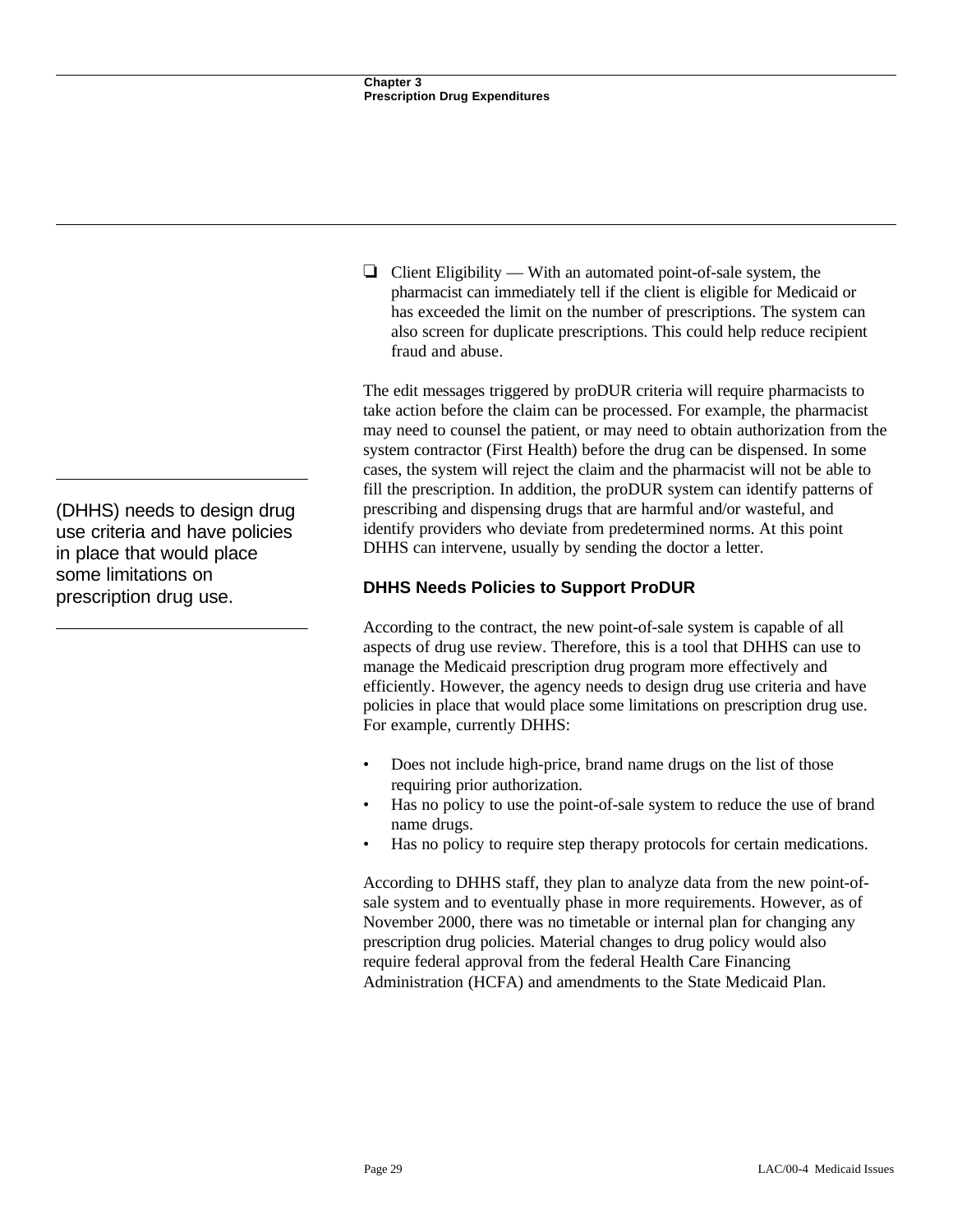# Prior Authorization, Generic Substitution, and Therapeutic Protocols

Most state Medicaid programs, including S.C., do not pay for drug treatments for baldness, weight loss, smoking cessation, cosmetic purposes, and other non-medical conditions. However, if the state wishes to participate in the drug rebate system (see p. 34), it must have an "open formulary" —that is, it cannot exclude specific prescription drugs from Medicaid coverage. But many states do require physicians and pharmacists to request and receive permission before a specific medicine can be dispensed. This procedure is called prior authorization. Some of the reasons for requiring prior authorization are to limit the use of drugs that are easily abused, extremely expensive, or already paid for by Medicare.

South Carolina has established a limited number of drugs needing prior authorization, primarily certain vitamins, immunosuppressants, and drugs to treat sexual dysfunction (i.e., Viagra).

None of the categories of drugs shown on the table on page 26 (the top 4 types of drugs by dollar amount) require prior approval from the department. Other state Medicaid programs, however, do require prior authorization for products that treat ulcers or arthritis. The following table shows the states which require prior authorization for certain drugs and/or classes of drugs, and the amount the S.C. Medicaid program spent for these types of drugs in FY 99-00. Before it implemented the automated point-ofsale system, DHHS had to manually process all prior authorizations, and therefore put only a limited number of drugs in this status.

| <b>TYPE OF DRUG</b>                              | <b>COMMON</b>                    | <b>STATES WITH PRIOR</b>                     | <b>AMOUNT<sup>1</sup></b> |
|--------------------------------------------------|----------------------------------|----------------------------------------------|---------------------------|
| (CLINICAL USE)                                   | <b>BRANDS</b>                    | <b>AUTHORIZATION</b>                         | <b>SPENT IN SC</b>        |
| <b>NSAIDs</b>                                    | Vioxx                            | AL, GA, HI, IA                               | \$10,143,300              |
| (Osteo-Arthritis)                                | Celebrex                         | MS, MT, WV                                   |                           |
| Anti-Psychotics<br>(Schizophrenia)               | Clozaril<br>Zyprexa<br>Risperdal | AL, AK, HI, MS                               | \$23,112,384              |
| Proton Pump<br><b>Inhibitors</b><br>(Anti-Ulcer) | Prevacid<br>Prilosec             | GA, HI, IA, MA, MN, MT,<br>OK OR, PA, UT, WV | \$22,941,118              |
| H <sub>2</sub> Antagonists                       | Axid                             | GA, HI, MA, MT, OK,                          | \$3,607,080               |
| (Anti-Ulcer)                                     | Pepcid                           | OR, PA, UT, WV                               |                           |

1 Dollar amount includes both federal and state funds for FY 99-00 not offset by rebates.

Source: DHHS Drug Usage Frequency Analysis; and *Pharmaceutical Benefits,* National Pharmaceutical Council.

#### **Table 3.7: Drugs Needing Prior Authorization in Other States**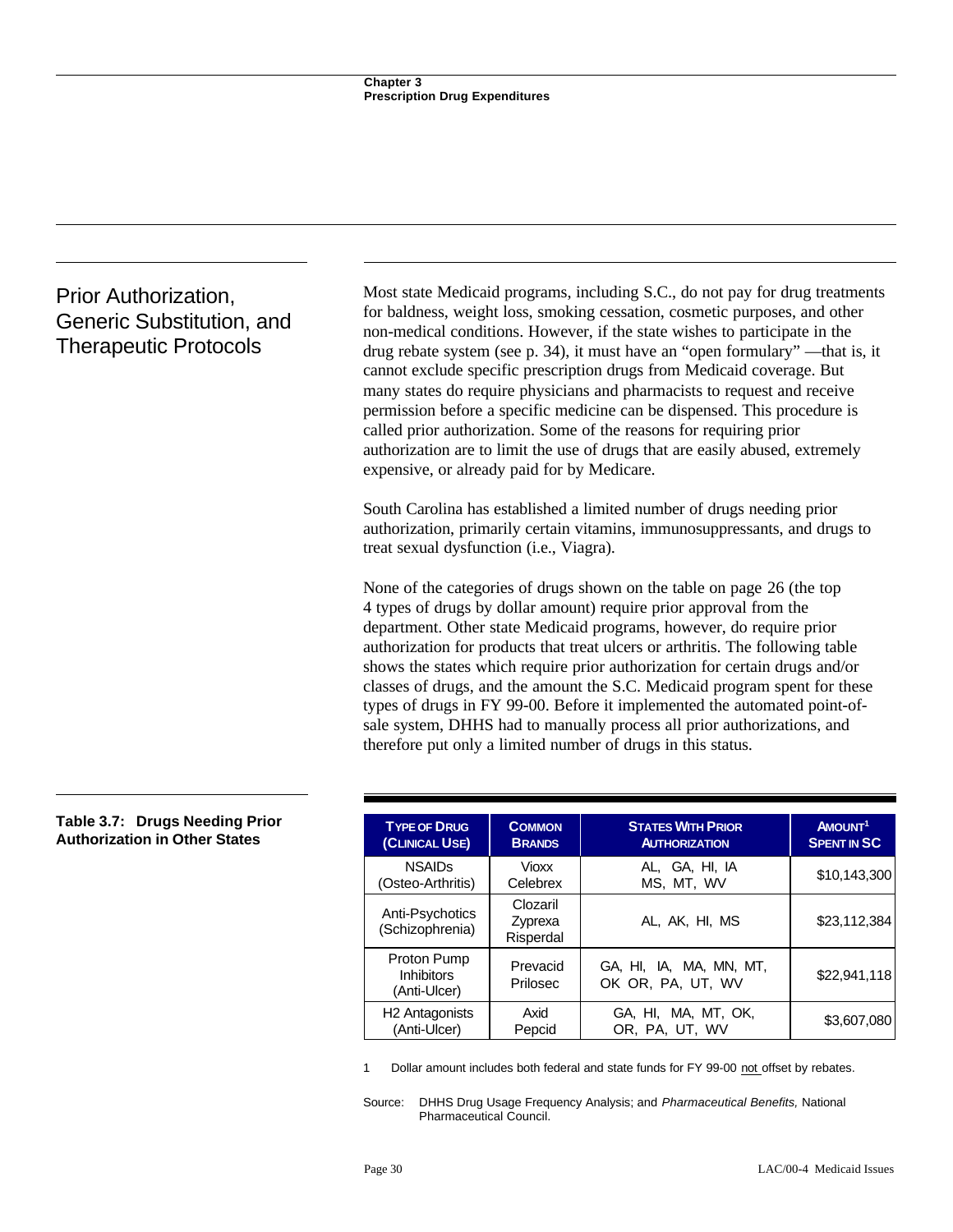Three southeastern states we contacted (Alabama, Georgia and Mississippi) are restricting the use of some brand name drugs through prior authorization. Prior authorization works as a cost savings mechanism because it helps ensure that there is a medical need for the drug, and it also serves as a mechanism for the Medicaid program to deny coverage of certain drugs.

# **Generic Substitution**

Generic substitution can save money because generic drugs usually are cheaper than brand name drugs. Information from the pharmaceutical industry estimates that generic drugs cost at least 30% – 50% less than their brand name equivalents. In the South Carolina Medicaid program, individual patient consent is not needed for the pharmacist to substitute an *equivalent* generic drug, as long as the doctor has not specified "brand name medically necessary" on the prescription.

Currently DHHS has no data to determine how often generics are substituted for brand name drugs. However, of the top 50 drugs (by cost) prescribed for Medicaid patients in FY 99-00, only 3 had an equivalent, generic substitute available. This supports the contention that the most expensive drugs are also the newest. Generally, new drugs are patent-protected for 20 years from the time of filing.

Through its contract with First Health, DHHS has the ability to promote increased use of generic substitution. For example, there is a category of drugs called NSAID (non-steroidal, anti-inflammatory drug) that are commonly used to treat arthritis. In FY 99-00, DHHS spent more than \$10 million on two brand name drugs in this category. However, other drugs in the NSAID category have generic substitutes. According to First Health, through the use of automated proDUR systems in other states, it has been able to reduce the use of brand name NSAIDs by as much as 50%.

# **Therapeutic Protocols**

Therapeutic guidelines can be incorporated in an automated proDUR system to promote the use of the most cost-effective drugs. This could include limiting dosages and duration of treatment for certain drugs, and also requiring that certain types of drugs be tried first before a new, brand name drug is prescribed.

For example, H2 receptor antagonists and proton pump inhibitors (PPI) are two types of drugs used to treat ulcers and other gastrointestinal diseases. According to the experience of pharmacy benefit managers, H2 antagonists and PPIs tend to be over-prescribed because they are considered to be safe

However, of the top 50 drugs (by cost) prescribed for Medicaid patients in FY 99- 00, only 3 had an equivalent, generic substitute available.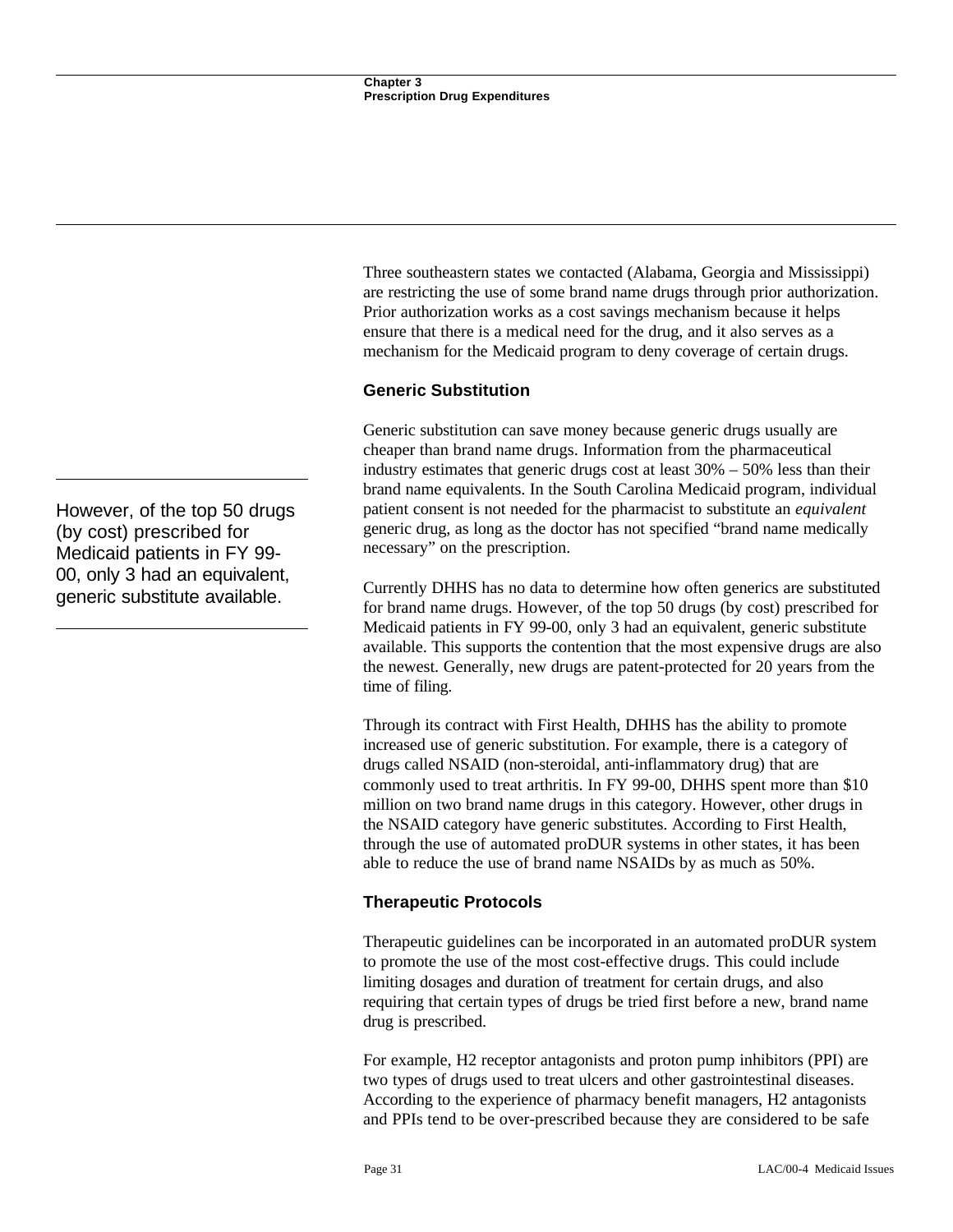and effective medicines. Prilosec, a proton pump inhibitor, is a brand name drug, and was the number one prescribed drug in the S.C. Medicaid program in FY 99-00, for a total cost of more than \$14.6 million.

However, some H2 antagonists are cheaper than PPIs and also come in generic and over-the-counter versions. Common H2 antagonists are medicines such as Zantac, Axid, and Pepcid AC. In the S.C. Medicaid program for FY 99-00, the average cost per claim (per prescription) for an H2 antagonist was \$109, while the average cost for a proton pump inhibitor was \$198.

Also, for H2 antagonists, treatment is divided into active and maintenance treatment periods. Full dosages are required during the active treatment period to promote healing, while reduced dosages are required during the maintenance period to prevent recurrence. Keeping the patient on an acute dosage beyond the recommended time limit could have no discernable medical benefits but would increase costs since acute dosages are more expensive.

Through a prospective drug utilization review system, S.C. could set guidelines to encourage more cost-effective use of medicines. According to one pharmacy benefit manager, only a few specific drugs and prescribing patterns have to be flagged to yield savings of 2% to 6% of total drug spending. Six percent of Medicaid net drug costs in FY 99-00 is \$15.6 million, of which \$4.7 million would be savings in state funds. The anti-ulcer drugs are one example of this; others include:

- $\Box$  Limiting the use of brand name, non-steroidal anti-inflammatory drugs as mentioned on page 31.
- $\Box$  Reducing the use of "second-line antibiotics," which are broad spectrum, usually brand name drugs that should be reserved for special situations or when first-line antibiotics have failed.
- $\Box$  Limiting the use of expensive allergy medications such as Claritin (for which S.C. Medicaid spent \$3.9 million in FY 99-00).
- $\Box$  Limiting the use of anti-depressants to 7 12 months where appropriate.

DHHS through the new point-of-sale system will have alerts for early refills, therapeutic duplication, and drug-drug interactions. However, the department has yet to institute any new guidelines that promote the use of the most costeffective medicines. As previously stated, DHHS staff told us they were planning to implement such policies but wanted to phase them in after the new point-of-sale system was functioning smoothly.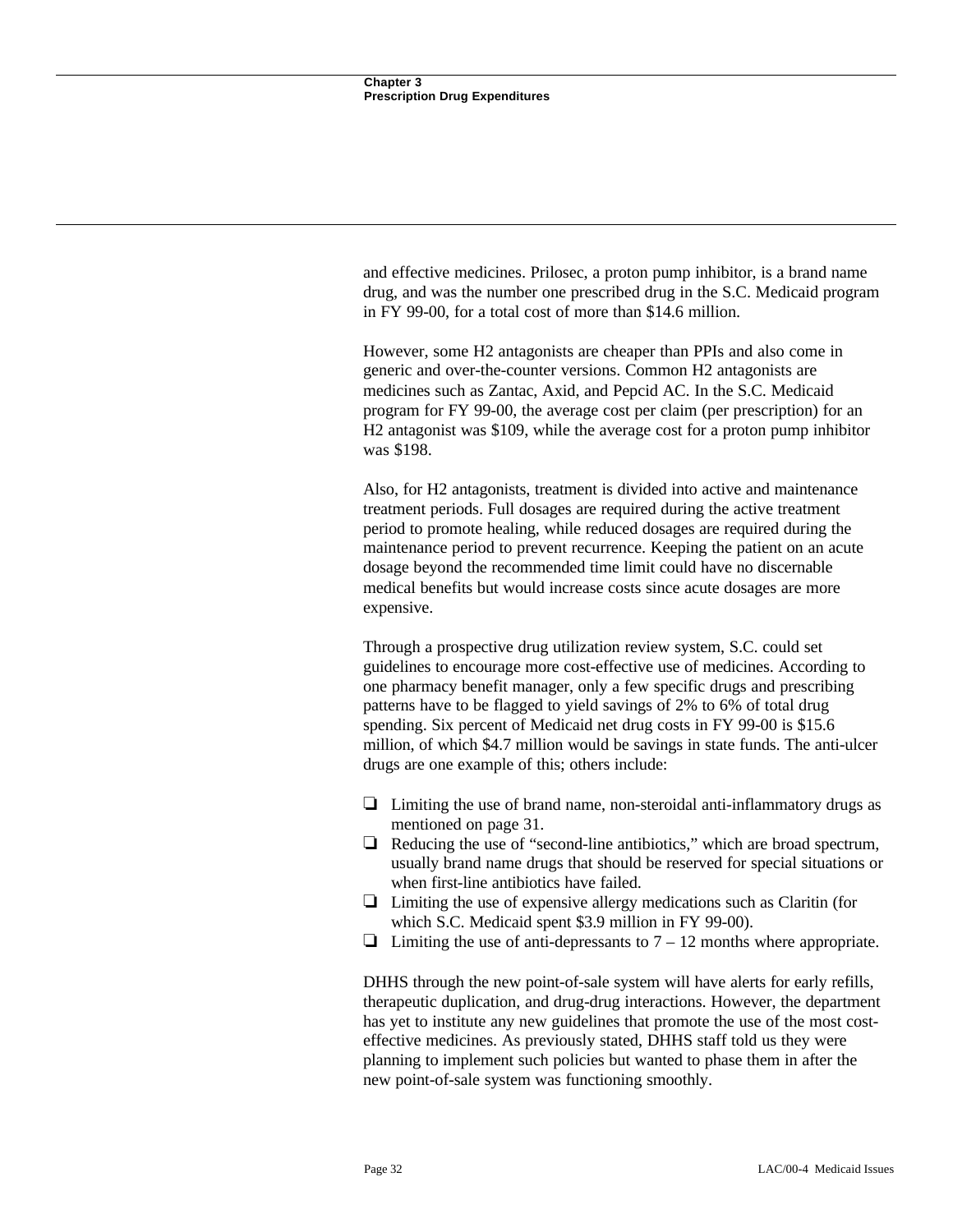Number of Prescriptions South Carolina allows unlimited prescriptions for children in the Medicaid program. Prescriptions for adults were limited to three per month until January 1999 when this was increased to four per month. In this regard the S.C. Medicaid program has one of the most restrictive prescription drug allowances, compared to other southeastern states (see p. 25). However, S.C. allows each prescription to be for a 100-day supply. Therefore, an adult could be taking up to12 prescriptions per month funded by Medicaid.

> According to DHHS, 29% of the prescription drug claims for adults in 1999 were for a supply of more than 31 days. We found that the average days supply for the top-prescribed drug, Prilosec, was 50 days, according to FY 99-00 data from the Medicaid information system. In correspondence to DHHS in 1999, the S.C. Pharmacy Association Board stated that any action which hinders patients' access to prescribed medications will harm their health, but that using a one-month supply as a standard dispensing quantity would address budget problems while not reducing patient access to needed medicines.

Allowing a 100-day supply can be wasteful, especially if the prescription is for a brand name, expensive drug that the patient has not used before. If the drug does not work or if the patient has an adverse reaction to the drug, most of the supply may go unused. The overall effect of this policy is to encourage doctors and patients to obtain 100 days supply of medicines even when that much may not be needed.

This also has an immediate effect on DHHS's cash flow. To use the example of Prilosec again, a patient who receives a 90-day supply costs the Medicaid program \$339.34 as opposed to the patient who receives a 30-day supply of Prilosec at \$115.81. (This is the price of the drug plus the dispensing fee that Medicaid would pay a pharmacist.)

A 100-day supply can be more efficient for patients with chronic conditions who must remain on a drug for a long period of time, since this would save the monthly dispensing fee. However, a 100-day supply should only be allowed when it has been established that a particular drug and dosage is appropriate for the patient, and the medicine is for a chronic condition.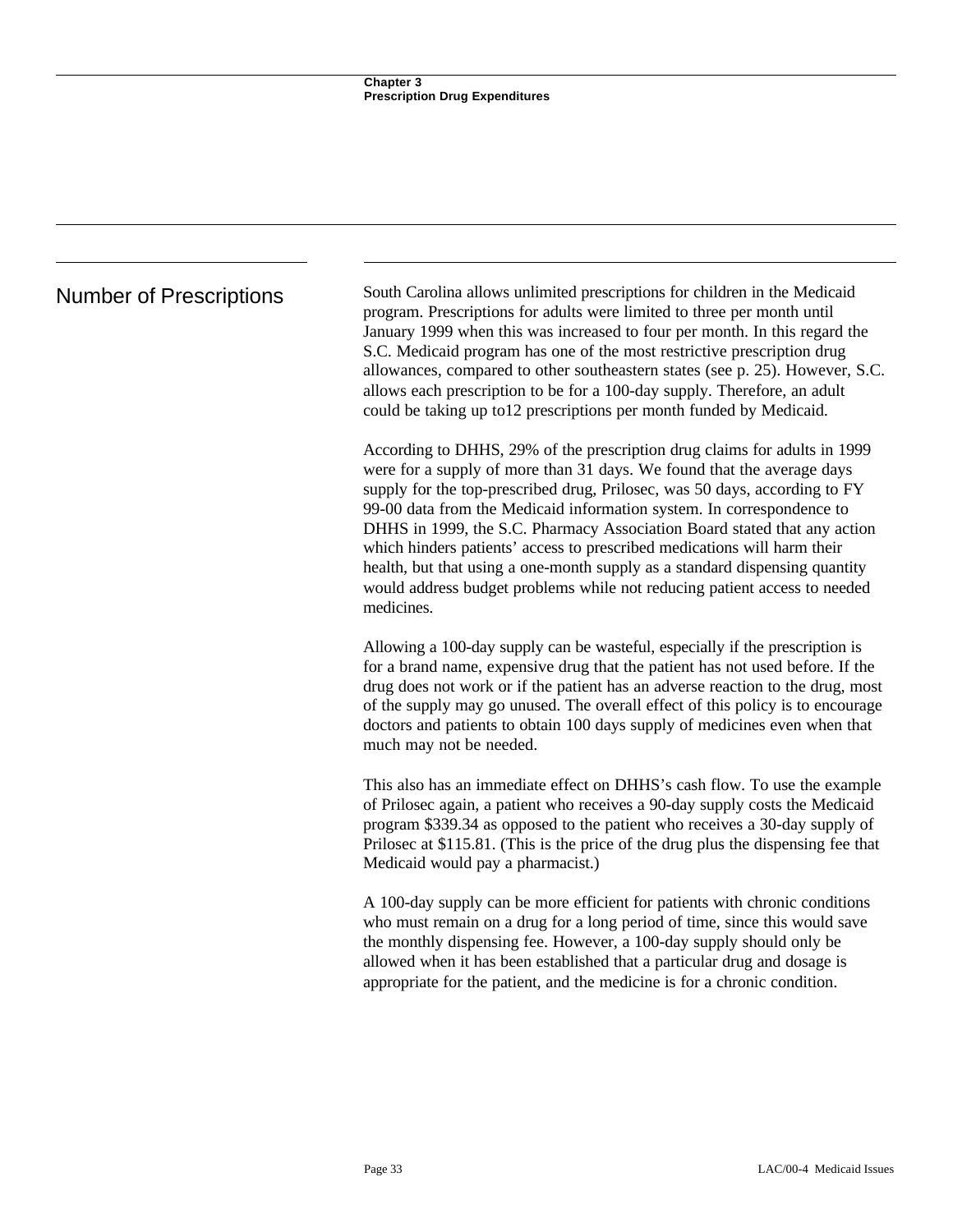| <b>Other Issues</b> | The automated point-of-sale, prospective drug utilization review system will<br>help DHHS promote more long-term changes in the Medicaid prescription<br>drug program. For example, the key to greater use of more cost-effective<br>drugs is changing the prescribing habits of physicians and other health care<br>providers. DHHS already plans to use the automated proDUR system to<br>develop profiles of physicians' prescribing habits that can be compared with<br>those of their peers. In addition, DHHS should take the following steps: |
|---------------------|------------------------------------------------------------------------------------------------------------------------------------------------------------------------------------------------------------------------------------------------------------------------------------------------------------------------------------------------------------------------------------------------------------------------------------------------------------------------------------------------------------------------------------------------------|
|                     | Create an ad hoc committee, composed of physicians, pharmacists, and<br>❏<br>members of the academic community, to help develop policies for the<br>prescription drug program for the increased use of therapeutic protocols,<br>prior approval, and generic drugs. This committee could also make<br>recommendations for other ways to contain prescription drug costs, and<br>should focus immediately on areas such as ulcer medications which have<br>a high cost.                                                                               |
|                     | Develop a continuing education program for doctors and other health<br>care providers that uses data from the Medicaid prescription drug<br>program as well as current clinical guidelines and best practices for<br>appropriate prescribing and patient care.                                                                                                                                                                                                                                                                                       |
|                     | Develop health management programs to encourage appropriate<br>⊔<br>prescribing and use of drugs, especially for patients with chronic<br>conditions where drug therapy and careful self-management can result in<br>improved outcomes. Conditions such as diabetes, depression,<br>hypertension and gastrointestinal problems can be targeted for pharmacy-<br>based health management programs.                                                                                                                                                    |
| Drug Rebates        | The Medicaid drug rebate program was established by Congress in 1990.<br>Any drug manufacturer that wishes to have its drugs reimbursed through<br>Medicaid must agree to participate in the rebate. The purpose of the rebate is                                                                                                                                                                                                                                                                                                                    |

to allow states and the federal government to receive the same price reductions received by other large volume purchasers, such as chain

drugstores and hospitals. DHHS has implemented a drug rebate program that has offset the costs of Medicaid prescriptions by \$312 million as of August

2000.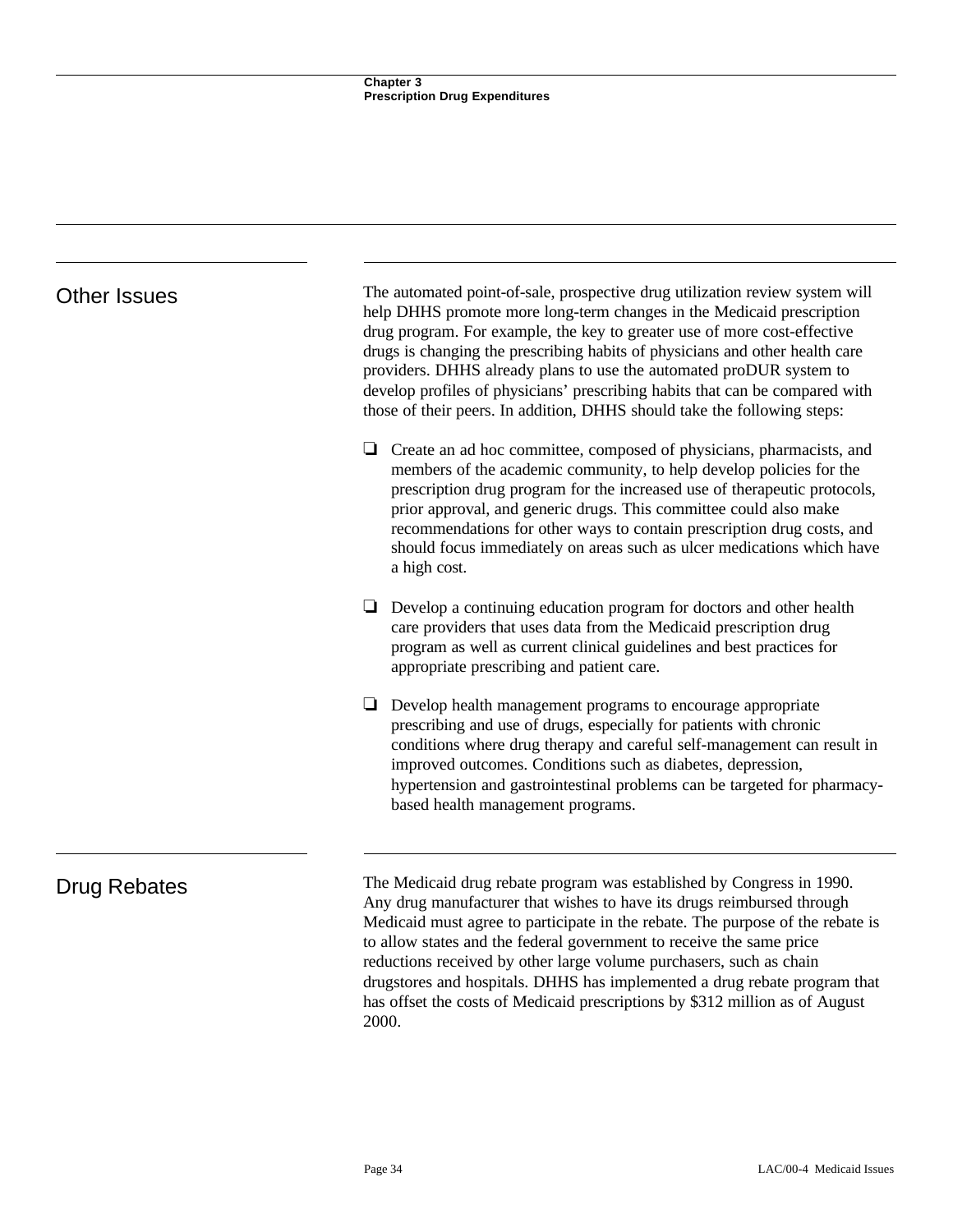The amount of the rebate for each drug is established by the federal Health Care Financing Administration. Based on pricing information received from the manufacturers, HCFA sets a "unit rebate amount" for each drug as identified by its national drug code. Therefore, neither the states nor the individual pharmacists are involved in negotiating rebate amounts. Rebate funds are used to offset both federal and state costs — 70% federal and 30% state for FY 99-00.

After DHHS staff get information from HCFA showing the unit rebate amount, they use data from the Medicaid information system to compute the rebate. This amount is the number of units of paid pharmacy claims times the unit rebate amount. For rebates invoiced from FY 92-93 (first full year for rebate collections) through FY 99-00, current receipts amount to \$312,544,210 in South Carolina, approximately 19% of the total amount spent for prescription drugs. Through the end of 1999, DHHS achieved a 97% collection rate. The remaining funds are disputed by manufacturers; however, DHHS is still trying to resolve these disputes.

According to DHHS staff, disputes with drug manufacturers over the amount of the rebate owed primarily arise from differences in drug utilization data. Disputes with manufacturers can tie up millions in dollars in rebates owed to the state. In June 1998, DHHS contracted with a medical data researcher to help resolve a backlog of old drug rebate disputes dating from 1992 – 1996, which had amounted to \$4.1 million. As of August 2000, the backlog of old disputes was down to \$1.2 million.

Current disputes have been handled in-house by DHHS staff. Starting in the second quarter of 2001, however, rebate billing and current dispute resolution will be handled by First Health, the contractor for the new prescription drug point-of-sale system. DHHS officials cite staffing and expertise as the reason to turn this function over to First Health. Because the point-of-sale system will generate more detailed drug use data, DHHS staff believe that fewer manufacturers' disputes and better cash flow will result.

For rebates invoiced from FY 92-93 . . . through FY 99-00, current receipts amount to \$312,544,210 in South Carolina . . . .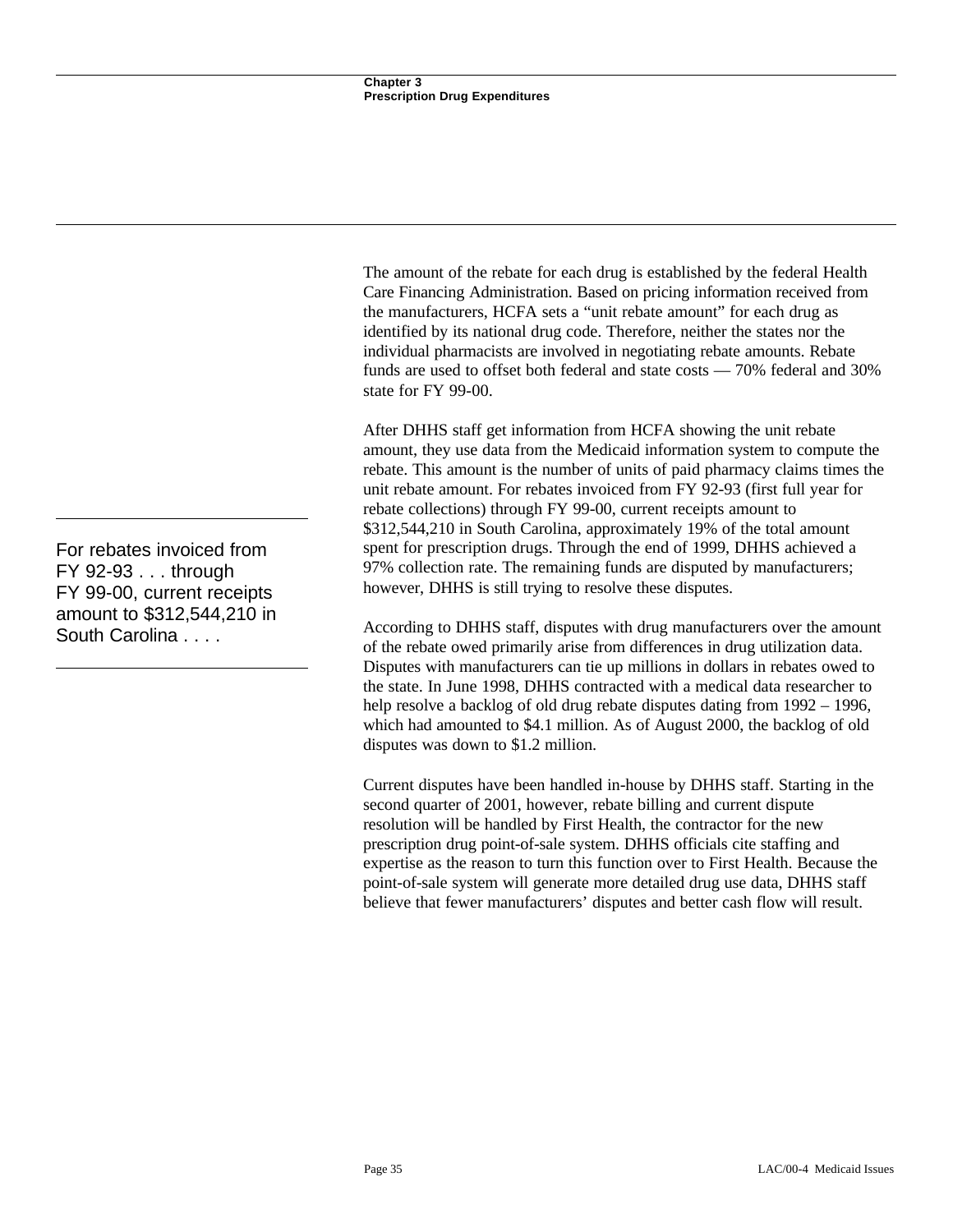# **Recommendations** 12. The Department of Health and Human Services should develop new policies, appropriate for the automated point-of-sale prospective drug utilization review system, that promote a more cost-effective use of prescription drugs. Such policies should require: Increased use of generic drugs. • Prior authorization for more prescription drugs, especially those which are very expensive or tend to be over-prescribed. Therapeutic guidelines and protocols for targeted drugs. 13. The Department of Health and Human Services should allow a 100-day supply only after it has been determined that the prescription is appropriate and a chronic condition exists. 14. The Department of Health and Human Services should establish an ad hoc committee, composed of physicians, pharmacists, and members of the academic community, to help develop policies for the prescription drug program to promote a more cost-effective use of medications. 15. The Department of Health and Human Services should develop a continuing education program for doctors and other health care providers that uses current clinical guidelines and best practices for appropriate prescribing and patient care within the S.C. Medicaid program. 16. The Department of Health and Human Services should develop health management programs for providers and recipients to encourage appropriate prescribing and use of drugs, especially for patients with chronic conditions where drug therapy and careful self-management can result in improved outcomes. 17. The Department of Health and Human Services should annually report cost savings that result from the automated point-of-sale, prospective drug utilization review system. The Department of Health and Human

Services should track total pharmacy costs to ensure these costs are

decreasing.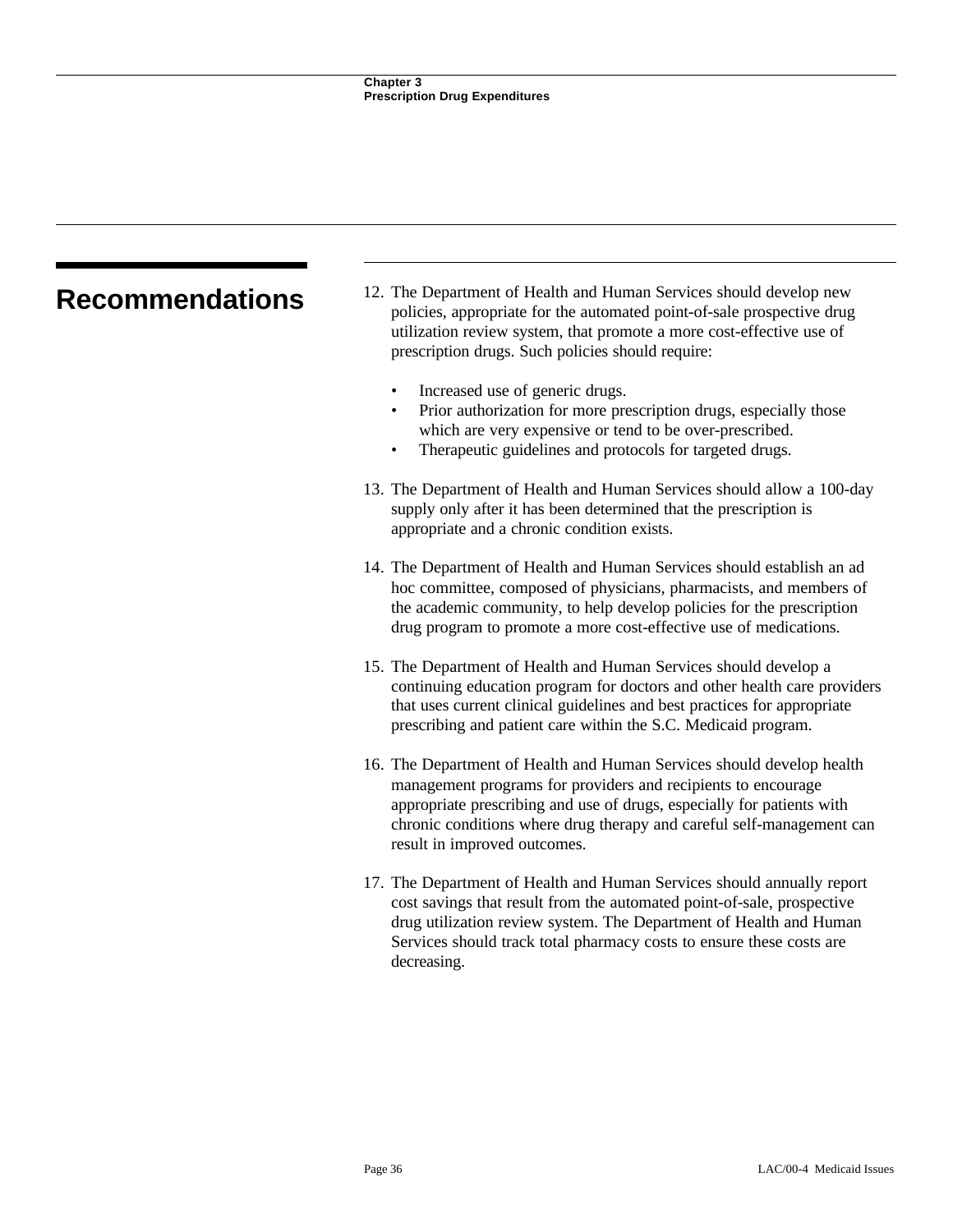# **Failure to Amend the State Medicaid Plan**

In January 1999, DHHS increased the number of Medicaid prescriptions allowed for adults from three to four per month. DHHS, however, neglected to amend the State Plan. The State Medicaid Plan is a comprehensive written statement submitted by the state to the federal government that describes the state's Medicaid program and provides assurance of compliance with federal requirements. As a result of DHHS's oversight, the state may have to pay back federal funds up to \$3,528,390 that were used to pay for the fourth prescription from January 1, 1999, to September 30, 1999.

According to 42 Code of Federal Regulations §430.12(c), a State plan must:

. . . be amended whenever necessary to reflect changes in Federal law, regulations, policy interpretations, or court decisions; or *material changes in State law*, organization, or policy, or in the State's operation of the Medicaid program . . . . [Emphasis added.]

An amendment must be submitted no later than 60 days from the effective date of the new policy in order for HCFA to determine whether the policy meets the requirements for approval and to ensure the availability of federal match money.

According to DHHS officials, agency staff initially discovered the oversight in November 1999 and reported it to HCFA. Also during this time, an analyst from the HCFA Regional Office in Atlanta was conducting a routine, onsite review of expenditure reports. The analyst questioned the increase in pharmaceutical expenditures, whereupon DHHS staff explained that these were the result of increasing the monthly prescription limit from three to four. The HCFA analyst requested a copy of the State Plan amendment that authorized the change, but it could not be produced. The amendment was subsequently submitted to HCFA, and DHHS's director contacted federal officials and congressmen from South Carolina to begin remedying the situation and avoid financial penalties.

DHHS claims that HCFA was aware of the change well before the formal amendment was filed. Medicaid Bulletins had been sent to the HCFA regional office alerting them of changes to the program, and discussions had been held with their staff. DHHS also has sent a series of letters to HCFA, attempting to explain and resolve the situation. As of January 2001, the issue has not been resolved.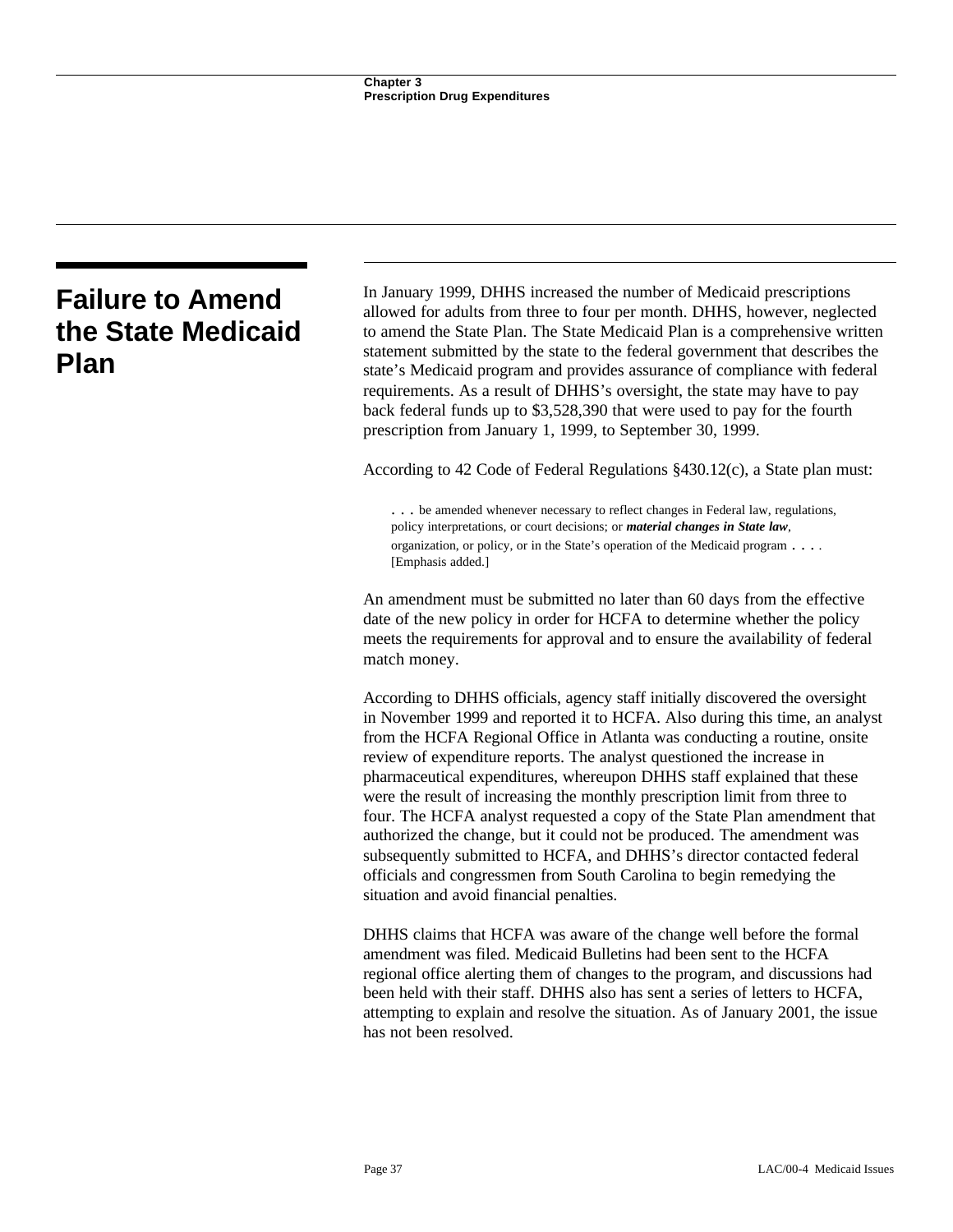Prior to this incident, DHHS had no formal procedures in place for amending the State Plan. Responsibility for amending the plan was delegated to the program area that originated the proposed changes. However, following this problem, DHHS's director outlined a formal process for all changes that require an amendment to the State Plan, and made DHHS's General Counsel responsible for overall coordination of the State Plan amendment process.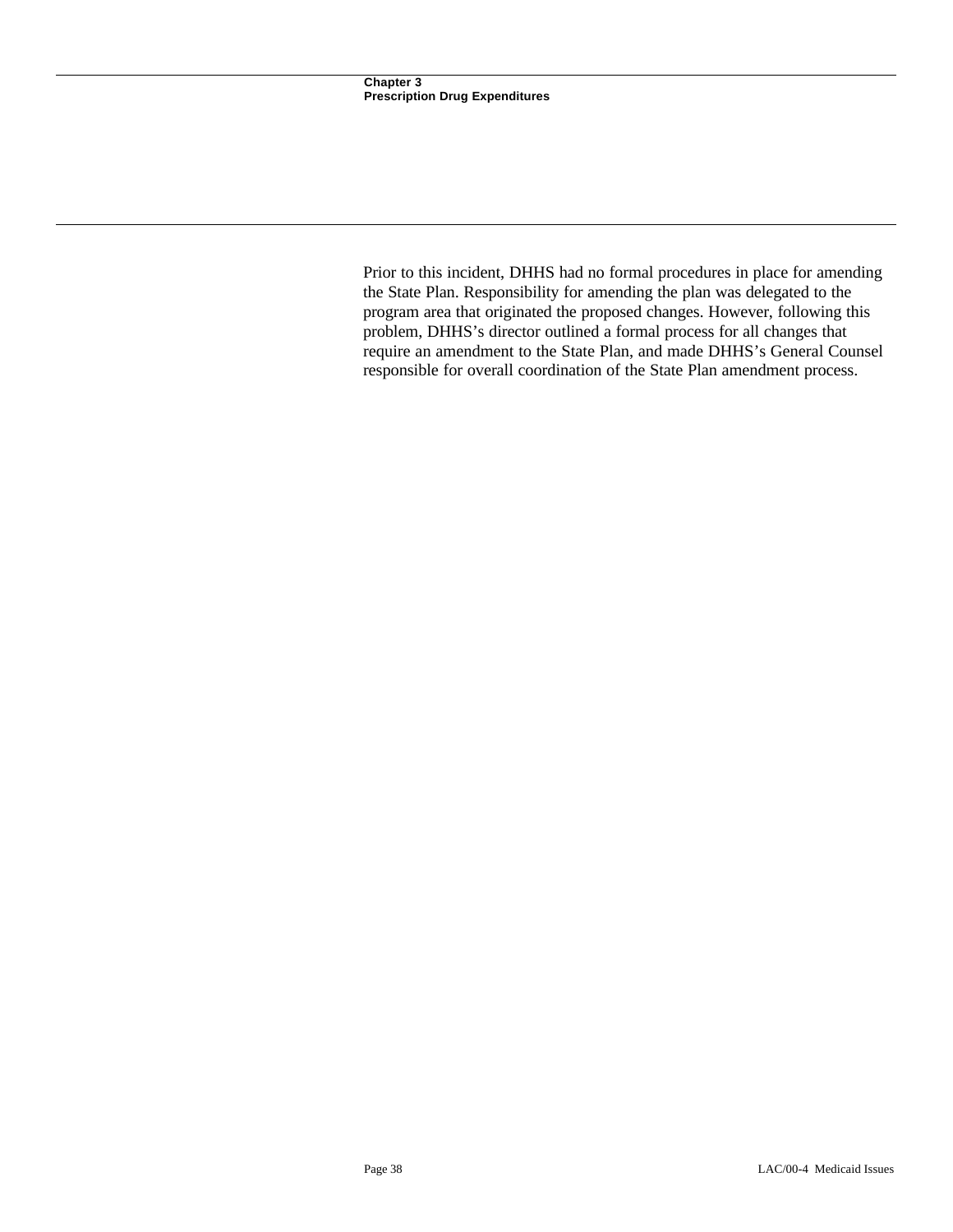# **10–Year Funding Review**

# **Medicaid Expenditures and Appropriations**

**Health Services**

Medicaid is the largest single program in South Carolina's state budget outside of education. For FY 00-01, total monies appropriated to DHHS were more than \$3 billion; \$2.9 billion were appropriated for health services, with approximately 70% of this funding provided by the federal government. Over the past ten years, Medicaid has amounted to approximately 96% of DHHS total program costs. The non-Medicaid programs administered by the agency provide child care, services to the elderly, and other social services, and have different federal sources of funding than Title XIX.

At least three factors are creating pressures on DHHS's state budget for Medicaid:

- The increase in the number of individuals receiving Medicaid.
- The change in the funding mix toward increased use of state general funds.
- The reliance on non-recurring funds to make up the state's share of Medicaid funding.

Medicaid payments to health care providers, including disproportionate share payments to hospitals, have increased 37% over the past 5 years and 128% over the past 10 years. Figure 4.1 shows the increases in specific health care services funded by Medicaid. Pharmaceutical services show one of the largest increases in Medicaid spending (see Chapter 3).



Source: DHHS Program Structure Appropriation Summary Status Reports.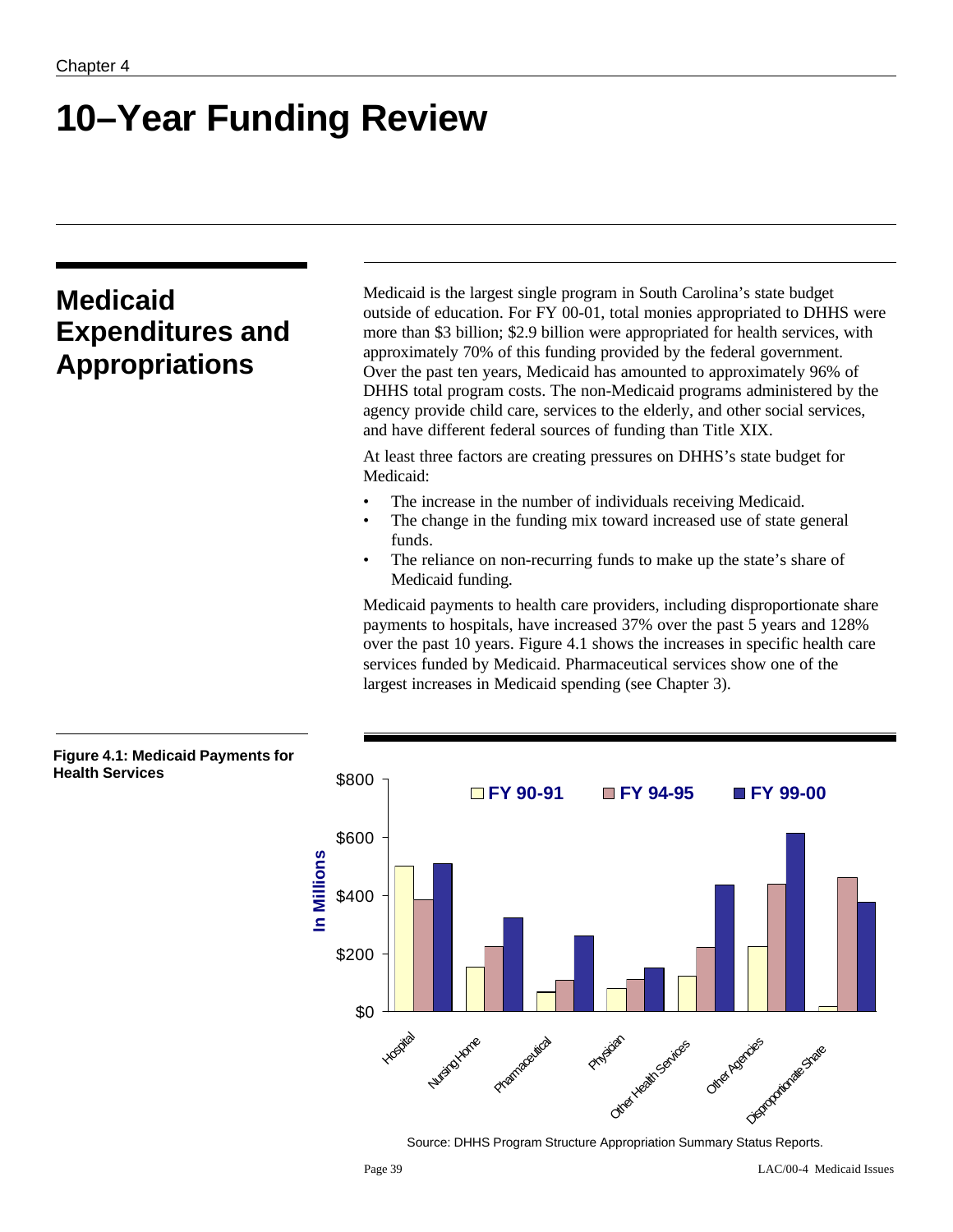| According to data published by the Southern Legislative Conference (SLC),<br>the average annual growth in Medicaid payments for the 16 southern states<br>from 1992 to 1998 (the latest year comparative data are available) was 7.55%<br>a year, for a total growth of 54.76%. South Carolina's average annual<br>Medicaid growth was higher than the southern average, at almost 10% per<br>year and a total growth of 75%. According to the SLC, South Carolina's<br>Medicaid growth is almost entirely due to the increased number of recipients<br>who entered Medicaid coverage. |  |  |
|----------------------------------------------------------------------------------------------------------------------------------------------------------------------------------------------------------------------------------------------------------------------------------------------------------------------------------------------------------------------------------------------------------------------------------------------------------------------------------------------------------------------------------------------------------------------------------------|--|--|
| Data provided by DHHS show that the number of Medicaid recipients<br>increased 38% from FY 94-95 through FY 99-00. DHHS also projects that<br>the Medicaid population will grow another 17.4% by FY 01-02. The largest<br>factor in this growth is the increase in the number of children and low-<br>income families eligible for Medicaid.                                                                                                                                                                                                                                           |  |  |
| The increase in recipients is not entirely due to changes in eligibility<br>standards. According to DHHS, census data underestimated the number of<br>children age $1 - 19$ in families earning less than 150% of poverty; 75,000<br>children were projected, but between October 1997 and October 1999, more<br>than 99,000 children became eligible for the program. In addition, there was<br>a 62% increase in the number of low-income families entering Medicaid                                                                                                                 |  |  |
|                                                                                                                                                                                                                                                                                                                                                                                                                                                                                                                                                                                        |  |  |

Families (TANF) program at DSS.

coverage. DHHS was surprised by this increase because it thought most individuals had already been identified through the Temporary Aid to Needy

These increases in the Medicaid-eligible population, plus the high cost of prescription drugs, were cited by DHHS as two chief causes for its FY 99-00

deficit.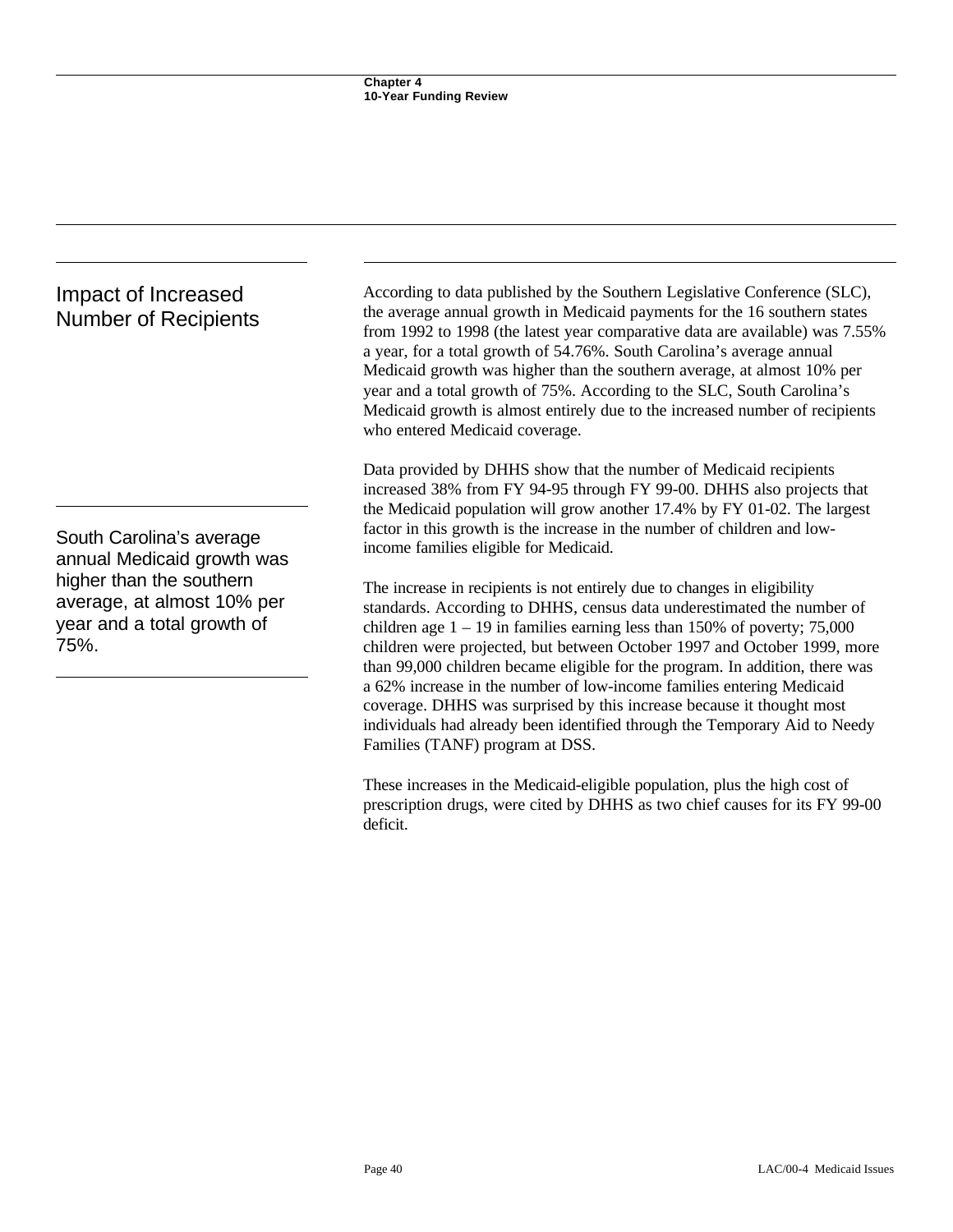| Sources of Funding | Federal funding provided through Title XIX of the Social Security Act paid<br>for slightly less than 70% of South Carolina's Medicaid program in<br>FY 99-00. Medicaid is not a fixed grant or a "capped" program — federal<br>funds are provided to meet actual expenditures as long as the state provides<br>its share of matching funds. The sources of matching state funds include:                                                                                                                                                                                                                                                                                                  |  |  |
|--------------------|-------------------------------------------------------------------------------------------------------------------------------------------------------------------------------------------------------------------------------------------------------------------------------------------------------------------------------------------------------------------------------------------------------------------------------------------------------------------------------------------------------------------------------------------------------------------------------------------------------------------------------------------------------------------------------------------|--|--|
|                    | State general fund appropriations as well as non-recurring funds such as<br>the tobacco settlement money.<br>County funds, including \$13 million assessed annually on county<br>governments. (This amount has not changed over the past 11 years.)<br>Funds spent by other state agencies which receive federal Medicaid<br>funds or provide health services to Medicaid recipients. (The agencies<br>certify they have spent these funds; these funds are reported in DHHS's<br>budget).<br>Nursing home fines, hospital taxes, and other collections that DHHS is<br>allowed to retain in earmarked and restricted accounts.                                                           |  |  |
|                    | State funds appropriated directly to DHHS funded 13% of Medicaid<br>spending in FY 90-91 but funded 17% of Medicaid spending in FY 99-00,<br>while other sources of funds decreased slightly or stayed about the same.<br>While this change in the funding mix seems relatively small, it actually<br>amounts to \$113 million more in expenditures from state funds in FY 99-00<br>than if the share from general appropriations had remained at 13%. The<br>federal share of Medicaid expenditures, which is based on a formula that<br>takes into account the relative wealth of the state, has been slowly decreasing<br>over the past ten years, from 72% to slightly less than 70%. |  |  |
|                    | Figure 4.2 shows total expenditures for the S.C. Medicaid program for the<br>past ten years. The amounts shown include federal Medicaid funds that<br>DHHS reimburses to other state agencies for the Medicaid services they<br>provide. The state share put up by these agencies is shown as a separate item.<br>DHHS administrative costs for the Medicaid program during this time are<br>approximately $1\% - 2\%$ of program costs.                                                                                                                                                                                                                                                  |  |  |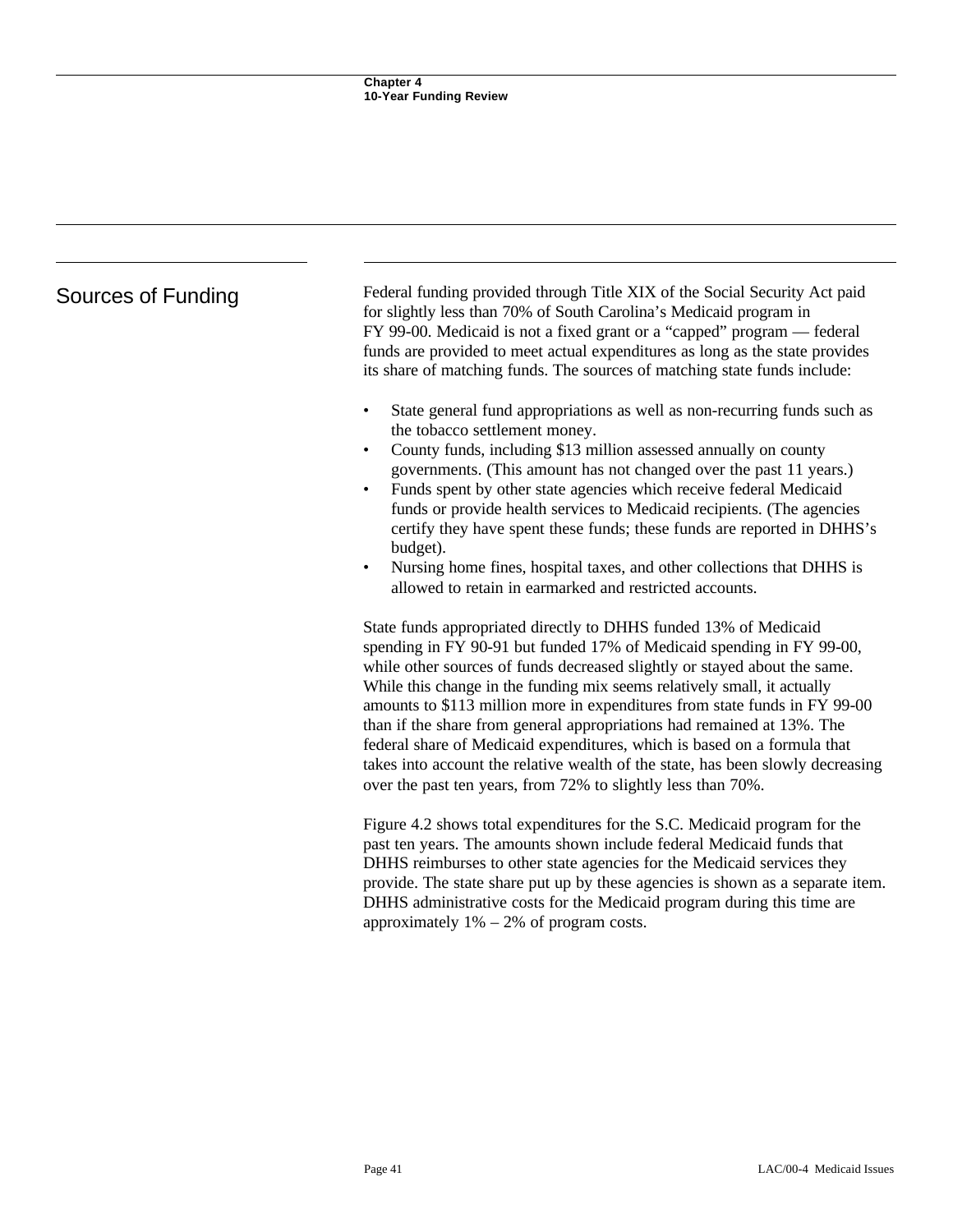

Source: DHHS Program Structure Appropriation Summary Status Reports.

State Appropriations Based on appropriation acts from FY 90-91 through FY 99-00, DHHS's "base" allocation of state general funds has increased 154%. (This base allocation is for all of DHHS's programs — not just Medicaid.) The agency has received additional state funds every year. Despite this increase, DHHS has continued to need additional funding. Over time, the need for additional state funds for Medicaid has been filled with non-recurring funds (one-time or surplus funds that the General Assembly divides among state agencies). However, these funds are not added to agencies' "base" budgets and there is no guarantee that they will receive them the following year.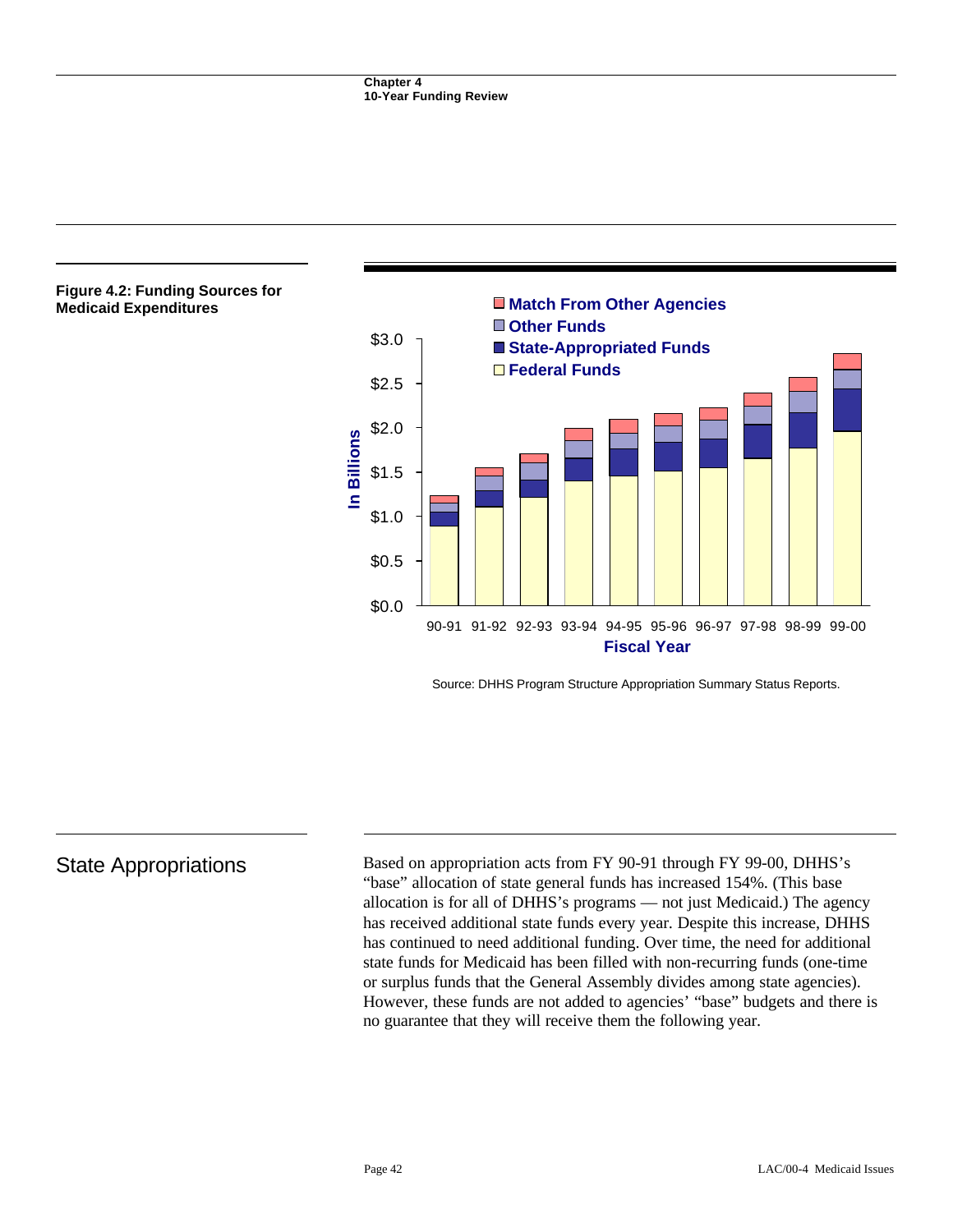For 7 of the 10 previous budget cycles, state funds appropriated to DHHS have come from non-recurring sources as well as from recurring. This trend is particularly apparent in the current fiscal year. For FY 00-01, DHHS received \$190 million, including \$140 million in tobacco settlement monies, from non-recurring, one-time sources. About \$178 million of these funds are for recurring expenditures.

Therefore, ongoing, core Medicaid expenditures are being funded with onetime money. This is contributing to a statewide problem know as "annualization." The State Budget Office has indicated that the state currently needs to annualize \$587 million for state programs. This means that DHHS's non-recurring funds for this fiscal year account for approximately one-third of the state's annualization need.

| <b>FISCAL</b><br><b>YEAR</b> | <b>BASE FROM</b><br><b>PRIOR FY</b> | <b>LEGISLATIVE</b><br><b>INCREASE</b><br><b>AFTER</b><br><b>ADJUSTMENTS</b> | <b>APPROPRIATIONS</b><br><b>PER ACT</b> | NON-<br><b>RECURRING</b>   | <b>TOTAL</b><br><b>BUDGET</b> |
|------------------------------|-------------------------------------|-----------------------------------------------------------------------------|-----------------------------------------|----------------------------|-------------------------------|
| 91-92                        | \$161,090,408                       | \$31,149,527                                                                | \$192,239,935                           | \$0                        | \$192,239,935                 |
| 92-93                        | \$192,239,935                       | \$23,239,335                                                                | \$215,479,270                           | \$0                        | \$215,479,270                 |
| 93-94                        | \$215,479,270                       | \$44,090,595                                                                | \$259,569,865                           | \$0                        | \$259,569,865                 |
| 94-95                        | \$259,569,865                       | \$13,291,847                                                                | \$272,861,712                           | \$25,191,509               | \$298,053,221                 |
| 95-96                        | \$272,861,712                       | \$27,426,395                                                                | \$300,288,107                           | \$24,985,469               | \$325,273,576                 |
| 96-97                        | \$300,288,107                       | \$24,986,480                                                                | \$325,274,587                           | \$4,910,978                | \$330,185,565                 |
| 97-98                        | \$325,274,587                       | \$36,243,515                                                                | \$361,518,102                           | \$15,387,281               | \$376,905,383                 |
| 98-99                        | \$361,518,102                       | \$29,134,289                                                                | \$390,652,391                           | \$13,008,051               | \$403,660,442                 |
| 99-00                        | \$390,652,391                       | \$18,342,099                                                                | \$408,994,490                           | \$56,521,616               | \$465,516,106                 |
| $00 - 01$                    | \$408,994,490                       | $$21,801,518^a$                                                             | \$430,796,008                           | \$190,532,622 <sup>b</sup> | \$621,328,630                 |

## **Table 4.3: State Fund Appropriations to DHHS**

a This amount includes disproportionate share funding formerly allocated to MUSC.

b This amount includes \$140,732,185 in one-time money from the state's tobacco settlement.

Source: State Budget Office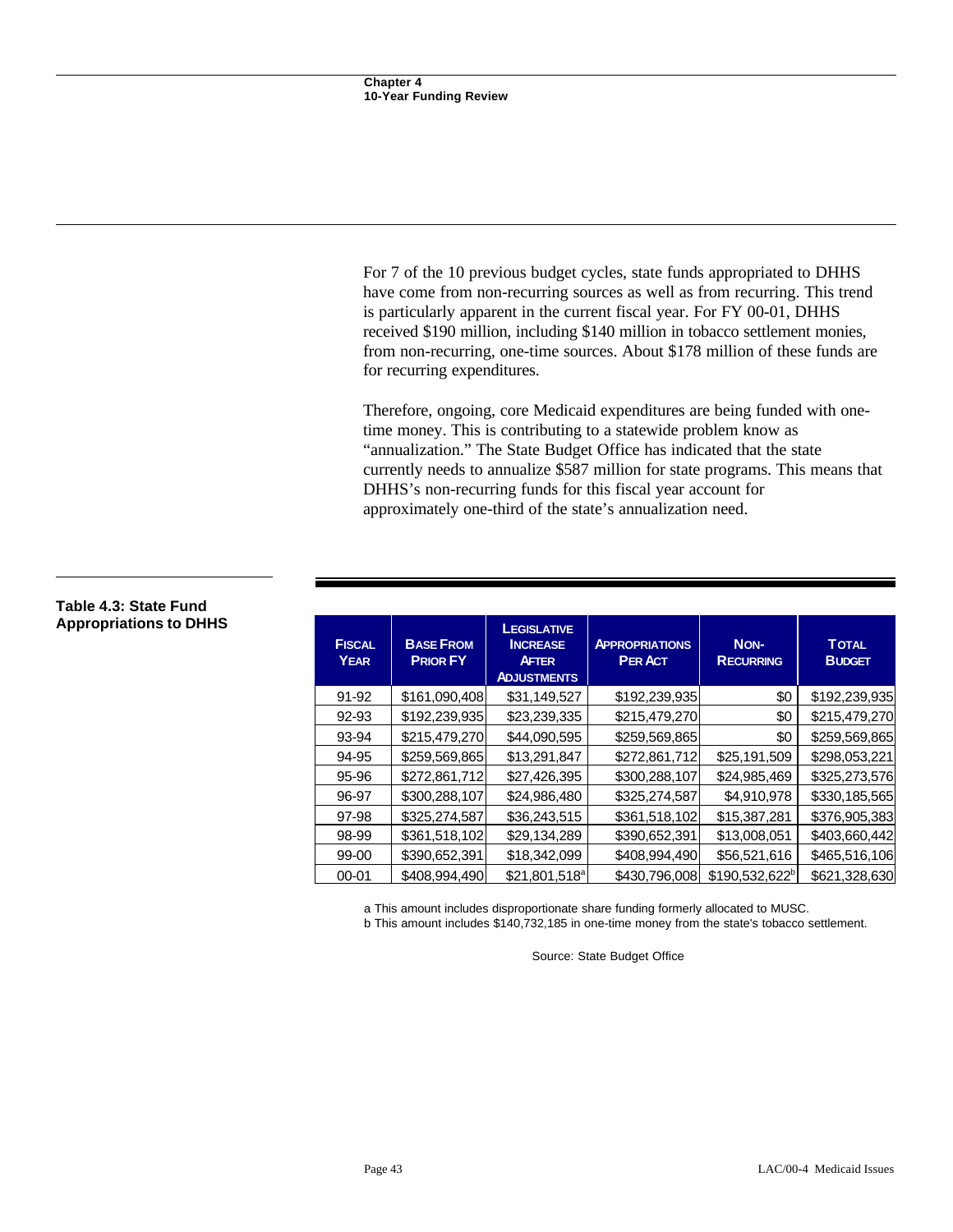DHHS Deficit DHHS ran into serious budget problems in FY 99-00, although, according to staff, this was not the first time DHHS's state appropriations were inadequate to cover costs. In October 1999, DHHS's director notified the State Budget and Control Board of a potential \$63.7 million deficit in state appropriations. DHHS was able to reduce this deficit to \$25.8 million by delaying certain program expansions and rate increases, reducing reimbursement rates to pharmacists, and using agency cash reserves. The Budget and Control Board provided supplemental funds to DHHS, of which DHHS spent \$13 million in FY 99-00 and carried forward the remaining \$12 million for FY 00-01.

> One earmarked account in particular has been used by DHHS in the past to make up state fund shortfalls. A proviso in the appropriations act since FY 91-92 states that:

To the extent that the Department can increase Medicaid federal matching funds through changes in reimbursement formulas for other state providers, the Department, with the permission of the state providers, is authorized to retain these funds in an earmarked account . . . and use these funds to cover unanticipated health and human services expenditures.

Most of these funds came from state hospitals contributing a portion of their disproportionate share revenues to DHHS. According to information furnished by DHHS staff, since FY 91-92 DHHS has used funds from this account to:

- Cover general funds deficits amounting to \$48.1 million.
- Help other state agencies provide matching funds in the amount of \$10 million.

However, changes in federal procedures no longer allow DHHS to use this method to generate funds. The agency will no longer be able to use this account to cover unanticipated expenditures. In addition, the cuts DHHS took to decrease the size of its deficit were largely one-time cuts. The agency could not continue these actions without either decreasing the payments that health care providers receive or decreasing the level of health care services the Medicaid clients receive.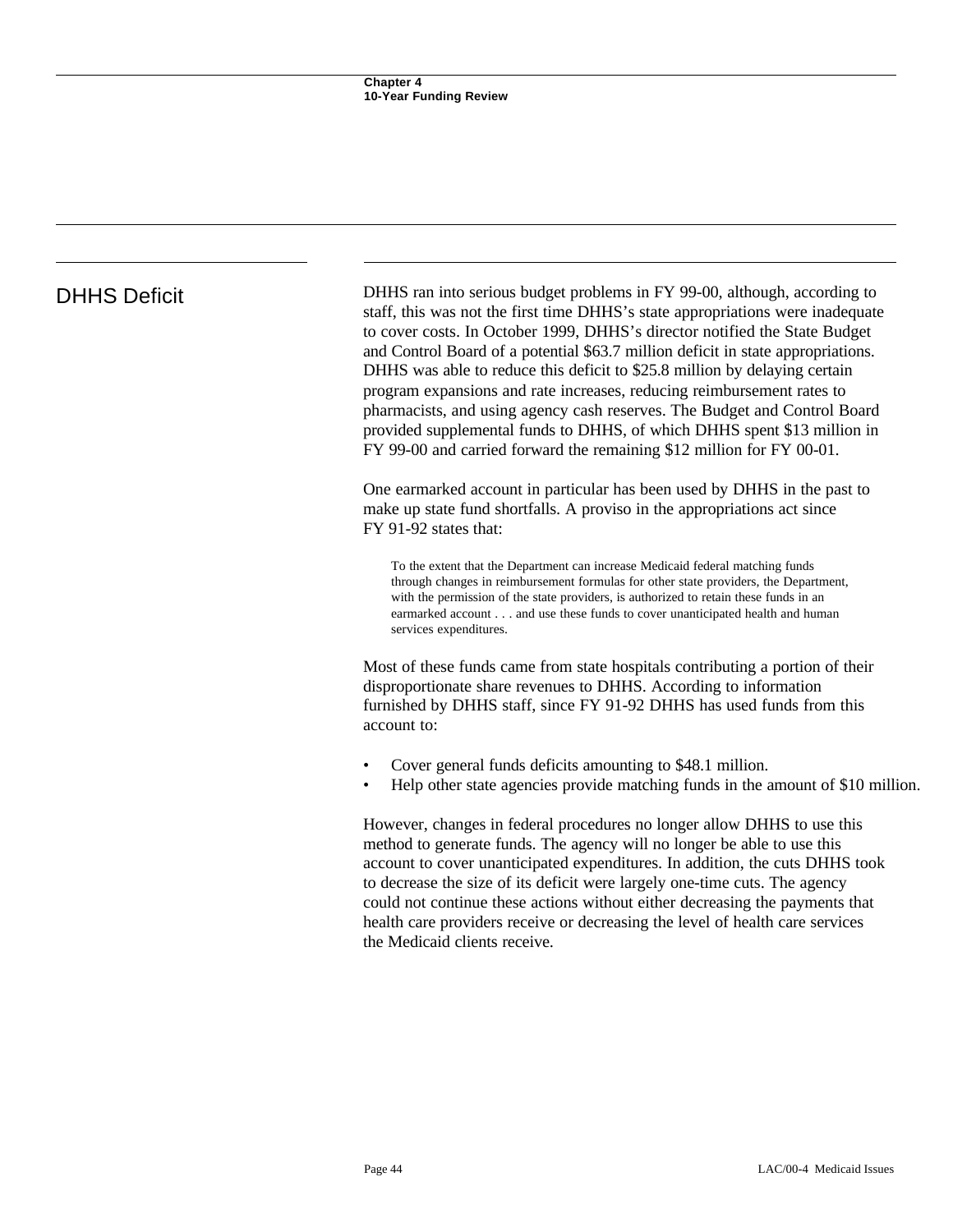| Conclusion            | DHHS for the past several years has requested more state funds to annualize<br>the previous year's non-recurring funds, to provide for increasing numbers of<br>individuals eligible for Medicaid, and to pay for the increased costs of<br>prescription drugs. Given the size and scope of the Medicaid program, it has<br>a major impact on other state agencies as well as the whole state budget.<br>Since it seems that Medicaid expenditures will only keep increasing, the<br>impact on state funds will continue to be severe.                                                                                                                                                                                                                                                                                                                                                                                                |
|-----------------------|---------------------------------------------------------------------------------------------------------------------------------------------------------------------------------------------------------------------------------------------------------------------------------------------------------------------------------------------------------------------------------------------------------------------------------------------------------------------------------------------------------------------------------------------------------------------------------------------------------------------------------------------------------------------------------------------------------------------------------------------------------------------------------------------------------------------------------------------------------------------------------------------------------------------------------------|
|                       | In this report we reviewed two areas — fraud and prescription drugs —<br>where proactive policies on the part of DHHS could help slow Medicaid cost<br>increases. In addition, we plan to conduct a second review which will<br>examine the role of managed care in Medicaid expenditures. However, a<br>larger scale review involving all the agencies which use Medicaid funds is<br>also needed. DHHS should be a lead agency in a statewide study that looks at<br>the ramifications of continuing to fund Medicaid at its present rate of growth<br>versus the impact of cutbacks in medical care for needy individuals and/or<br>reimbursements to health care providers. The results of this study should be<br>reported within one year (at the beginning of the legislative session for 2002)<br>to the S.C. House Ways and Means Committee, the Senate Finance<br>Committee, and the chairmen of appropriate subcommittees. |
| <b>Recommendation</b> | 18. The Department of Health and Human Services should initiate a study<br>that involves other state agencies which use Medicaid funds and that<br>examines ways to slow down the growth in Medicaid expenditures<br>without negatively affecting the access of needy individuals to health<br>care. The results of this study should be reported within one year (at the<br>beginning of the legislative session for 2002) to the S.C. House Ways<br>and Means Committee, the Senate Finance Committee, and the chairmen<br>of appropriate subcommittees.                                                                                                                                                                                                                                                                                                                                                                            |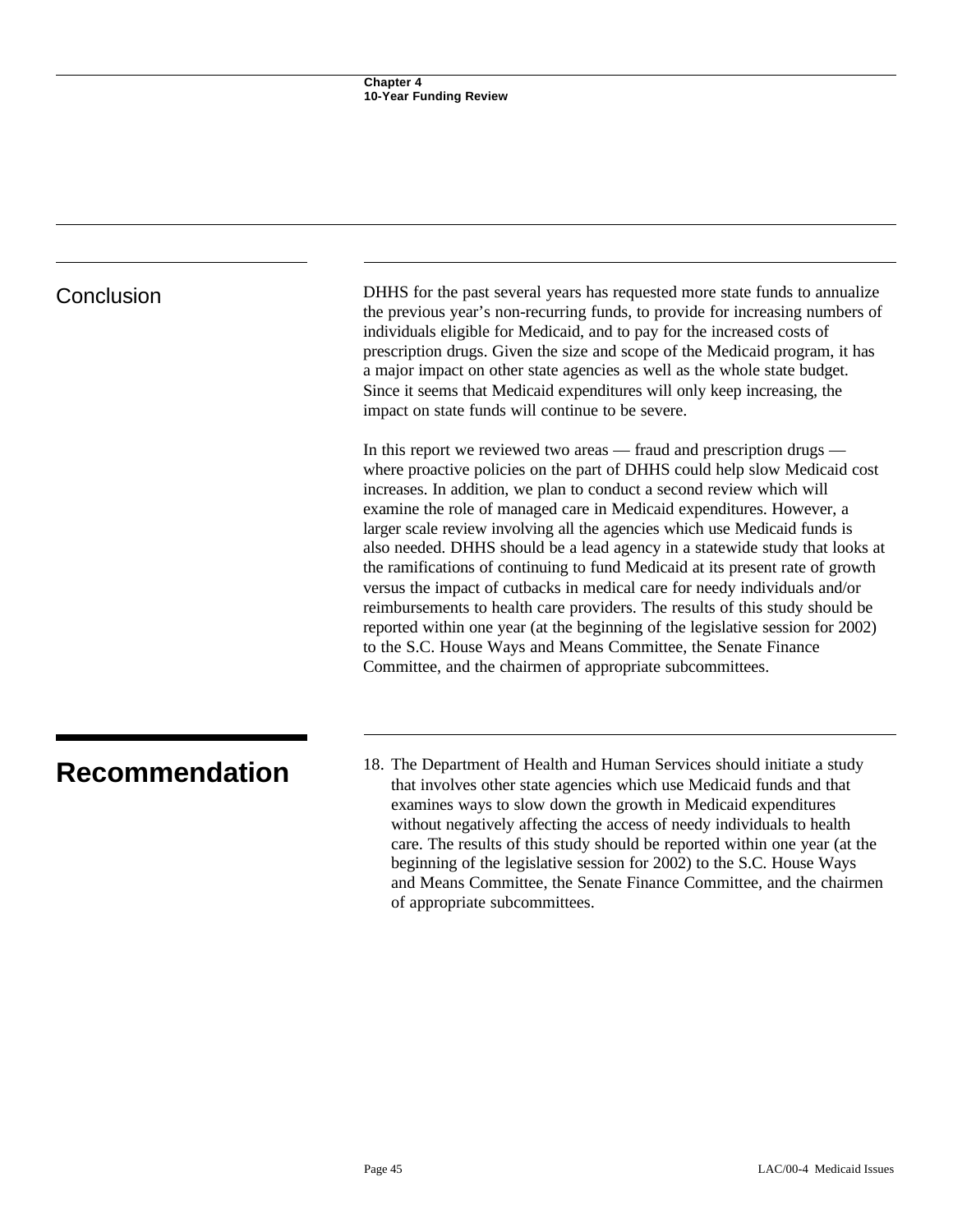**Chapter 4 10-Year Funding Review**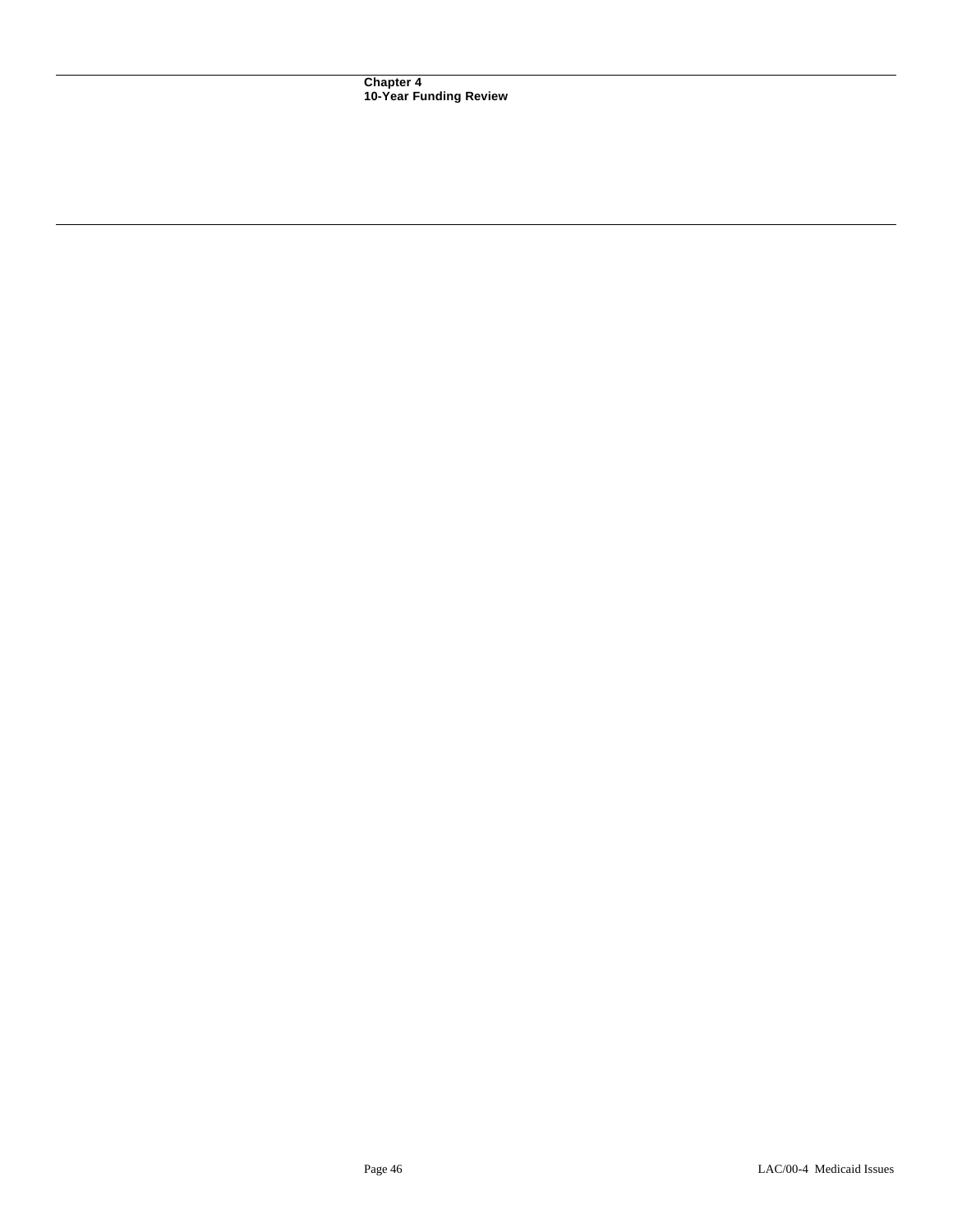# **Methodology Note**

DHHS's primary source of information about Medicaid claims and payments is the Medicaid Management Information System (MMIS). This system processes approximately 16 million individual Medicaid claims per year. DHHS uses several contractors for this system.

- Clemson University which houses the mainframe computer and provides all the technical support.
- Blue Cross Blue Shield which provides the manpower for claims processing including data entry, provider enrollment, and other services.
- S.C. Department of Social Services which enrolls recipients and verifies income and eligibility. DSS enrolls recipients using its own computer system which interfaces automatically with the MMIS.

In addition, DHHS recently signed a contract for a point-of-sale, prospective drug utilization review system that will process prescription drug claims. DHHS also runs several sub-systems from the MMIS.

DHHS's contract with BCBS calls for error rates of not more than 2% for data entry. DHHS also keeps onsite staff at BCBS to monitor the contract. The federal government had conducted systems performance reviews of the MMIS until about three years ago. The MMIS was originally certified in 1981 but has been updated since then.

Other statistical information is provided by the U.S. Health Care Financing Administration (HCFA). South Carolina, as well as other states, sends disaggregate data to HCFA which compiles the "2082" Report, which provides information on the number of recipients, eligibility categories, expenditures, and number and types of claims. As of December 2000, HCFA had not published the 2082 Report for FFY 98-99.

DHHS performs the accounting functions for Medicaid and uses the GAFR (governmental accounting and financial reporting) system. Claims processed by the MMIS are reconciled to the GAFR system, which in turn is reconciled to the S.C. Comptroller General's accounts. DHHS also keeps accounts receivable for drug manufacturers' rebates and other collections such as fraud and abuse. Drug rebates are computed based on detailed claims and cost data that are also scrutinized by the drug manufacturers. DHHS's accounts receivable are audited by the S.C. State Auditor. DHHS also reports Medicaid expenditures to HCFA on a quarterly basis (the "HCFA 64" Report).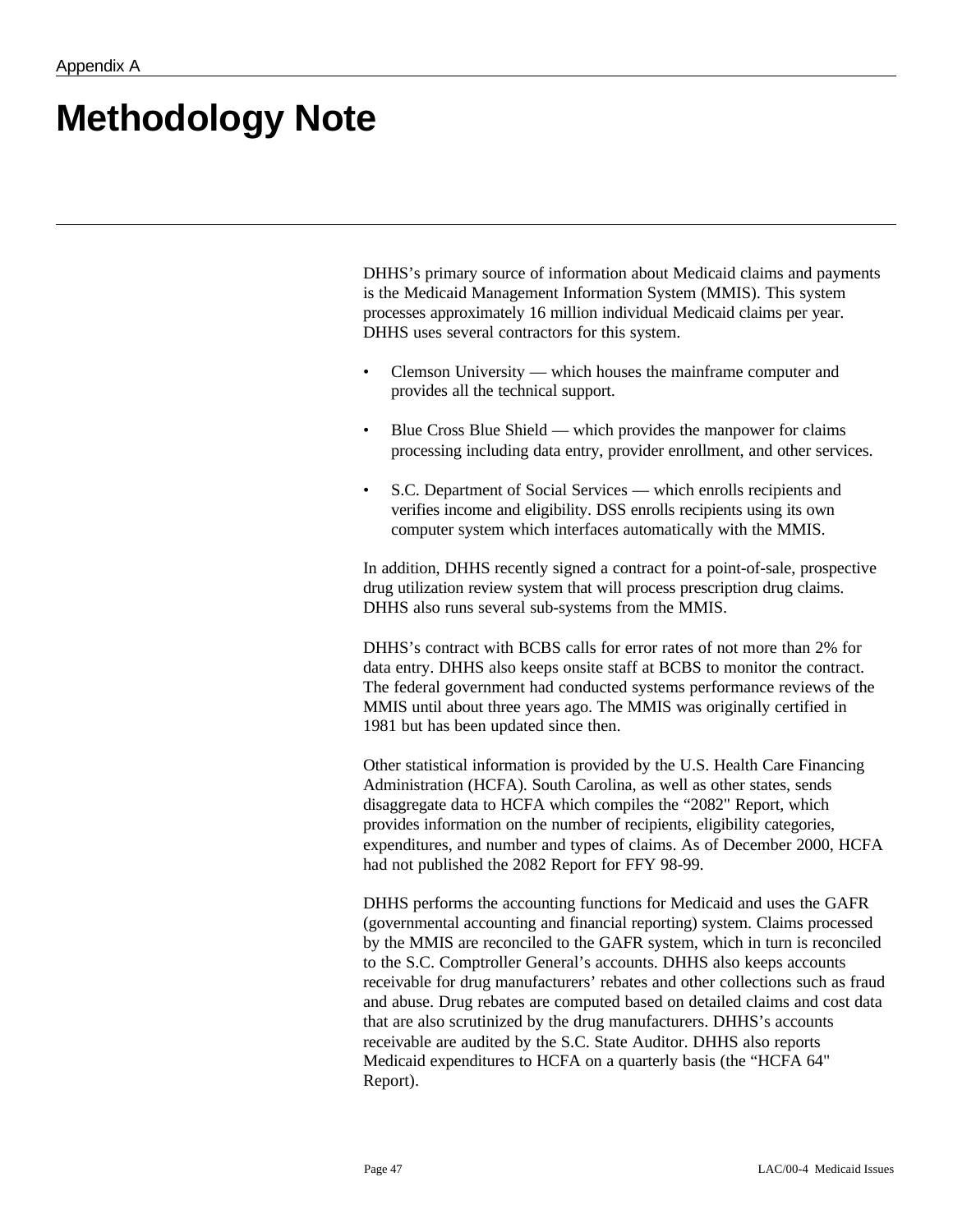In compiling this report, we used reports generated by DHHS from the MMIS for information on the number of recipients per year, prescription drug claims, drug costs and rebates, and for overall expenditures by health services category and recipient category. We used annual GAFR reports for financial information on DHHS's sub-funds and expenditures. Information on DHHS's budget requests and appropriations was provided by the S.C. State Budget Office. We used the HCFA 2082 Reports for comparisons between the states, and HCFA 64 Reports for information on fraud and abuse collections.

Therefore, while we could not directly test DHHS's information systems, we identified the sources of the information and any internal or external controls over the reliability and accuracy of the data. We also reviewed all reports obtained from DHHS to ensure the information was reasonable in light of other sources of data.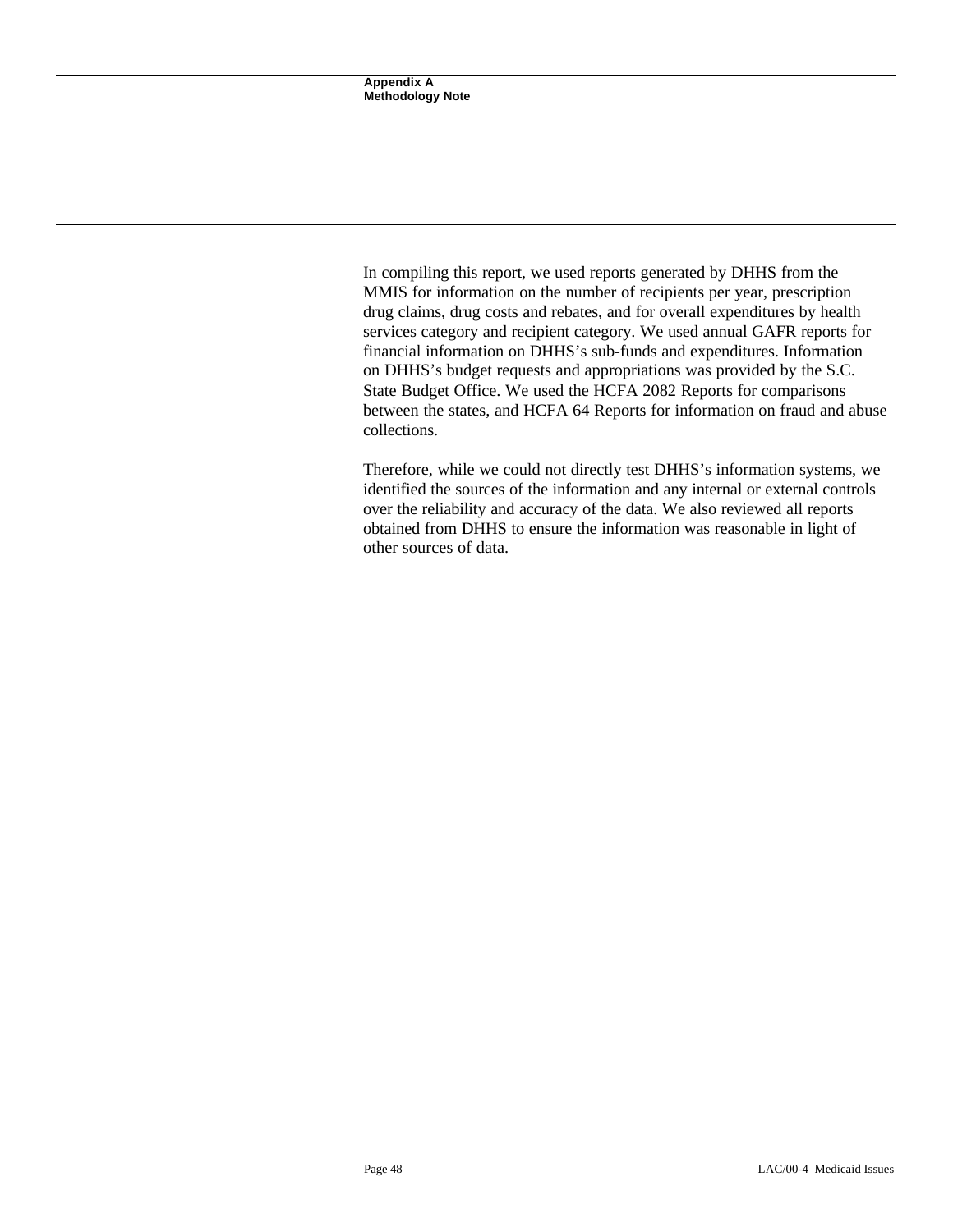# **Agency Comments**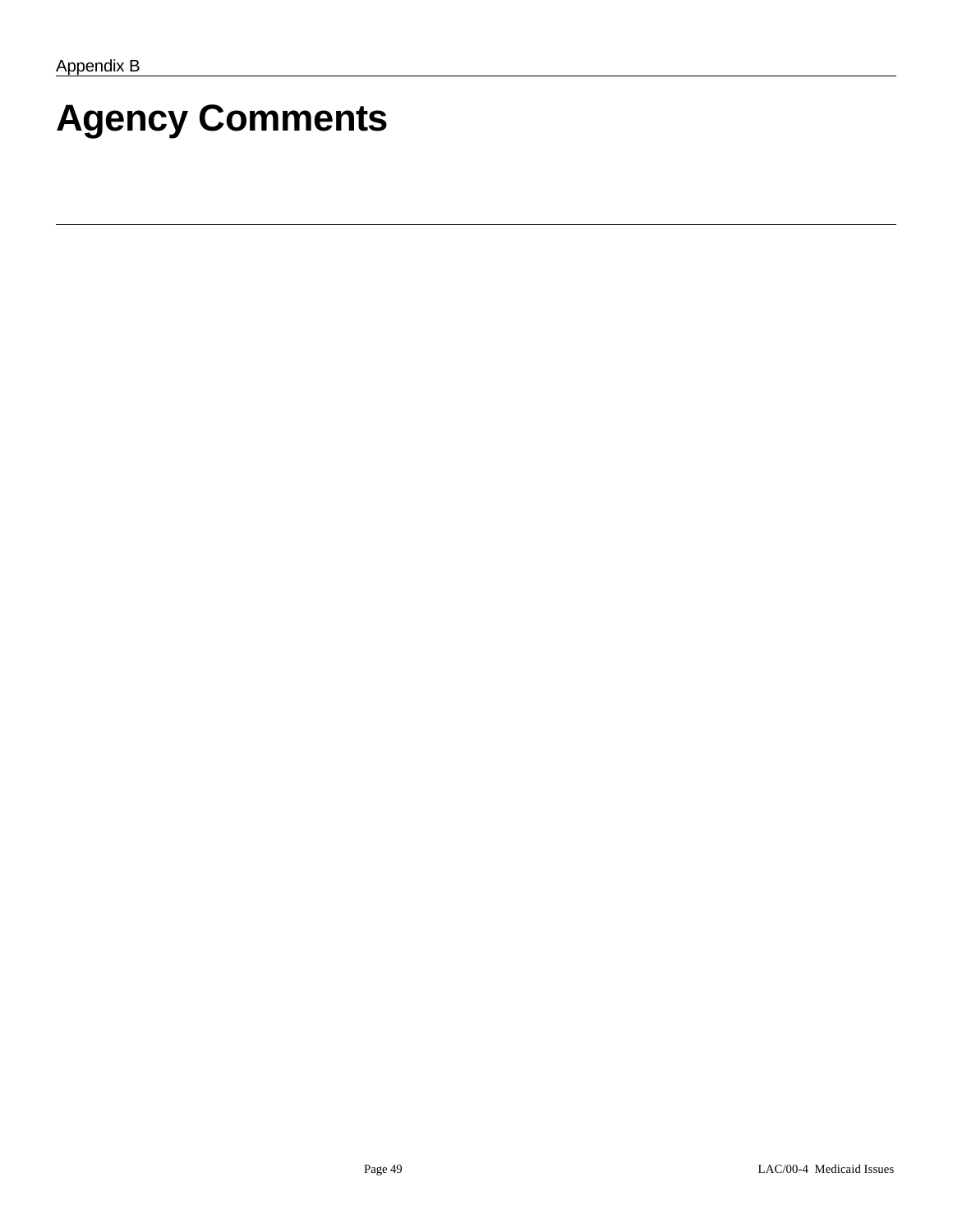**Appendix B Agency Comments**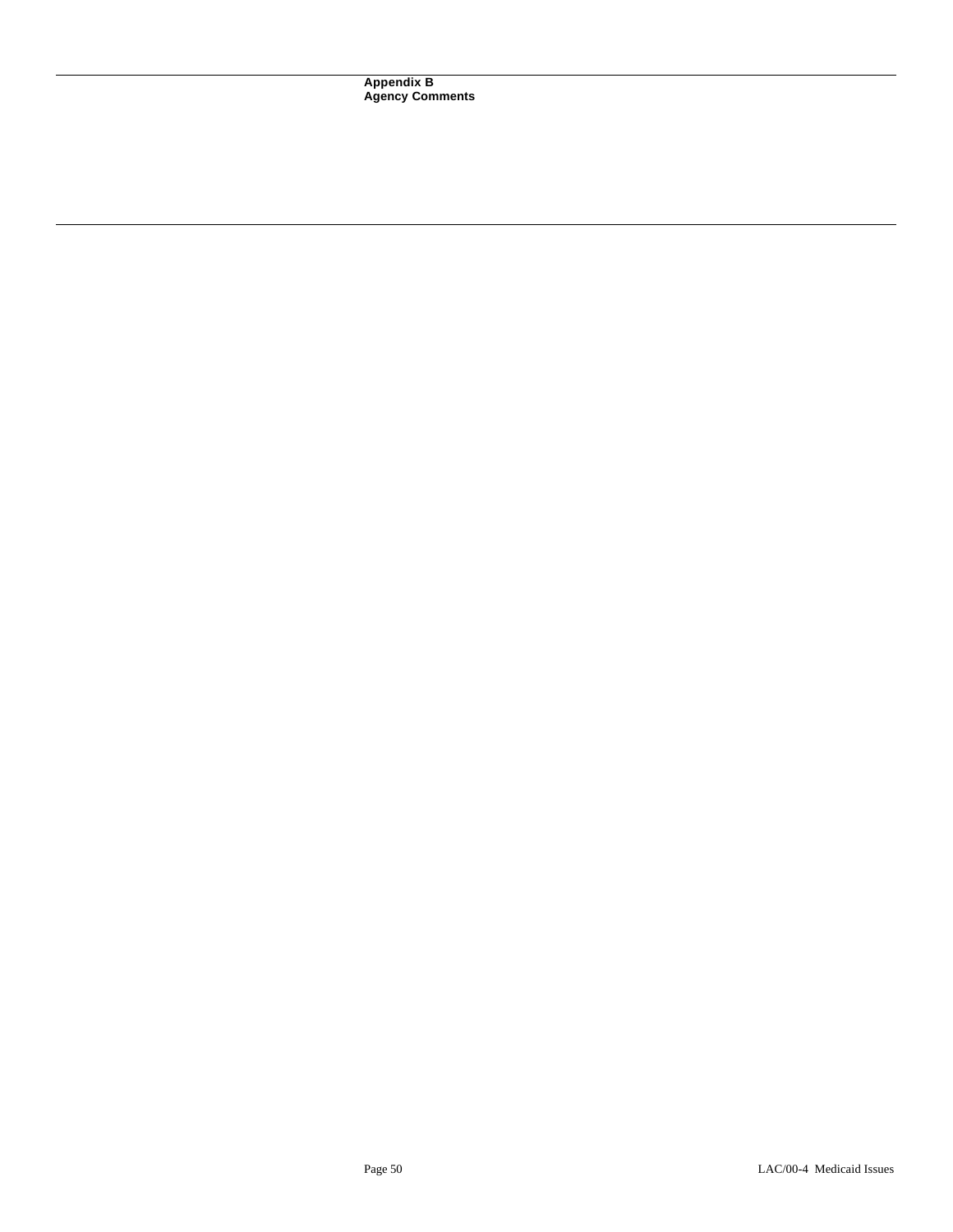

# State of South Carolina

Department of Health and Human Services

Jim Hodges Governor

February 21, 2001

William A. Prince Director

George L. Schroeder **Director** Legislative Audit Council 1331 Elmwood Ave., Suite 315 Columbia, SC 29201

Dear Mr. Schroeder:

Thank you for the opportunity to review and respond to your recent report, A Review of Selected Medicaid Issues. We have found it helpful in evaluating our operations in these areas. Our comments are included in a separate attachment and are organized according to your specific recommendations. I would like to thank you for the professional manner in which your staff performed this review. If you need additional information, please let me know.

Sincerely,

William A. Prince Director

WAP/bkp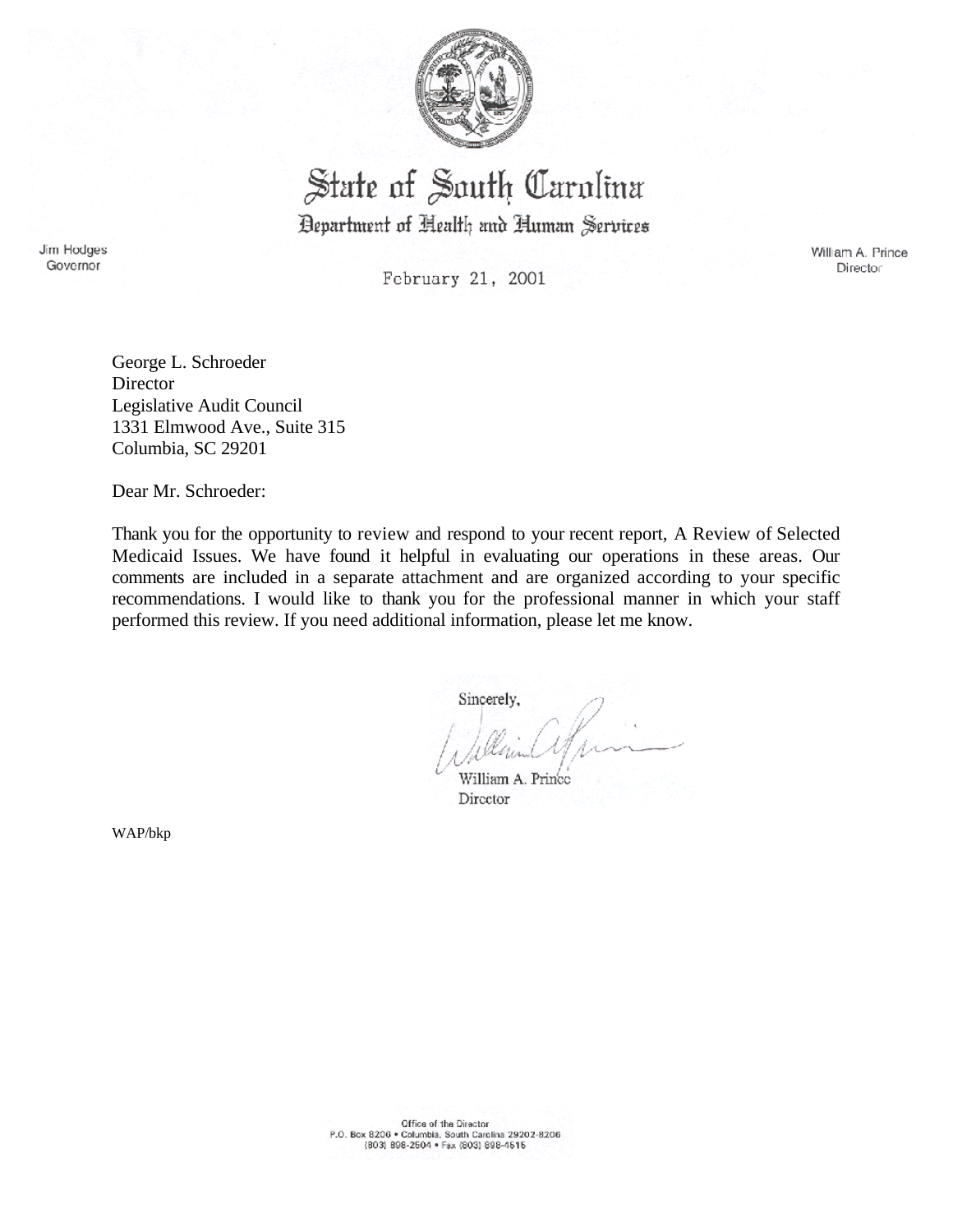# **South Carolina Department of Health & Human Services**

Response to Legislative Audit Council Report *A Review of Selected Medicaid Issues*

# **Chapter 2, Control of Fraud and Abuse, Page 10**

## **Response to Recommendation # 1**

The agency has procedures in place to ensure that providers are enrolled in accordance with the standards defined by the Code of Federal Regulations and applicable state law. These include, but are not limited to:

- Verifying licensure and certifications
- Checking against the HCFA list of excluded providers
- Requiring submission of social security or tax identification number along with street addresses
- Periodically purging inactive provider numbers

In addition, we are exploring the potential of accessing other available national databanks to check provider backgrounds. We believe the suggestions made to strengthen provider enrollment are good and we will examine our current procedures as well as perform additional audits to determine if further controls are warranted and cost justifiable.

### **Response to Recommendation # 2**

The agency has established income verification standards that it believes strikes the appropriate balance between accuracy of eligibility and the efficiency of the enrollment process. It is our intent to simplify the eligibility process as much as possible while maintaining a strong program integrity environment. We measure our performance by the standards defined in HCFA'S Medicaid Eligibility Quality Control process. Currently, we are operating at an error rate of approximately one-half of one percent, which is well below the three percent maximum limit.

### **Response to Recommendation # 3**

We strongly disagree with the recommendation to contract for provider training. As you stated, previous budget cuts were the cause behind our reduction in training. In the past, statewide training was held by county or region, depending on the provider type and number of providers in the area. Local training was, and still is, held at DHHS. One on one provider education and training held in the provider's office is most effective for Medicaid.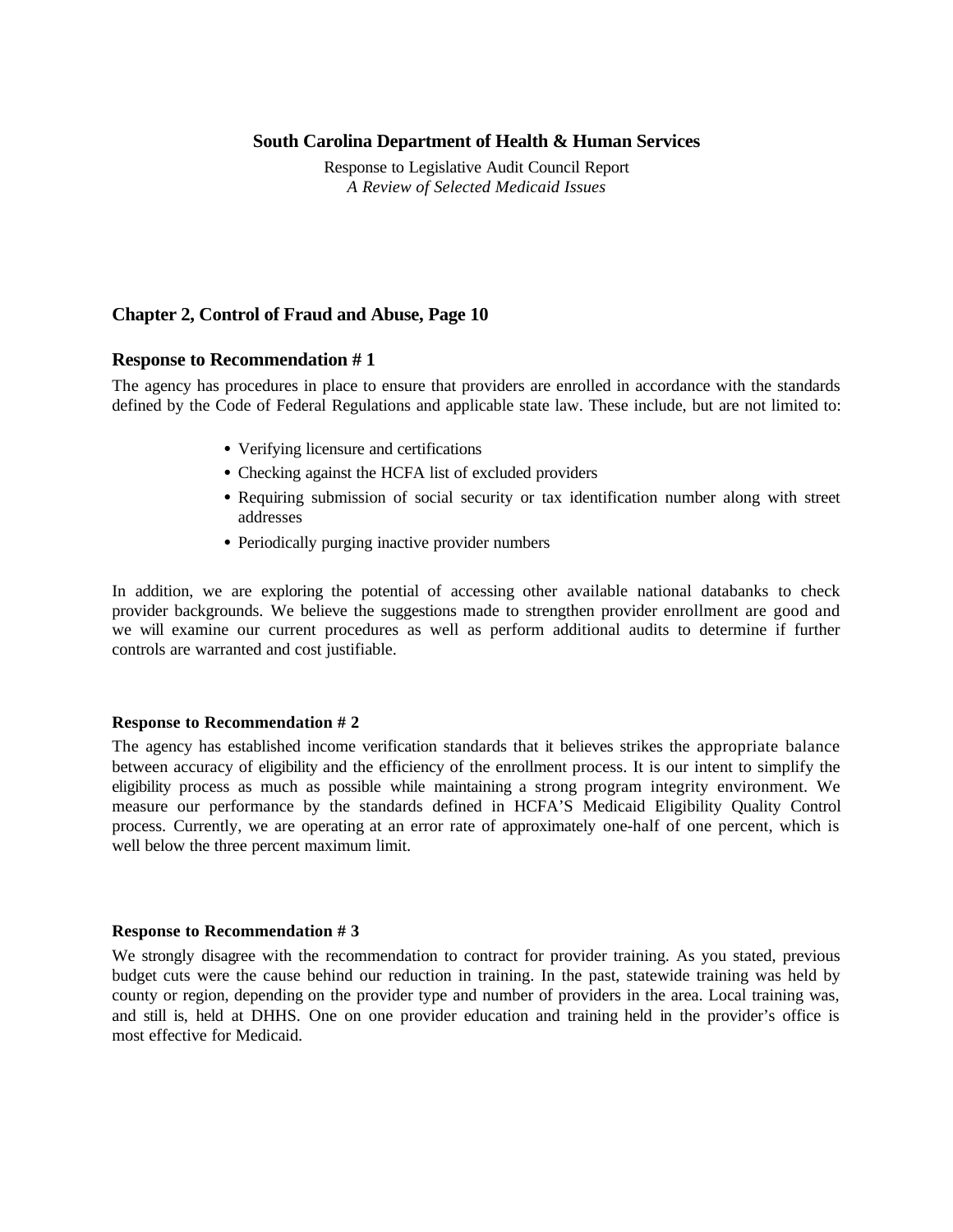Due to program expansions and growth in the number of providers, the volume of claims submitted for payment grew by 43% from SFY 1995 to SFY 2000. The number of claims that had to be recycled due to provider errors grew by 51% during the same period, with over 1.2 million claims being recycled during SFY 1995 to SFY 2000. During the same period, the number of providers grew 28% from 23,041to 29,480. The number of staff assigned to assist providers in resolving billing and payment errors as well as to provide technical assistance and training on billing and payment processing remained static during the same period.

Rather than contract, we believe it is more efficient and cost effective to provide adequate resources to staff to provide technical assistance and training to providers. Program staff are organized by specific program areas and are given the responsibility to develop and interpret policy, provide billing updates and procedures, and establish training for respective provider groups. These policies and procedures change frequently in response to changes in state and federal law and resources. If DHHS were to contract for provider training, the entity providing training would have to become as well versed in the unique policies of each one of the multitude of diverse programs provided under Medicaid as the staff who currently work in the program areas. This would be an unnecessary duplication of functions.

The recommendation to contract for training suggests that training cost "would be fixed" and not subject to budget reductions. In actuality, training provided under an administrative contract would be much more vulnerable to cuts than training provided by staff.

# **Chapter 2, Detection of Fraud and Abuse, Page 19**

## **Response to Recommendation # 4**

The Department is concerned about improving the referral rate of questionable claims. We are currently implementing the necessary steps to ensure that all claims suspected of intentional misrepresentation are referred for further investigative action. The new administration in the Program Integrity Division has identified the following factors that it believes contributed to prior low referral rates.

- The division was previously divided into three separate units among which communication was severely restricted. The area has been reorganized to remove interdepartmental barriers that impeded staff cooperation.
- The aged mainframe Surveillance and Utilization Review System (SURS) had limited capabilities and was somewhat unreliable. Its relative inflexibility coupled with the fact that access was closely held to only a few staff members constrained productivity. The old system was replaced in December with a new client server based SURS that provides more flexibility at a variety of levels of specificity. Most importantly, we have chosen to distribute system access to all review staff. This is the largest network installation for the vendor, UPI of California, which has described the aggressive implementation as "the smoothest and fastest to date."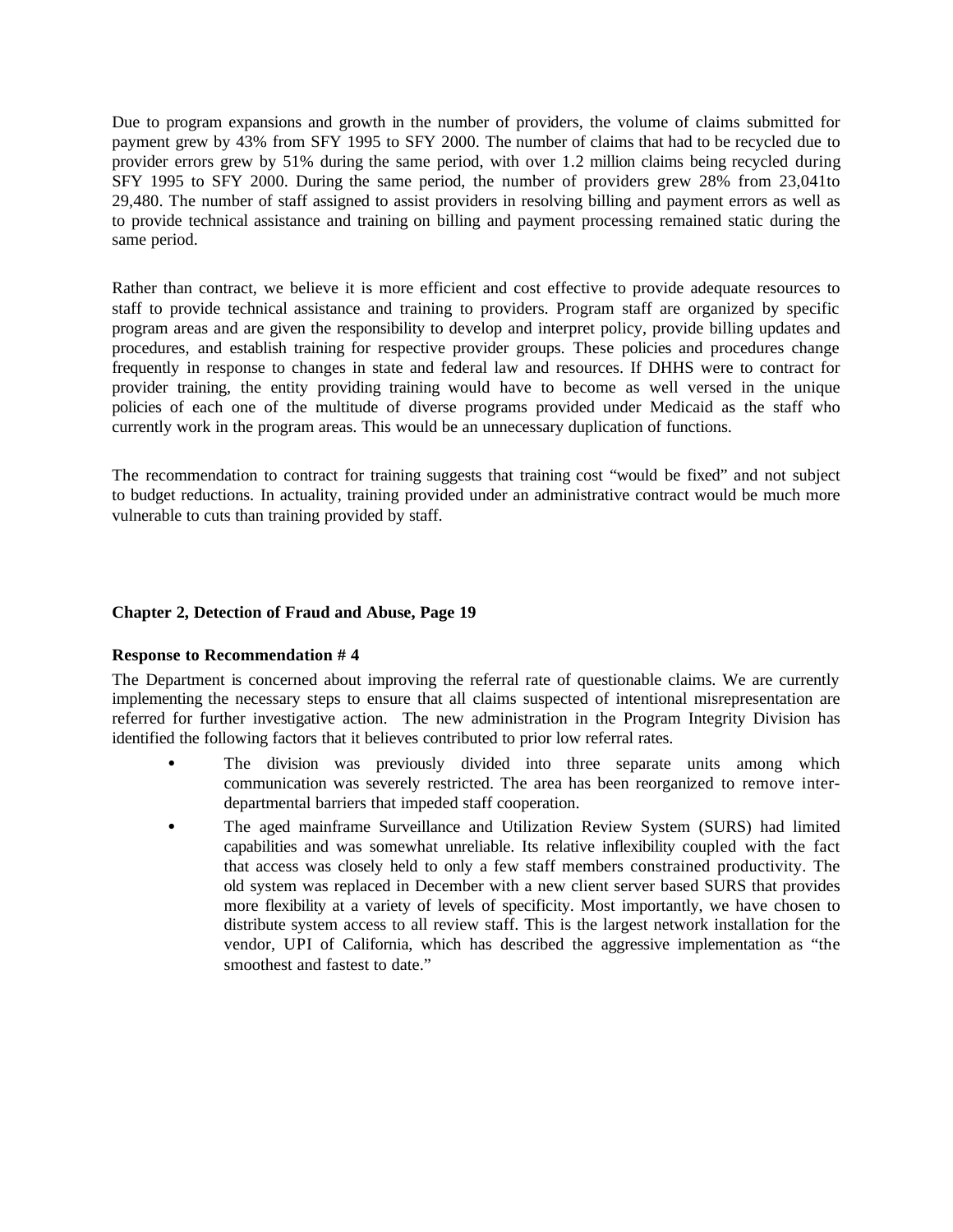- Previous case selection and management practices were not always effective in identifying significant fraud and abuse. To provide a better focus on material fraud and abuse we are implementing cost-benefit criteria, improved employee performance feedback, and improved management and data reporting.
- Training opportunities for staff have been lacking. We are currently implementing training plans that emphasize cross-training, statistical analysis, and fraud detection and prevention.

The previously mentioned factors involved referrals internal to the agency. We are also very interested in maximizing external referrals. In November, we established an internal task force to examine the Recipient Explanation of Medical Benefits process and suggest methods to improve its effectiveness. Additionally, we have developed a complaint tracking mechanism, placed fraud and abuse information on our website, and opened a fraud and abuse hotline.

## **Response to Recommendations # 5, # 6**

The agency concurs with these findings. One of the major problems initially identified by the new administration was the inadequacy of the existing case tracking system to account for all cases reviewed by the division. We believe this to be a vital area because we rely on this system to provide feedback as to our overall performance and efficiency. To resolve this problem we have taken the following steps:

- manually accounted for all open cases prior to, and activity during, the current state fiscal year;
- acquired a new automated, comprehensive case management system that provides for greater reporting flexibility;
- implemented procedures that improve accountability and consolidate case tracking responsibilities under one administrative area; and,
- implemented procedures to ensure the effective set up and tracking of accounts receivable as well as the quarterly reconciliation of collections with the agency's accounting system.

## **Response to Recommendations # 8, # 9**

As suggested, the agency will continue to take steps to improve its coordination with the Attorney General's Medicaid Fraud Control unit. In August, we initiated the process of holding monthly meetings to discuss such items as the status of critical cases, coordinate case reviews, review outstanding complaints, identify effective SURS selection criteria, and develop training programs. We have completed the updated Memorandum of Agreement with the Attorney General that ensures cases are appropriately referred on a timely basis.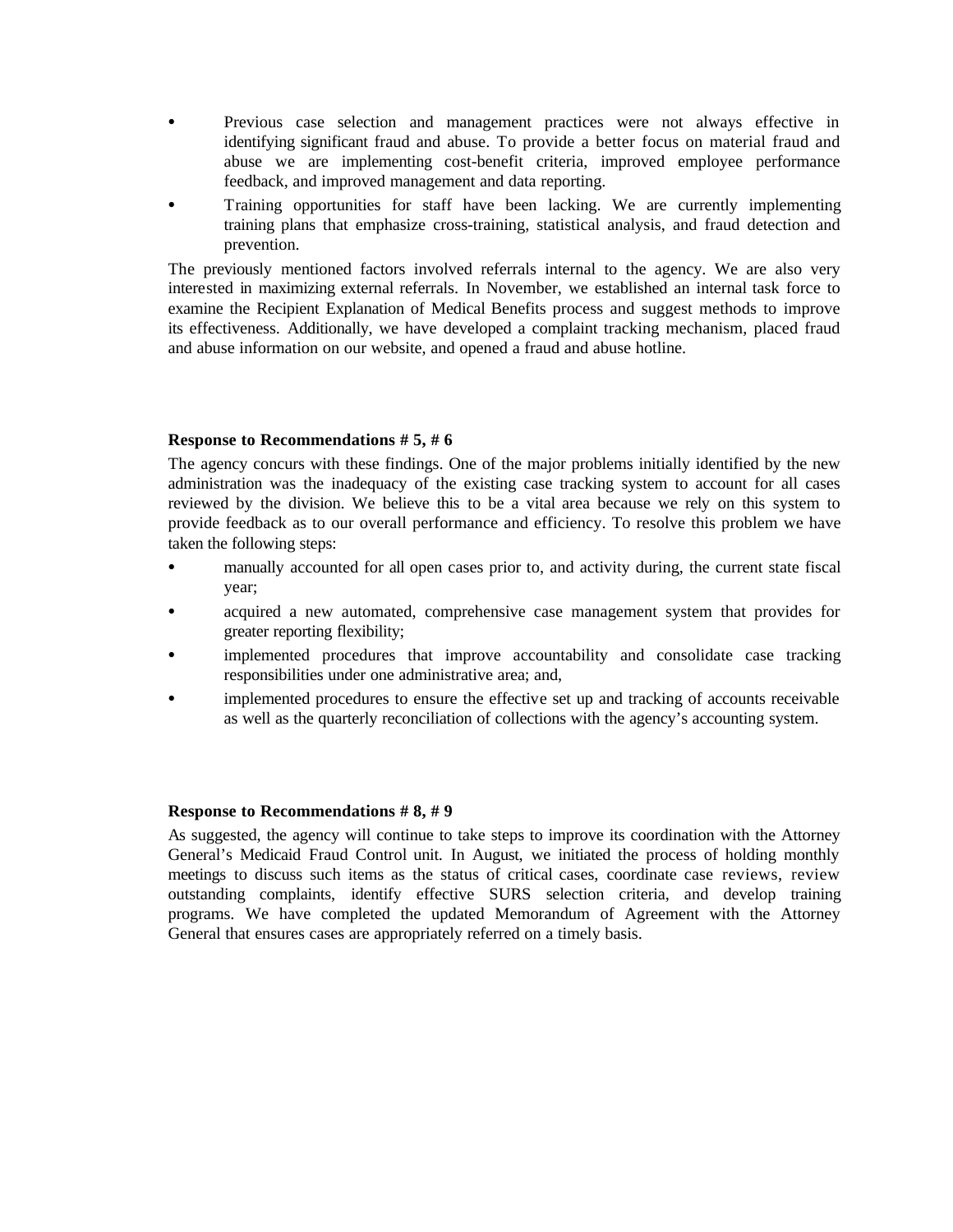### **Response to Recommendations # 7, # 10, # 11**

We agree with these recommendations and are currently in the process of developing a written business plan that includes both short and long range strategies. In the past, there was no clear mission for the agency's fraud and abuse effort. Review plans were generally based on outdated HCFA performance requirements that required utilization review across a broad body of active providers. This approach tended to dilute our ability to detect significant fraud and abuse. We are in the process of re-focusing the unit's mission from a general review process to one that emphasizes the objectives of identifying, stopping, and preventing Medicaid fraud and abuse. With the implementation of the new SUR system, we are developing new strategies that generate significant returns thereby maximizing our resources. To identify these strategies we have improved communications with the Medicaid Fraud Control Unit and other law enforcement entities. In the last few months, we have visited several other states in the region as well as sought out professional associations to determine best practices. In addition to detection, we are stressing the importance of prevention to staff. We believe that the most effective role we can play is to identify improvements to our own agency's system and processes that, as much as possible, avoids the initial payment of fraudulent claims. To this end, we are requiring that staff evaluate internal processes associated with each case and provide feedback as to what changes may be appropriate.

### **Chapter 3, Prescription Drug Expenditures, Page 36**

## **Response to Recommendation # 12**

With the implementation of the POS System, DHHS has begun to develop and implement policies that increase the use of generic drugs, greater use of prior authorization and therapeutic guidelines.

### **Response to Recommendation # 13**

The 100-day supply issue/four prescription limit is being reviewed.

## **Response to Recommendation # 14**

DHHS currently utilizes the Medical Care Advisory Committee (all provider types and Medicaid recipients), the Retrospective DUR Panel (2 physicians and 2 pharmacists) and the Indigent Care Committee of the South Carolina Medical Association to assist DHHS in policy development.